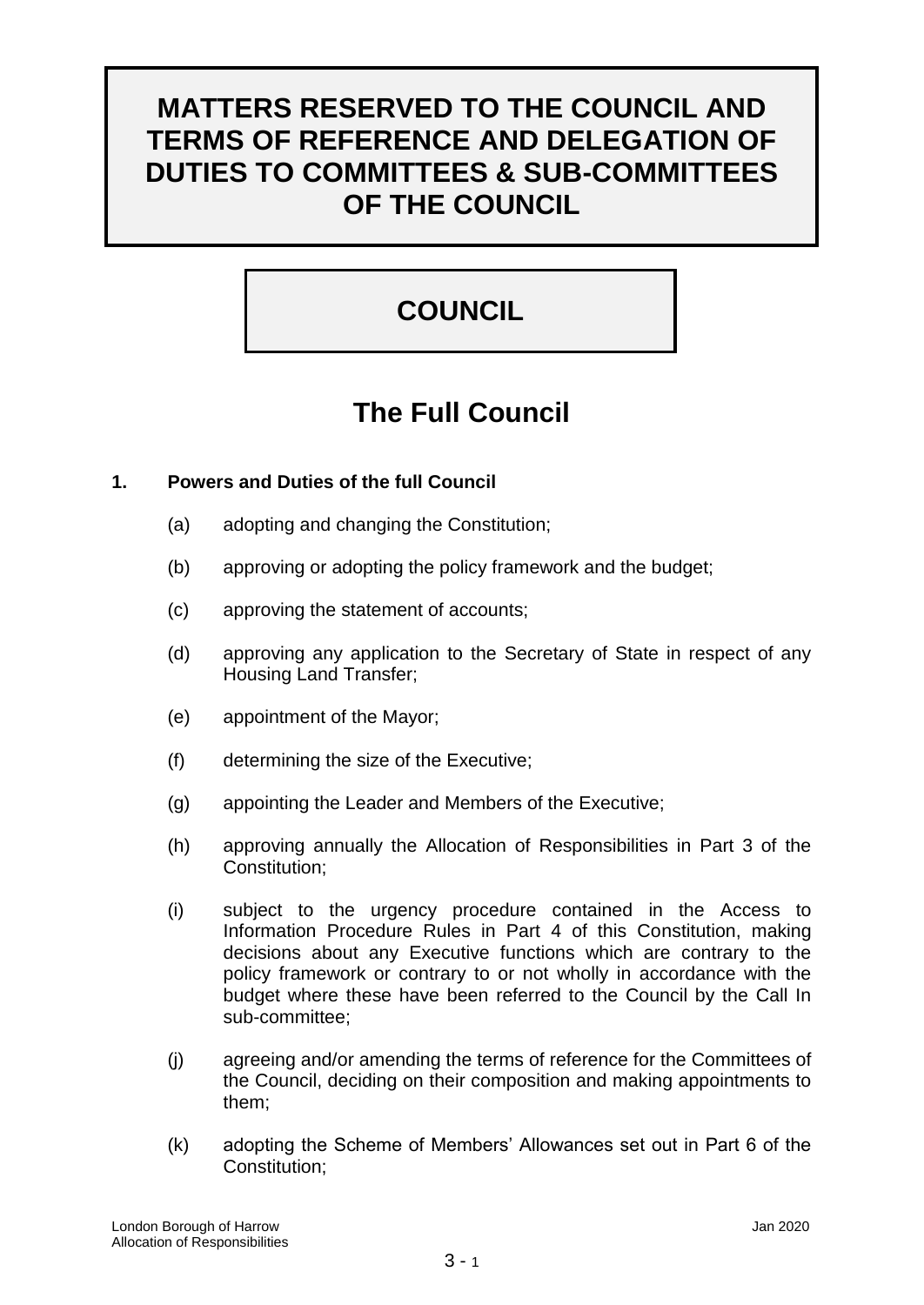- (l) appointing the independent members of the Standards Committee;
- (m) changing the name of the area, conferring the title of honorary alderman or freedom of the borough;
- (n) confirming the appointment of the Head of Paid Service or the dismissal of the Head of Paid Service, Chief Finance Officer or Monitoring Officer;
- (o) to confirm the dismissal of the Head of Paid Service, Chief Finance Officer or Monitoring Officer, to impose a lesser sanction or to refer the matter back to the Chief Officers' Employment Panel;
- (p) deciding whether to reject or uphold an appeal against a disciplinary sanction (including dismissal) imposed on an officer by the Chief Officers' Employment Panel;
- (q) making, amending, revoking, re-enacting or adopting by-laws and promoting or opposing the making of local legislation or personal bills;
- (r) to determine the meaning of "significant" in relation to "key" decisions (Article 13 refers);
- (s) deciding whether to make a delegation of a non-Executive function or accept a delegation of a non-Executive function from another Authority;
- (t) to receive reports and consider recommendations from the Executive, Scrutiny, Standards and other Committees as appropriate; and
- (u) making appointments of Members to outside bodies; and
- (v) all other matters which by law must be reserved to Council.
- Note: The items listed in Schedule 3A -1 in this part of the Constitution may not be the responsibility of the Executive and will be discharged by the Council, one of its Committees or an officer.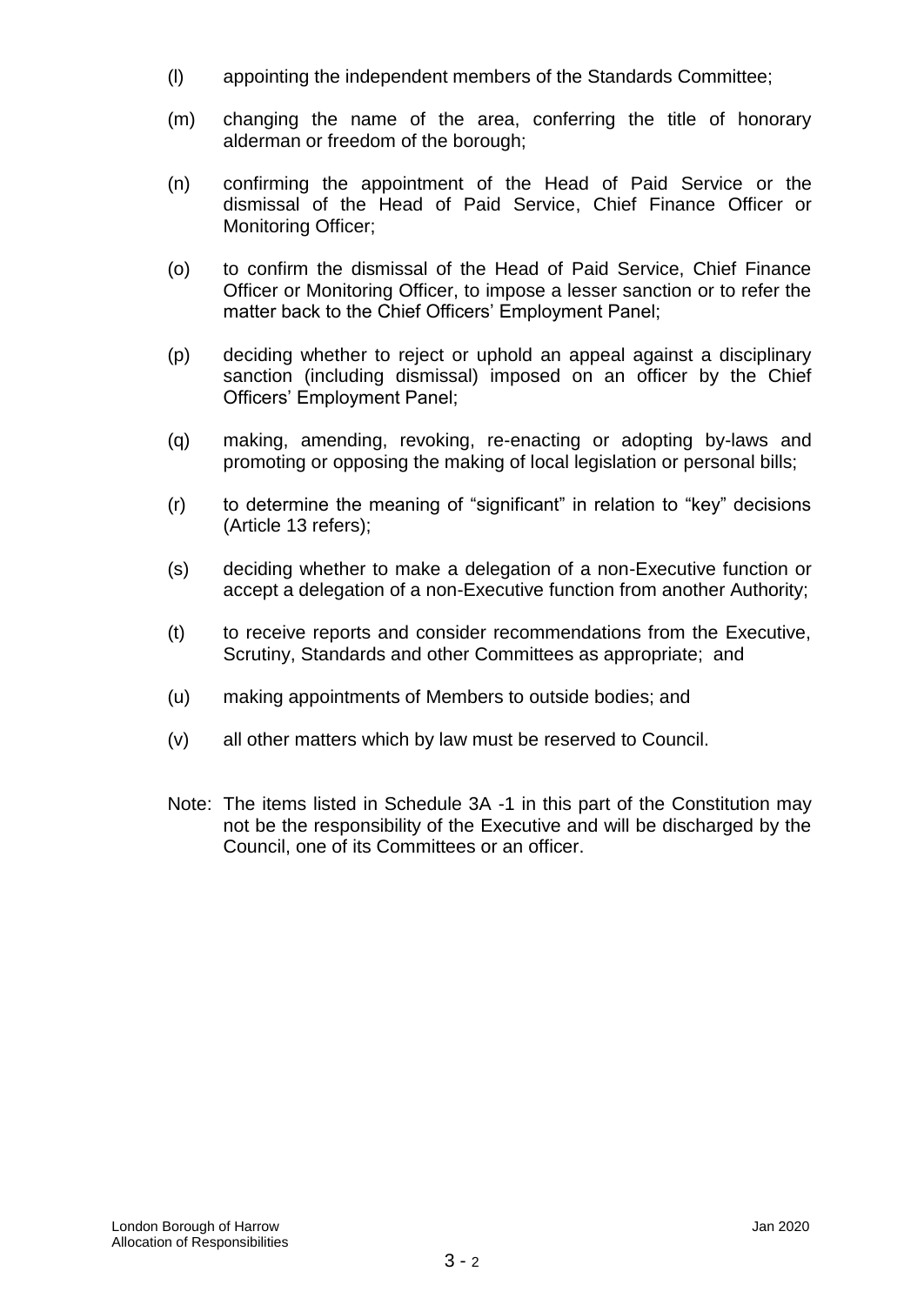# **COMMITTEES/SUB-COMMITTEES OF THE COUNCIL**

# **Appeals Committee**

**Governance, Audit, Risk Management and Standards Committee**

**Health and Wellbeing Board**

**Independent Panel**

**Licensing and General Purposes Committee** 

**Chief Officers' Employment Panel**

**Licensing Panel**

**Personnel Appeals Panel**

**Social Services Appeals Panel**

# **Overview and Scrutiny Committee**

**Call-In Sub-Committee**

**Call-in Sub-Committee (Education)**

**Health and Social Care Scrutiny Sub-Committee**

**Performance & Finance Sub-Committee**

**Pension Board**

**Pension Fund Committee**

**Planning Committee**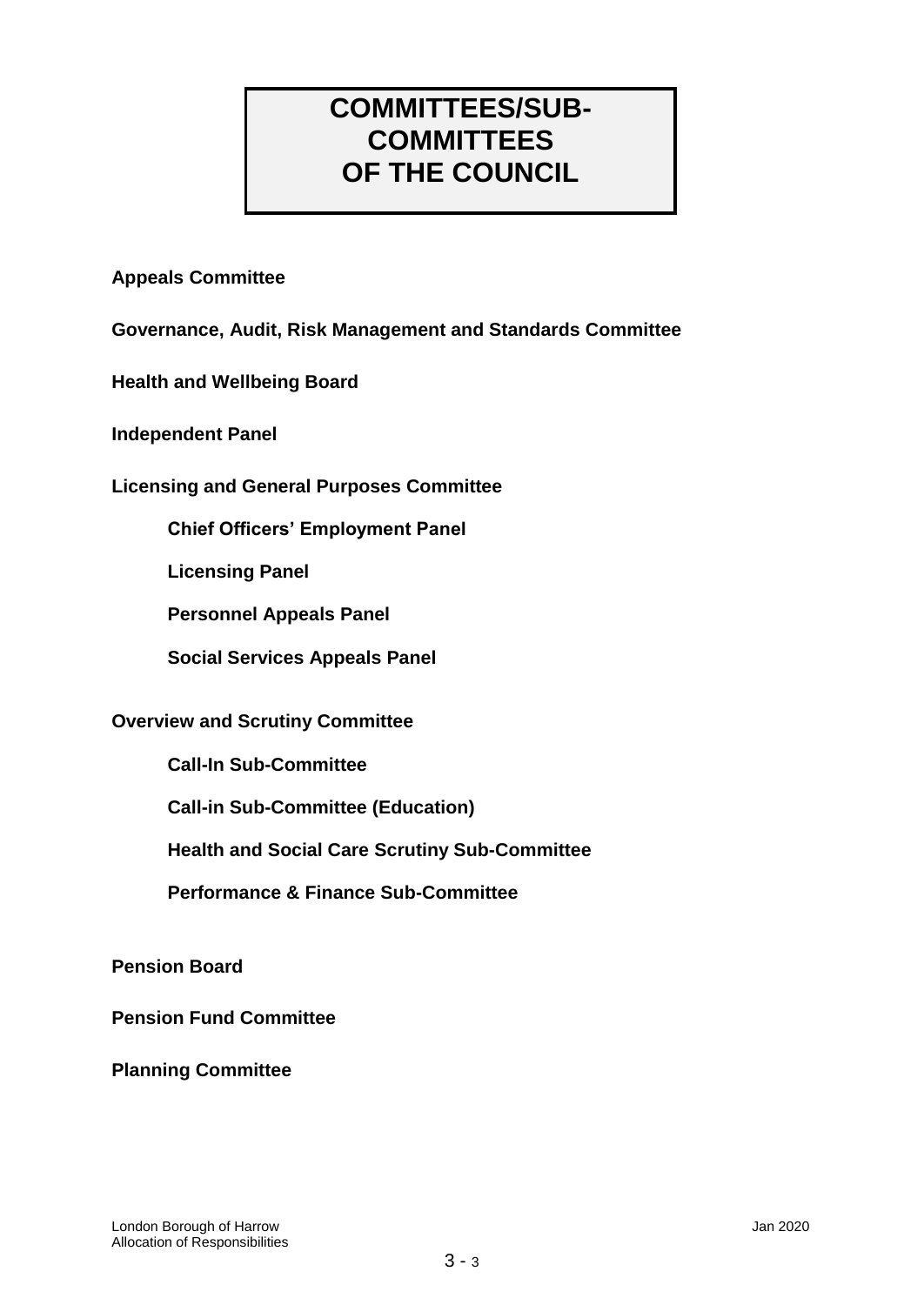# **APPEALS COMMITTEE**

The Appeals Committee is comprised of 5 members, including one member of the Executive, who are not also members of the Chief Officers' Employment Panel. The Committee shall hear appeals by the Head of Paid Service, Chief Finance Officer and Monitoring Officer under the relevant disciplinary procedure against action taken against them short of dismissal.

The Committee may uphold the decision or reduce or remove the action.

# **GOVERNANCE, AUDIT, RISK MANAGEMENT AND STANDARDS COMMITTEE**

#### **1. Statement of purpose**

- 1.1 The Governance, Audit, Risk Management and Standards Committee is a key component of Harrow Council's corporate governance. It provides an independent and high-level focus on the audit, assurance and reporting arrangements that underpin good governance and financial standards.
- 1.2 The purpose of the committee is to provide independent assurance to the members of the adequacy of Harrow Council's governance, risk management and control frameworks and oversees the financial reporting and annual governance processes. It oversees internal audit and external audit, helping to ensure efficient and effective assurance arrangements are in place. It also acts as the Standards Committee.
- 1.3 The Governance, Audit, Risk Management and Standards Committee has the following powers and duties:

#### **2. Governance**

- 2.1 To review the council's corporate governance arrangements against the good governance framework, including the ethical framework and consider the local code of governance.
- 2.2 To review the Annual Governance Statement (AGS) prior to approval and consider whether it properly reflects the risk environment and supporting assurances and legal and financial advice, taking into account internal audit's opinion on the overall adequacy and effectiveness of the council's framework of governance, risk management and control.
- 2.3 To monitor the progress of agreed actions to close significant governance gaps.
- 2.4 To consider the council's arrangements to secure value for money and review assurances and assessments on the effectiveness of these arrangements.
- 2.5 To consider the council's framework of assurance and ensure that it adequately addresses the risks and priorities of the council.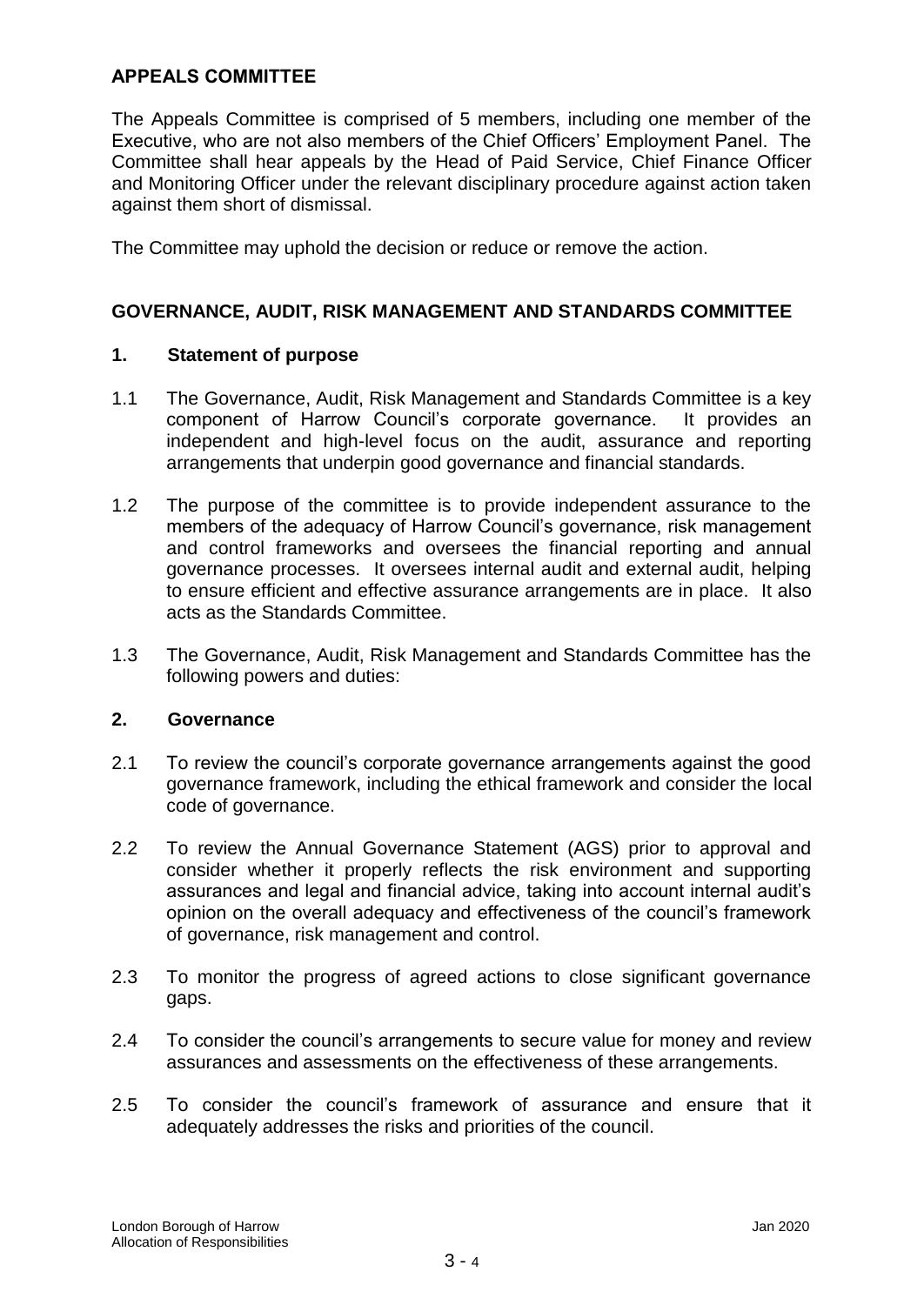2.6 To review the governance and assurance arrangements for significant partnerships.

# **3. Risk Management**

- 3.1 To review the Council's risk management strategy.
- 3.2 To monitor the effective development and operation of risk management in the council via the review of the Council's Corporate Risk Register on a regular basis.
- 3.3 To monitor progress in addressing risk-related issues reported to the committee.

# **4. Countering Fraud and Corruption**

- 4.1 To review the assessment of fraud risks and potential harm to the council from fraud and corruption.
- 4.2 To monitor the counter-fraud strategy, actions and resources and the Council's approach to tackling fraud and corruption and promote an anti-fraud culture.
- 4.3 To review and approve the annual Corporate Anti-Fraud Team Plan.
- 4.4 To consider reports from the Head of Internal Audit/ Corporate Anti-Fraud Manager on the Corporate Anti-Fraud Team's performance at mid-year and at year-end.

# **5. Internal audit**

- 5.1 To approve the internal audit charter and support the independence of Internal Audit.
- 5.2 To review proposals made in relation to the appointment of external providers of internal audit services and to make recommendations.
- 5.3 To approve the risk-based internal audit plan, including internal audit's resource requirements, the approach to using other sources of assurance and any work required to place reliance upon those other sources.
- 5.4 To approve significant interim changes to the risk-based internal audit plan and resource requirements.
- 5.5 To make appropriate enquiries of both management and the Head of Internal Audit to determine if there are any inappropriate scope or resource limitations.
- 5.6 To consider any impairments to independence or objectivity arising from additional roles or responsibilities outside of internal auditing of the Head of Internal Audit.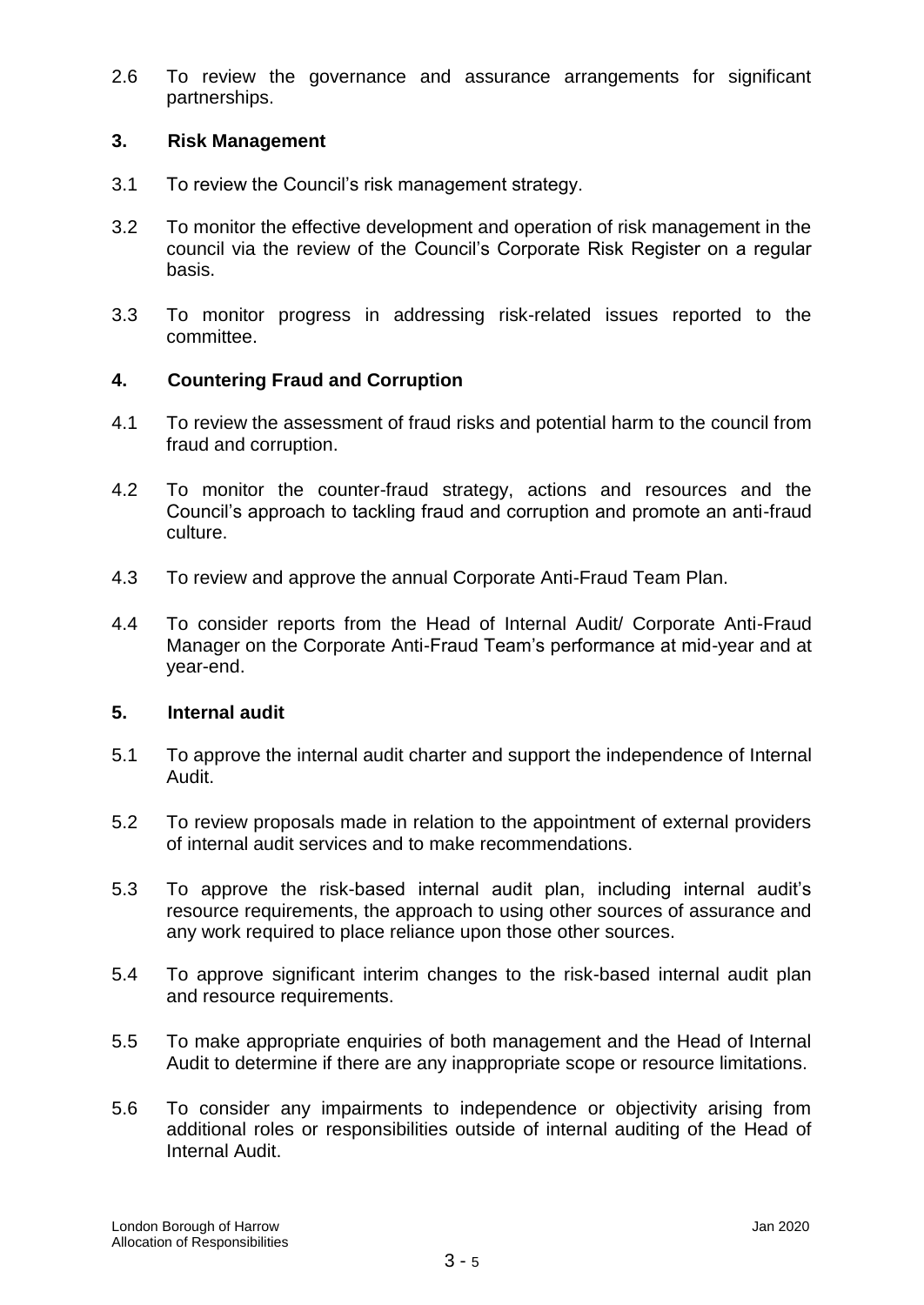- 5.7 To approve and periodically review safeguards to limit such impairments.
- 5.8 To consider reports from the Head of Internal Audit on internal audit's performance at mid-year and year-end, including the performance of external providers of internal audit services.<sup>1</sup>
- 5.9 To consider Red and Red/Amber assurance reports and summaries of specific internal audit reports as requested.
- 5.10 To contribute to the Quality Assurance Improvement Programme and in particular, to the external quality assessment of internal audit that takes place at least once every five years.
- 5.11 To consider the report on the effectiveness of internal audit contained within the AGS.
- 5.12 To provide free and unfettered access to the GARMS Committee Chair for the Head of Internal Audit, including the opportunity for a private meeting with the committee.

# **6. External audit**

- 6.1 To support the independence of external audit through consideration of the external auditor's annual assessment of its independence and review of any issues raised by Public Sector Audit Appointments (PSAA).
- 6.2 To consider the external auditor's annual letter, relevant reports and the report to those charged with governance.
- 6.3 To consider specific reports as agreed with the external auditor.
- 6.4 To comment on the scope and depth of external audit work and to ensure it gives value for money.
- 6.5 To advise and recommend on the effectiveness of relationships between external and internal audit and other inspection agencies or relevant bodies.

1

<sup>&</sup>lt;sup>1</sup> These will include:

a) updates on the work of internal audit including key findings, issues of concern and action in hand as a result of internal audit work

b) annual report on the results of the internal audit Quality Assurance Improvement Programme (QAIP) c) statement of the level of conformance with the Public Sector Internal Audit Standards (PSIAS) and reports

on instances where the internal audit function does not conform to the PSIAS, considering whether the nonconformance is significant enough that it must be included in the AGS.

d) The opinion on the overall adequacy and effectiveness of the council's framework of governance, risk management and control together with the summary of the work supporting the opinion – these will assist the committee in reviewing the AGS.

e) the level of management response to internal audit recommendations and progress on implementation of recommendations and to recommend action where internal audit recommendations are not being implemented.

f) the action taken where the Head of Internal Audit has concluded that management has accepted a level of risk that may be unacceptable to the authority or there are concerns about progress with the implementation of agreed actions.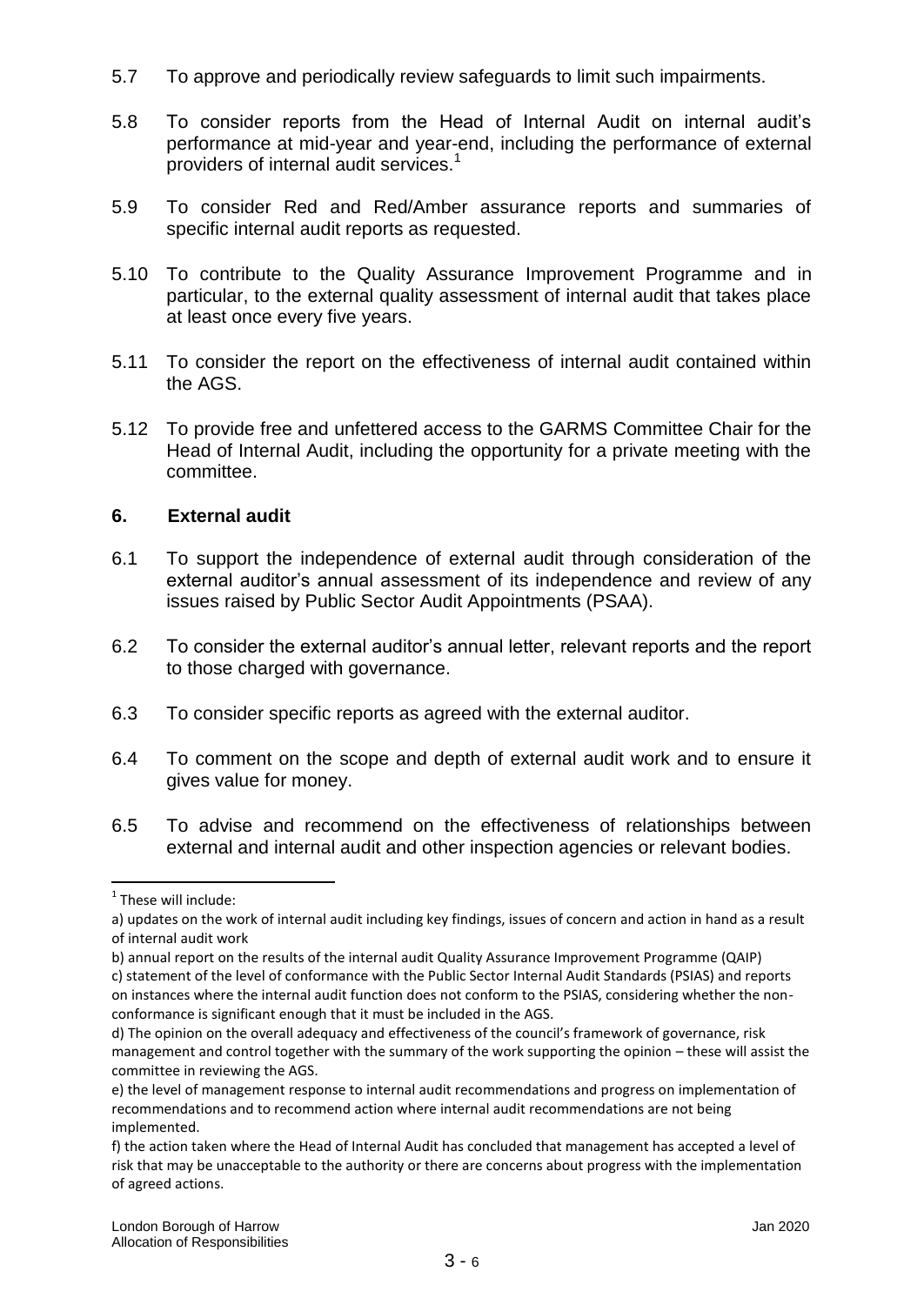- 6.6 To scrutinise/comment on the External Audit plan and fees.
- 6.7 To monitor progress against the External Audit plan and receive summaries of audit work completed and key recommendations.
- 6.8 To review the management response to external audit recommendations and progress on implementation of recommendations.
- 6.9 To recommend action where external audit recommendations are not being implemented.

# **7. Financial reporting**

- 7.1 To review the annual statement of accounts prior to approval and satisfy themselves that appropriate steps have been taken to meet statutory and recommended professional practices. Specifically to:
	- review the narrative report to ensure consistency with the statements and the financial challenges and risks facing the authority in the future
	- review whether the narrative report is readable and understandable by a lay person
	- review the key messages from each of the financial statements and evaluating what that means for the authority in future years
	- monitor trends and review for consistency with what is known about financial performance over the course of the year
	- review the suitability of accounting policies and treatments
	- seek explanations for changes in accounting policies and treatments
	- review major judgemental areas, eg provisions or reserves
	- seek assurances that preparations are in place to facilitate the external audit.
- 7.2 To consider the external auditor's report to those charged with governance on issues arising from the audit of the accounts.

# **8. Treasury Management**

8.1 To review the Treasury Management strategy and monitor progress on treasury management in accordance with CIPFA codes of practice.

# **9. Health & Safety**

9.1 To review the Council's Health and Safety arrangements and oversee progress on Health and Safety.

# **10. Accountability arrangements**

10.1 To report to those charged with governance on the committee's findings, conclusions and recommendations concerning the adequacy and effectiveness of their governance, risk management and internal control frameworks, financial reporting arrangements, and internal and external audit functions.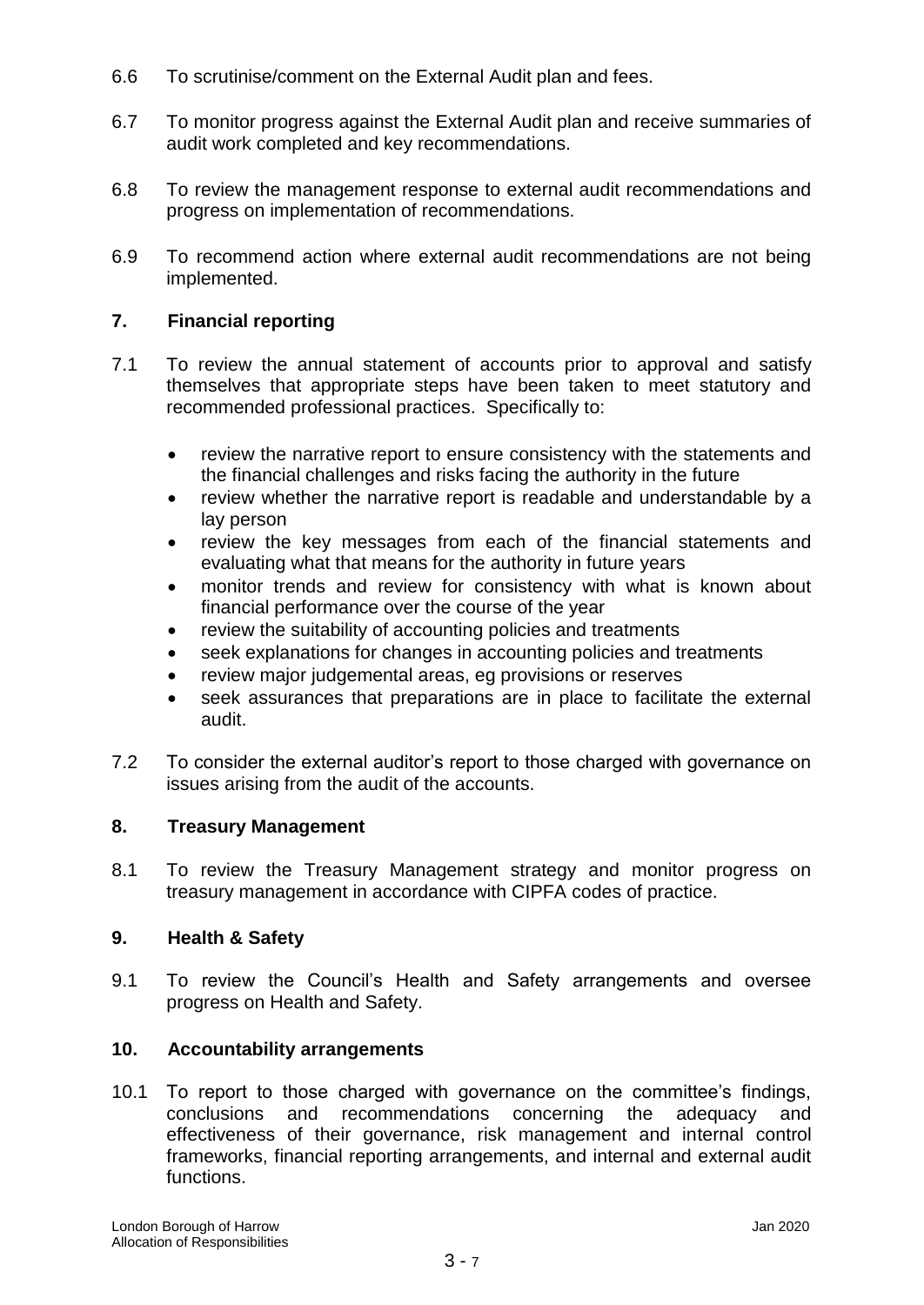- 10.2 To report to full council on an annual basis on the committee's performance in relation to the terms of reference and the effectiveness of the committee in meeting its purpose.
- 10.3 To publish an annual report on the work of the committee.

#### **11. Standards**

- 11.1 Promoting and maintaining high standards of conduct by Councillors, co-opted members and "church" and parent governor representatives.
- 11.2 Assisting Councillors, co-opted members and "church" and parent governor representatives to observe the Members' Code of Conduct.
- 11.3 Advising the Council on the adoption or revision of the Members' Code of Conduct.
- 11.4 Monitoring the operation of the Members' Code of Conduct.
- 11.5 Developing and recommending local protocols to the Council to supplement the Members' Code of Conduct.
- 11.6 Enforcing local protocols and applying sanctions in respect of breaches as appropriate.
- 11.7 Advising, training or arranging to train Councillors, co-opted members and "church" and parent governor representatives on matters relating to the Members' Code of Conduct.
- 11.8 Granting dispensations to Councillors, co-opted members and "church" and parent governor representatives from requirements relating to interests set out in the Members' Code of Conduct.
- 11.9 To keep under review and amend, as appropriate, the Protocol on Councillor/Officer Relations.
- 11.10 To keep under review the Officer Code of Conduct and, after consultation with unions representing staff, make recommendations to Council for amendment or addition.
- 11.12 To receive reports and keep a general overview of probity matters arising from ombudsman investigations, Monitoring Officer reports, reports of the Chief Financial Officer and Audit Commission.
- 11.13 To have oversight of the Council's Whistleblowing Policy.
- 11.14 To agree the policy for decisions on payments to those adversely affected by Council maladministration (under section 92 Local Government Act 2000).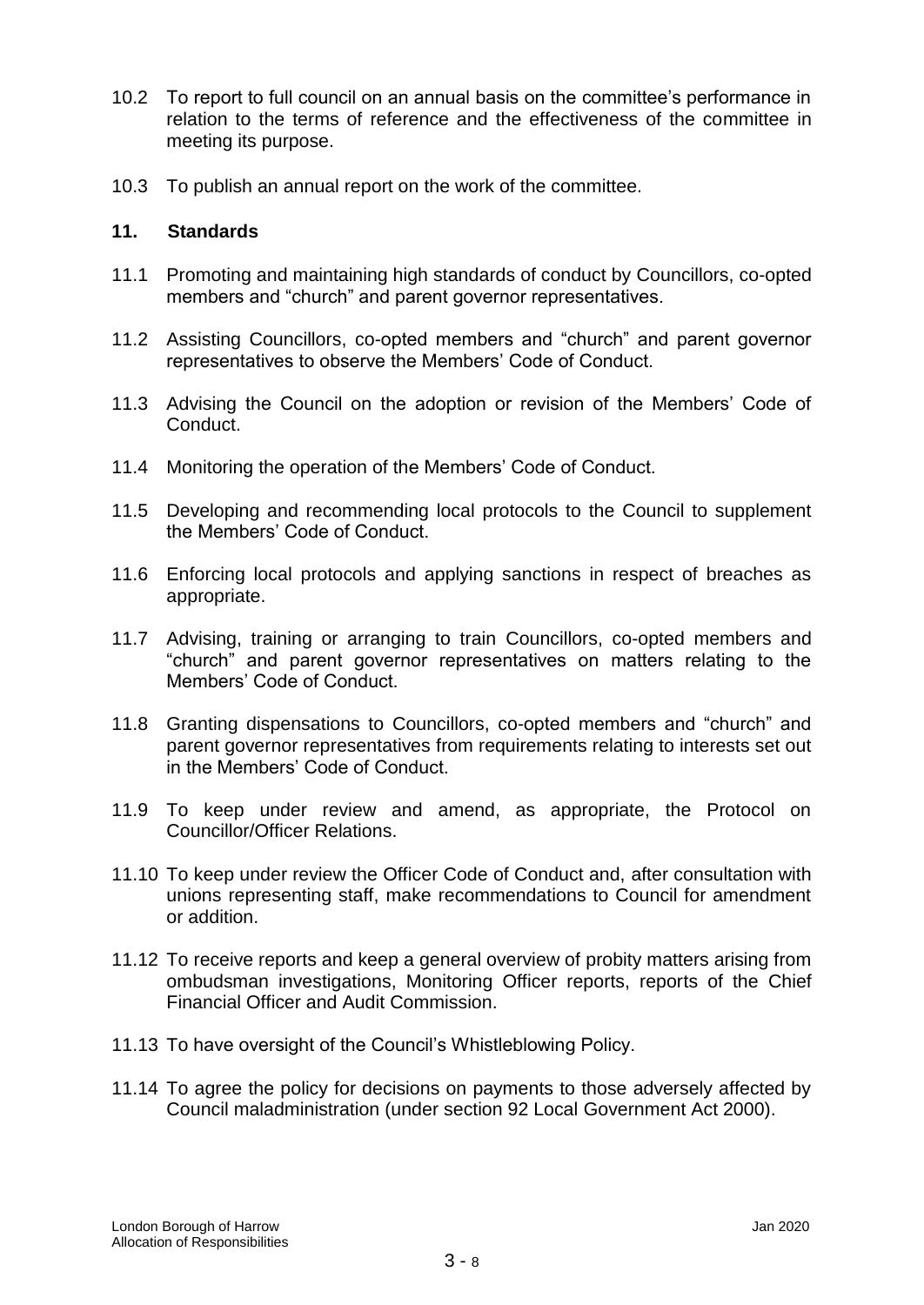- 11.15 To establish sub-committees and working groups to deal with complaints that a member or a co-opted member has failed to comply with the Council's Code of Conduct.
- 11.16 To consider any application received from any officer of the Authority for exemption from political restriction under Sections 1 and 2 of the Local Government and Housing Act 1989 in respect of the post held by that officer and may direct the Authority that the post shall not be considered to be a politically restricted post and that the post be removed from the list maintained by the Authority under Section 2(2) of that Act.
- 11.17 Upon the application of any person or otherwise, consider whether a post should be included in the list maintained by the Authority under Section 2(2) of the 1989 Act, and may direct the Authority to include a post in that list.
- 11.18 On referral from the Monitoring Officer, to decide whether to take action against a member for breach of the Code of Conduct and if so, to decide what action should be taken.

# **12. Membership rules**

- 12.1 An Elected Mayor, the Leader or a member of the Executive may not be Members;
- 12.2 The Chair of the Committee must not be a Member of the Executive;
- 12.3 The appointment of co-opted/independent members can be considered;
- 12.4 The Independent Persons are not members of GARMS and shall be invited to meetings only if there is a Standards item on the agenda.

# **HEALTH AND WELLBEING BOARD**

# **1. Accountability**

The Health and Wellbeing Board is set up in accordance with section 102 of the Health and Social Care Act 2012. The Council can choose to delegate decision making powers to the Health and Wellbeing Board. Any recommendations are subject to the agreement of the Leader of the Council if they are not covered by the delegated authority.

Members of the Board will be required to abide by the Code of Conduct.

# **2. Purpose of the Board**

- 2.1. The Government proposes that statutory health and wellbeing boards will have 3 main functions:
	- to assess the needs of the local population and lead the statutory joint strategic needs assessment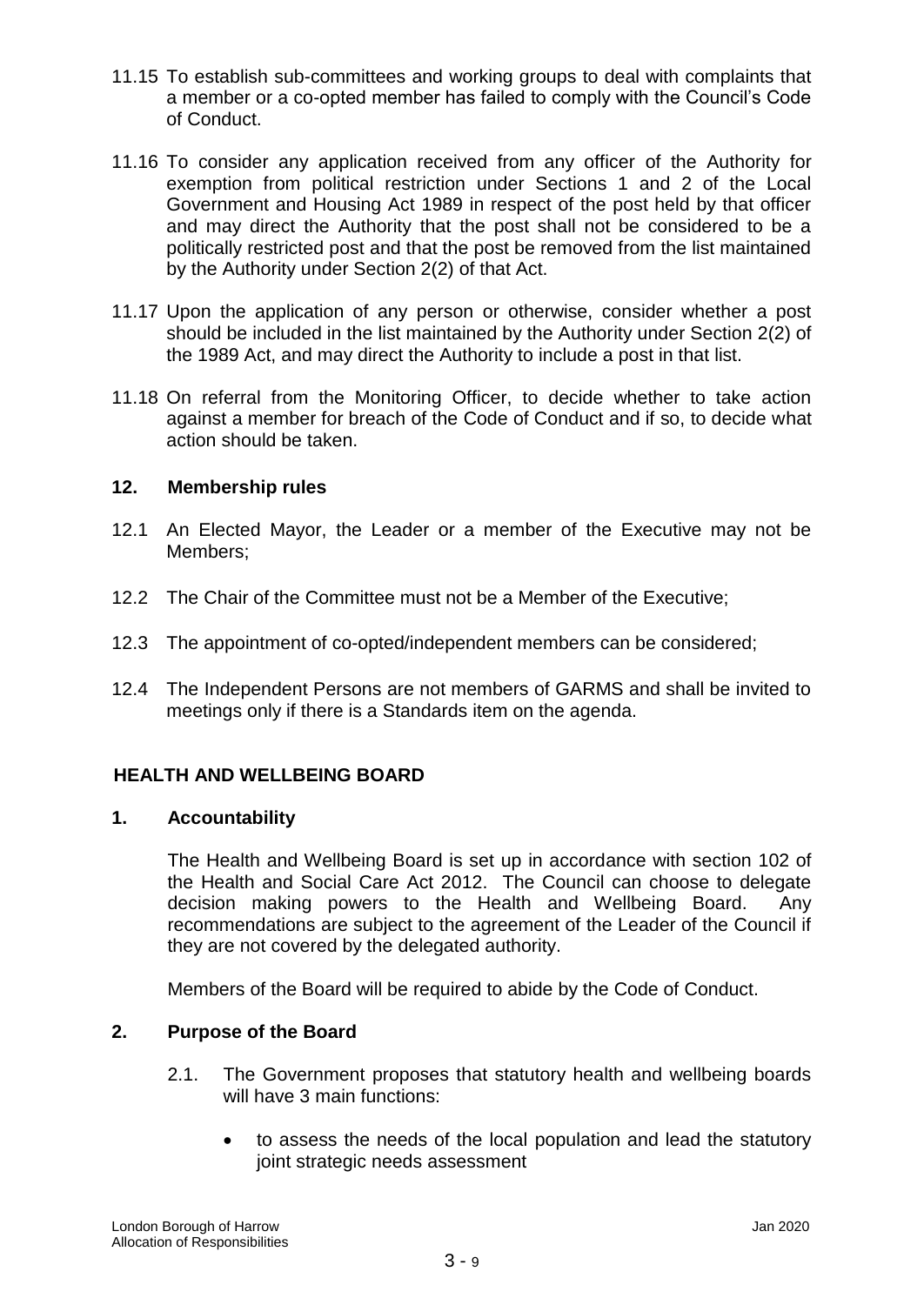- to promote integration and partnership across areas, including through promoting joined up commissioning plans across NHS, social care and public health
- to support joint commissioning and pooled arrangements, where all parties agree this makes sense

The Board will cover both adult and children's issues.

- 2.2. The purpose of the Board is to improve health and wellbeing for the residents of Harrow and reduce inequalities in outcomes. The Board will hold partner agencies to account for delivering improvements to the provision of health, adult and children's services social care and housing services.
- 2.3. Scrutiny of the Board's activities will be performed by the Council's Health Scrutiny Committee.

# **3. Key Responsibilities**

- 3.1. The key responsibilities of the Health and Wellbeing Board shall be:
	- 3.1.1. To agree health and wellbeing priorities for Harrow
	- 3.1.2. To develop the joint strategic needs assessment
	- 3.1.3. To develop a joint health and wellbeing strategy
	- 3.1.4. To promote joint commissioning
	- 3.1.5. To ensure that Harrow Council and the CCG commissioning plans have had sufficient regard to the Joint Health and Wellbeing strategy
	- 3.1.6. To consider how to best use the totality of resources available for health and wellbeing.
	- 3.1.7. To oversee the quality of commissioned health services
	- 3.1.8. To provide a forum for public accountability of NHS, public health, social care and other health and wellbeing services
	- 3.1.9. To monitor the outcomes of the public health framework, social care framework and NHS framework introduced from April 2013)
	- 3.1.10. To authorise Harrow's Clinical Commissioning Group annual assessment
	- 3.1.11. To produce a Pharmaceutical Needs Assessment and revise every three years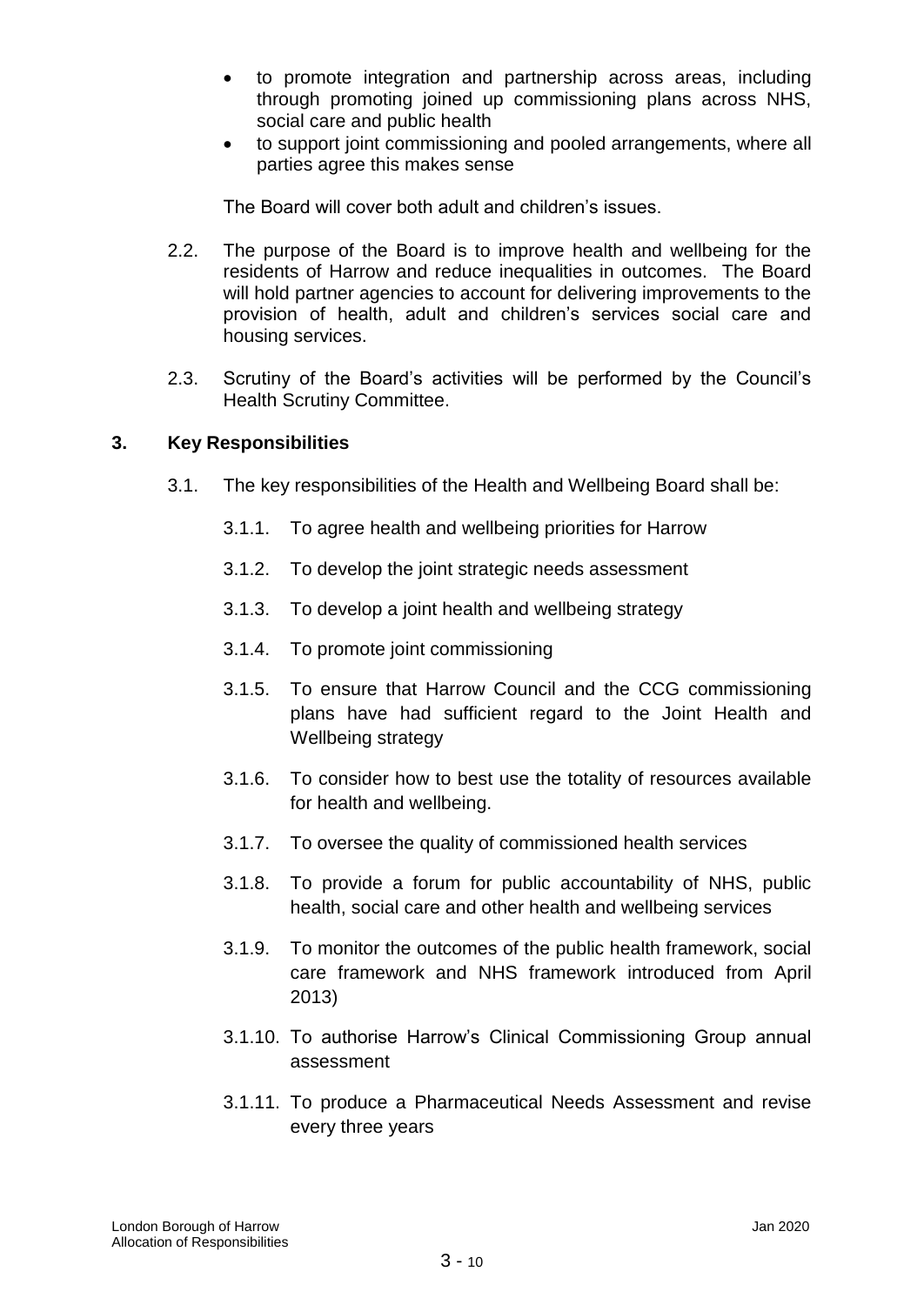3.1.12. Undertake additional responsibilities as delegated by the local authority or the Clinical Commissioning Group e.g. considering wider health determinants such as housing, or be the vehicle for lead commissioning of learning disabilities services.

# **4. Membership**

- 4.1. The Chair of the Board will be nominated by the Leader of Harrow Council; or a nominated deputy.
- 4.2. The voting membership will be:
	- Members of the Council nominated by the Leader of the Council (5)
	- Chair of the Harrow Clinical Commissioning Group (vice chair)
	- GP representative of the Harrow Clinical Commissioning Group
	- A further representative of the Harrow Clinical Commissioning **Group**
	- CCG Accountable Officer or nominee
	- Representative of Healthwatch Harrow
- 4.3. The following Advisors will be non-voting members:
	- Director of Public Health
	- Chief Officer, Voluntary and Community Sector
	- Senior Officer of Harrow Police
	- Chair of the Harrow Safeguarding Children and Adult Board
	- Chief Operating Officer CCG
	- Corporate Director, People
	- Director Adult Social Services
	- 4.4. The voluntary and community sector representative shall be nominated by the Voluntary Community Sector Forum on an annual basis.
	- 4.5. Members are appointed annually. Members of the Board shall each name a reserve who will have the authority to make decisions in the event that they are unable to attend a meeting.
	- 4.6. Board members shall sign a register of attendance at each meeting and should not normally miss more than one meeting within a financial year.
	- 4.7. The chair of the Clinical Commissioning Group will serve as the vice chair of the Health and Wellbeing Board.
	- 4.8. Key providers in Harrow will be invited to attend meetings as required depending on the subject under discussion.
	- 4.9. Other agencies and organisations will be invited as the Integrated Care Partnership (ICP) develops to enable good outcomes to be delivered for Harrow's citizens.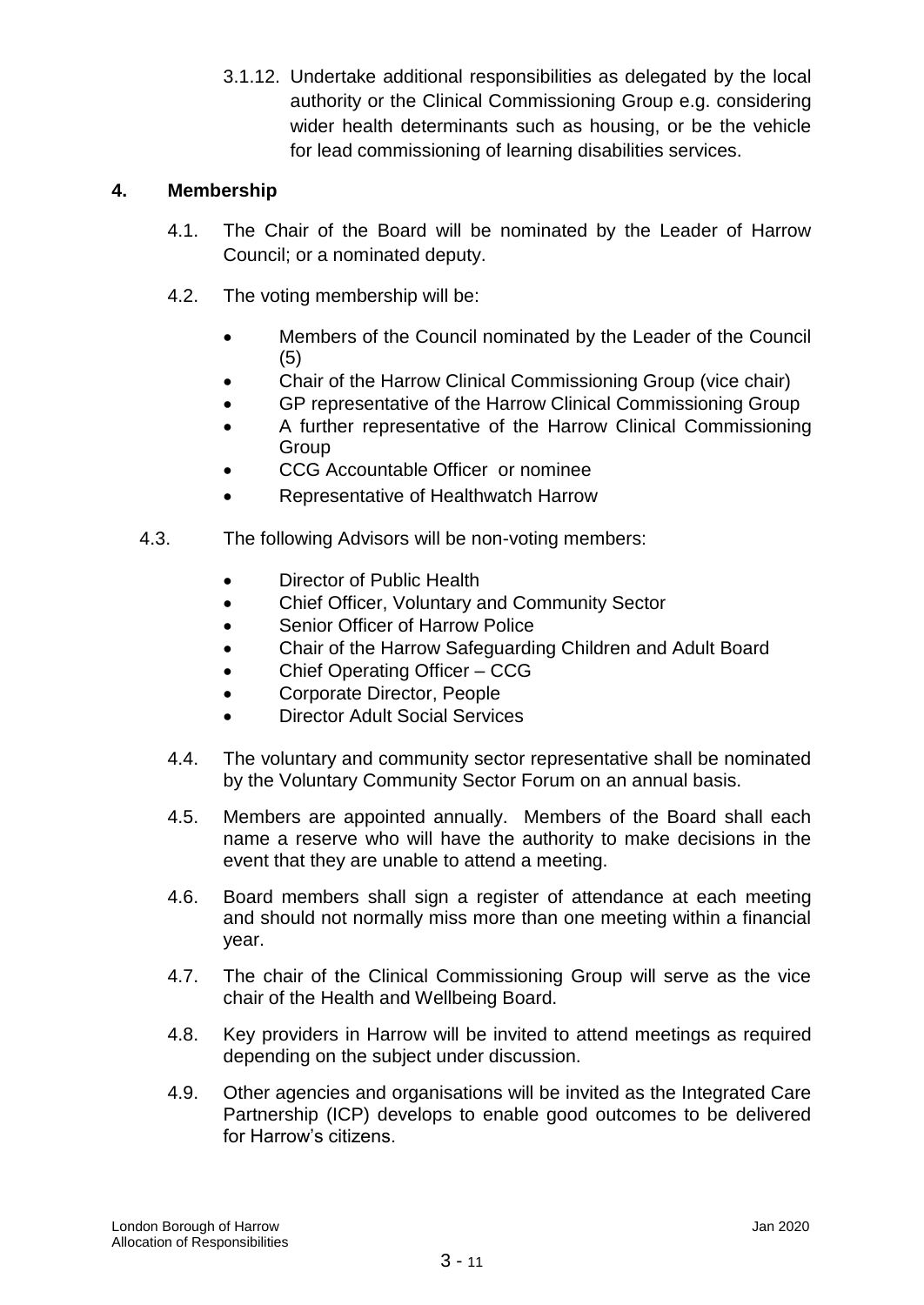# **4.10. Participation of the NHS England**

- 4.10.1. NHS England must appoint a representative to join Harrow's Health and Wellbeing Board for the purpose of participating in the Boards preparation of the JSNA and JHWS.
- 4.10.2. The Health and Wellbeing Board can request the participation of the NHS England representative when the Health and Wellbeing Board is considering a matter that relates to the exercise or proposed exercise of the commissioning functions of NHS England in relation to Harrow.

# **4.11. Meeting Frequency**

- 4.11.1. The Board shall meet bi monthly subject to review
- 4.11.2. An extraordinary meeting will be called when the Chair considers this necessary and/or in the circumstances where the Chair receives a request in writing by 50% of the voting membership of the Board

# **4.12. Health and Wellbeing Board Executive**

- 4.12.1. The purpose of the Health and Wellbeing Board Executive is to:
	- Develop and deliver a programme of work based on the Joint Commissioning priorities and the Joint Health and Wellbeing Strategy
	- Shape future years joint commissioning
	- Shape the agenda for future HWB meetings
	- Engage and understand the views of different organisations (including providers)
	- Bring together a collective view of partners and providers to the bi-monthly Health and Wellbeing Board
	- Share Commissioning Intentions and common priorities
	- Govern and quality assure the Health and Wellbeing Board work programme
	- Be aware and discuss emerging policy and strategy
	- Problem Solving
- 4.12.2. The meetings of the Executive will be scheduled to meet before the Board.
- 4.12.3. Membership will consist of senior representatives from both the Council and Clinical Commissioning Group, including the Directors of Adults, Children's, and Public Health services, the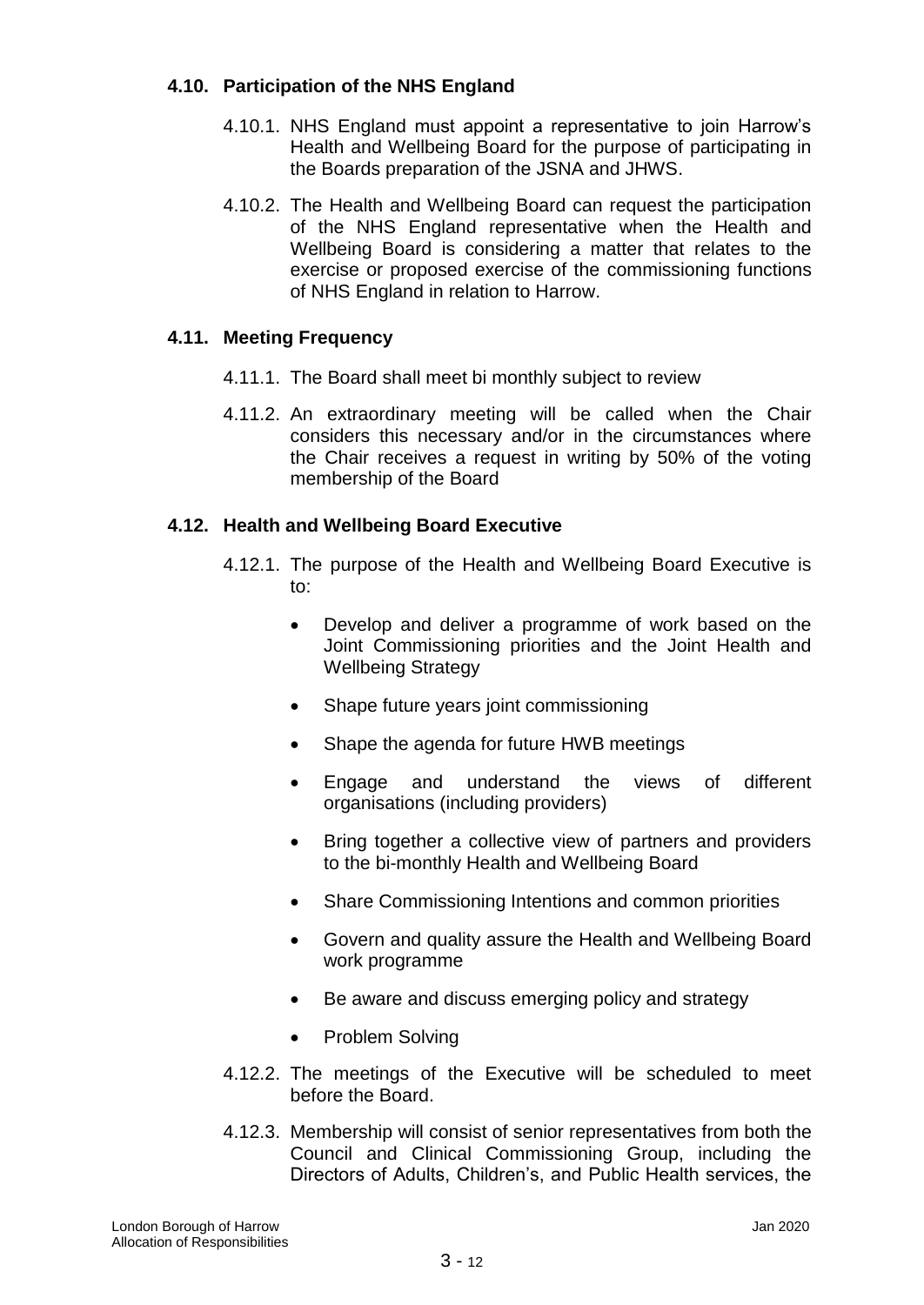Chair of Harrow Clinical Commissioning Group, Accountable Officer, Chief Operating Officer, GP Clinical Directors, and finance officers.

4.12.4. The chairing of the Executive will alternate between the council's Corporate Director of People Services and the Chief Operating Officer, Harrow CCG.

#### **4.13. Local Safeguarding Boards**

- 4.13.1. The Council's two Local Safeguarding Boards have a horizontal link to the Health and Wellbeing Board and include:
	- 4.13.1.1. Local Safeguarding Adults Board
	- 4.13.1.2. Harrow Local Children's Safeguarding Board

#### **4.14. Conduct of Meetings**

- 4.14.1. Meetings of the Board will be held in public except where the public are excluded from the meeting by resolution in accordance with Access to Information Act.
- 4.14.2. The quorum of the Board shall be 50% of the voting membership – however there must be attendance of at least one voting member from both the Council and the Clinical Commissioning Group. Should the quorum not be secured the meeting will not take place.
- 4.14.3. Decisions shall be made on the basis of a show of hands of a majority of voting members present. The Chairman will have a second or casting vote.
- 4.14.4. Each meeting will have provision for the public to ask questions. There will be a total limit of 15 minutes for the asking and answering of public questions.
- 4.14.5. Harrow Council Democratic Services will service the meetings including the preparation and circulation of agenda and the production of minutes.
- 4.14.6. Minutes of the meetings will be available on the website of the council.
- 4.14.7. The chair shall sign off the minutes as a true and accurate record of the meeting.
- 4.14.8. Agendas and supporting papers will be available on the website of the council at least five working days before the meeting.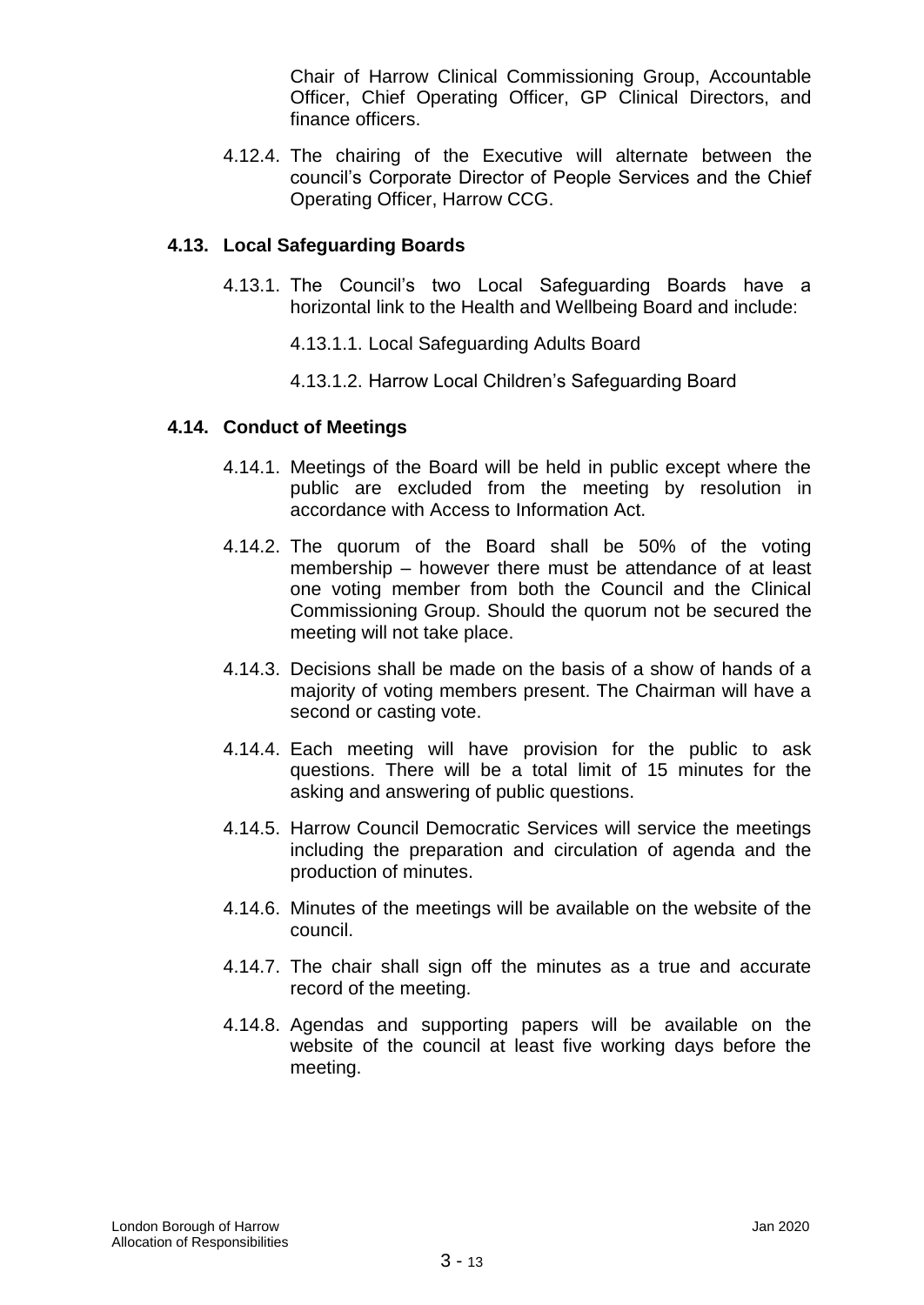#### **INDEPENDENT PANEL**

The Independent Panel shall consist of 2 independent persons appointed under s.27(7) of the Localism Act 2011. The Panel has the following duties:

- (a) to consider reports recommending dismissal made by the Independent Investigator and the Chief Officers' Employment Panel in accordance with the disciplinary procedure applying to the Head of Paid Service, Chief Finance Officer and Monitoring Officer;
- (b) to prepare a report to Council stating whether it agrees or disagrees with the recommendation to dismiss, including its reasons.

# **LICENSING AND GENERAL PURPOSES COMMITTEE**

The powers and the duties of the Licensing and General Purposes Committee are:

- (a) To consider all matters which the Local Authorities (Functions and Responsibilities) (England) Regulations 2000 and 2001 (as amended) listed by Committee in the Schedule to this document, which are required not to be the responsibility of the Executive, save for those matters delegated to other Committees of the Council**;**
- (b) To carry out the functions under any relevant statutory provision within the meaning of Part I (Health, safety and welfare in connection with work, and control of dangerous substances) of the Health and Safety at Work Act 1974, to the extent that those functions are discharged otherwise than in the authority's capacity as an employer;
- (c) To keep under review and to determine the arrangements for the holding of elections and any referendums within the Borough and to initiate or respond to any proposals to the change of ward, constituency or Borough boundaries;
- (d) The determination of applications under the Council's Personal Injury Allowance Scheme.
- (e) To determine all matters and duties on the authority imposed by legislation, regulations orders, codes, and similar provisions for:
	- All activities under the Licensing Act 2003
	- Food safety and control.
	- Animal health, welfare, safety and control.
	- Gaming, betting, lotteries and related amusements
	- Crime and disorder issues related to the above duties.

# **CHIEF OFFICERS' EMPLOYMENT PANEL**

The Chief Officers' Employment Panel, which shall include one member of the Executive, has the following powers and duties: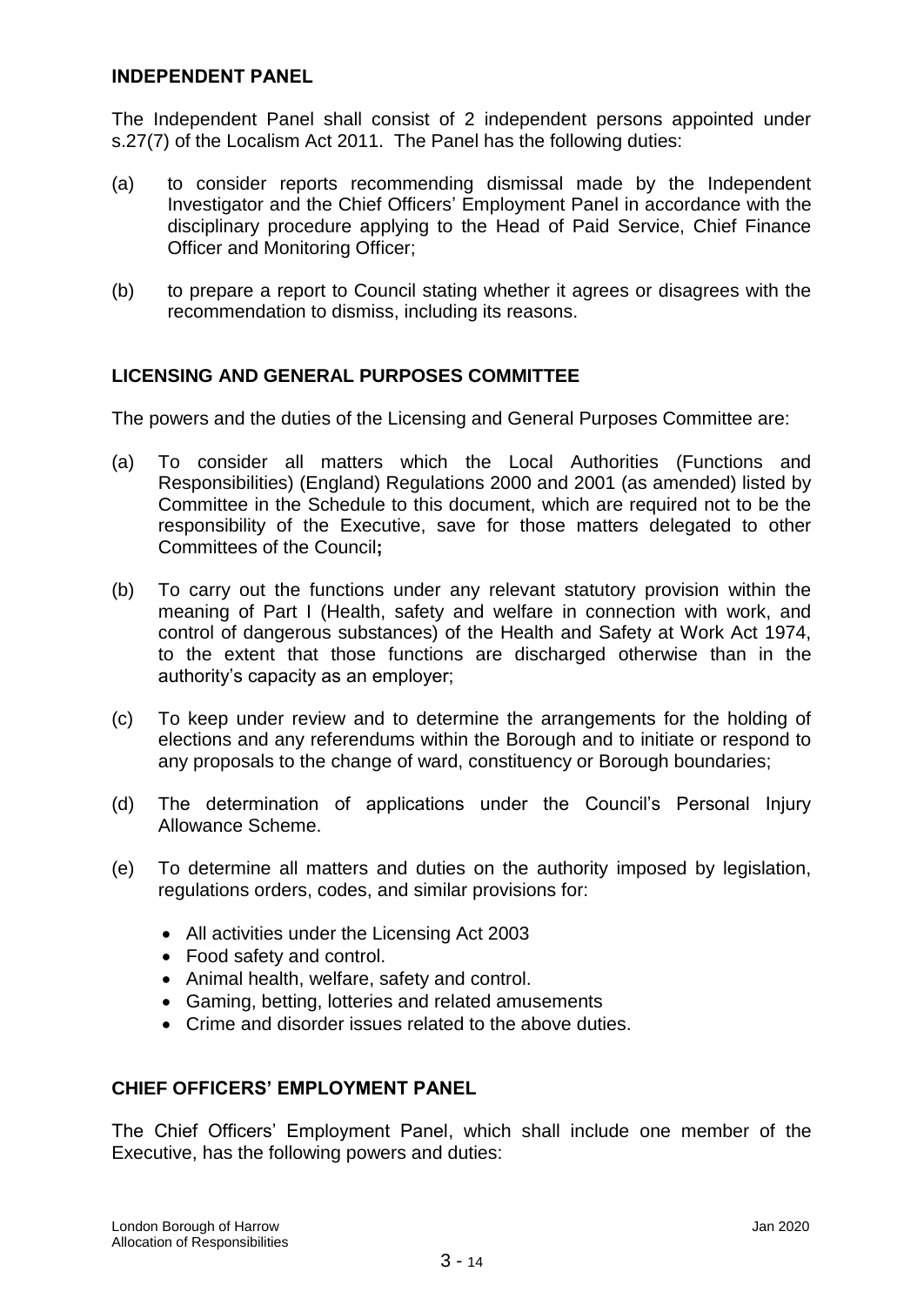- (a) to make recommendations to Council on the appointment of the Head of Paid Service;
- (b) to appoint and dismiss Chief Officers excluding the dismissal of the Chief Financial Officer and Monitoring Officer;
- (c) to make recommendations to Council on the dismissal of the Head of Paid Service, Chief Finance Officer or Monitoring Officer in cases of redundancy, permanent ill health or the expiry of a fixed term contract;
- (d) to consider whether to impose a disciplinary sanction on a chief officer;
- (e) to consider matters and take action as required or permitted under the disciplinary procedure for the Head of Paid Service, Chief Finance Officer and Monitoring Officer including:
	- to suspend such an officer and to review such suspension
	- to appoint an independent investigator, agree terms of remuneration and working methods
	- to appoint external advisers
	- to consider the report of an independent investigator and in relation to that report:
		- $\circ$  to hold a hearing if appropriate to consider the report
		- o to impose action short of dismissal on an officer
		- o to decide to take no further action
		- o to recommend informal resolution or other appropriate procedures
		- o to refer back to the independent investigator for further investigation and report
		- o to propose dismissal of an officer to Council (in which case the matter should be referred to the Independent Panel prior to referral to Council)
- (f) to decide whether any objections made by a member of the Executive are material and well-founded and, if it decides that they are, to take appropriate action;
- (g) to consider grievances by the Head of Paid Service, and appeals by a chief officer against decisions made by the Head of Paid Service in relation to a grievance made by the officer;
- (h) to approve remuneration packages of £100,000 or over for any Council post; and
- (i) to report back to Council for information purposes on all such approved remuneration packages.
- (j) to approve any severance packages for Officers of £100,000 or over irrespective of the grade of Officer.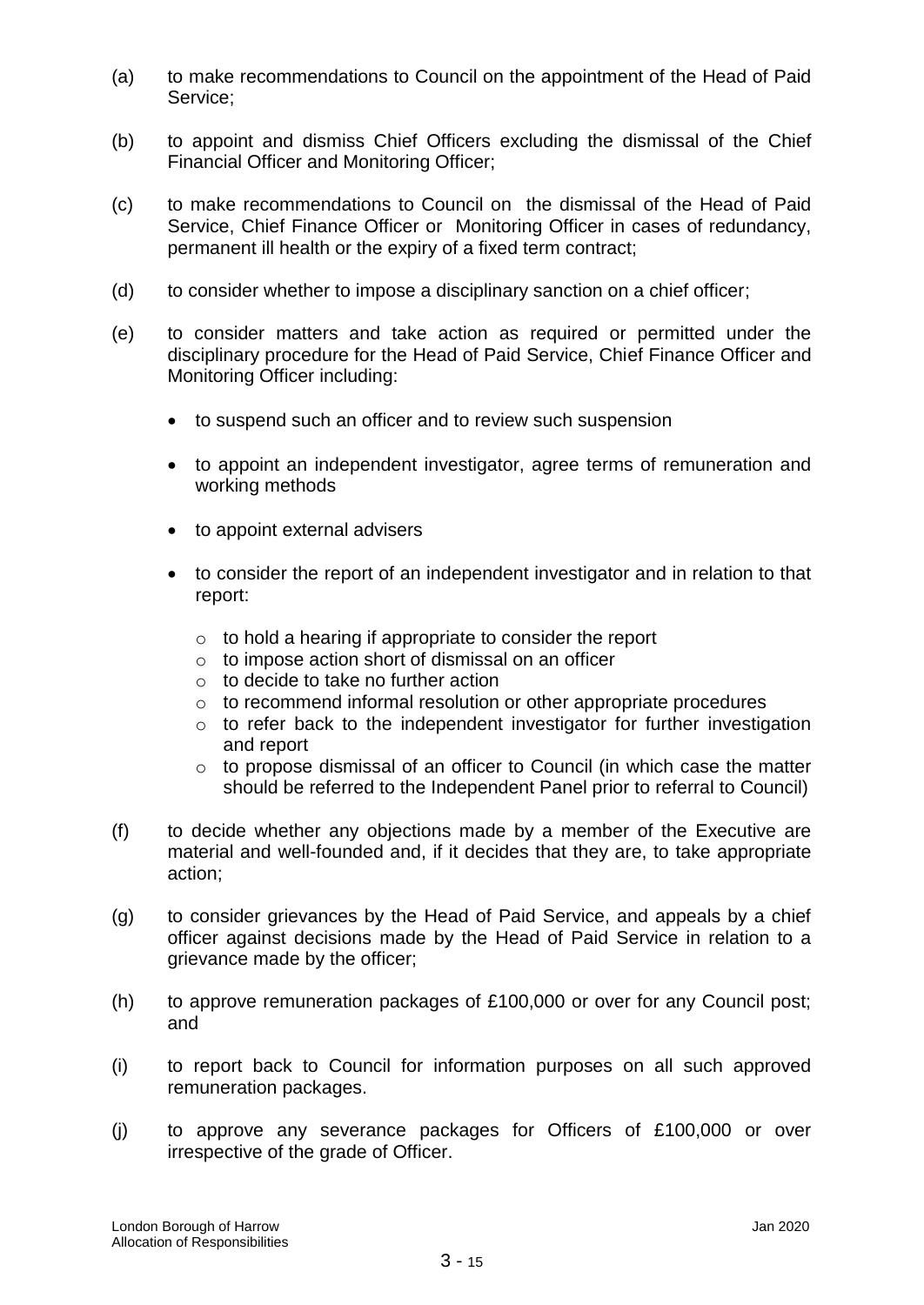(k) to report back to Council for information purposes on all such approved severance packages.

# **LICENSING PANEL**

- (i) To determine applications and to make Orders in respect of:
	- licences, permits, registrations and certificates;
	- Rights of way, footpaths and bridleways and the enjoyment of the highway;
	- Street naming and numbering;
	- Markets and fairs and other street trading;
	- Car park orders and variations;
	- Registration of common land, town greens and variations of rights of common;

where objections have been received.

- (ii) To determine applications and to make Orders in respect of:
	- Safety certificates for sports grounds;
	- Matters regarding film classification;
	- Rules and Regulations established by the authority;
	- Fees issues within the terms of reference of the Panel;
	- Applications under Part II and Schedule 3 of the Local Government (Miscellaneous Provisions Act 1982) as amended from time to time.
- (iii) To determine waivers and variations on matters determined by the Licensing and General Purposes Committee, Cabinet or Council.
- (iv) Specific delegations under the Licensing Act 2003 and Gambling Act 2005 are set out in the Licensing Policy and Statement of Principles under Gambling Act 2005.
- (v) Without prejudice to the generality of the above sections, in the case of alcohol control provisions in the Licensing Act 2003 as might be amended, and related legislation, regulations, orders, guidance, etc, to determine the following matters:

Applications for personal licences where:

- Representations have been made, but remain unresolved.
- Applicants have relevant unspent convictions.

Matters relating to the licensing, certification and authorisation at premises where:

 Representations have been made to an application, but remain unresolved.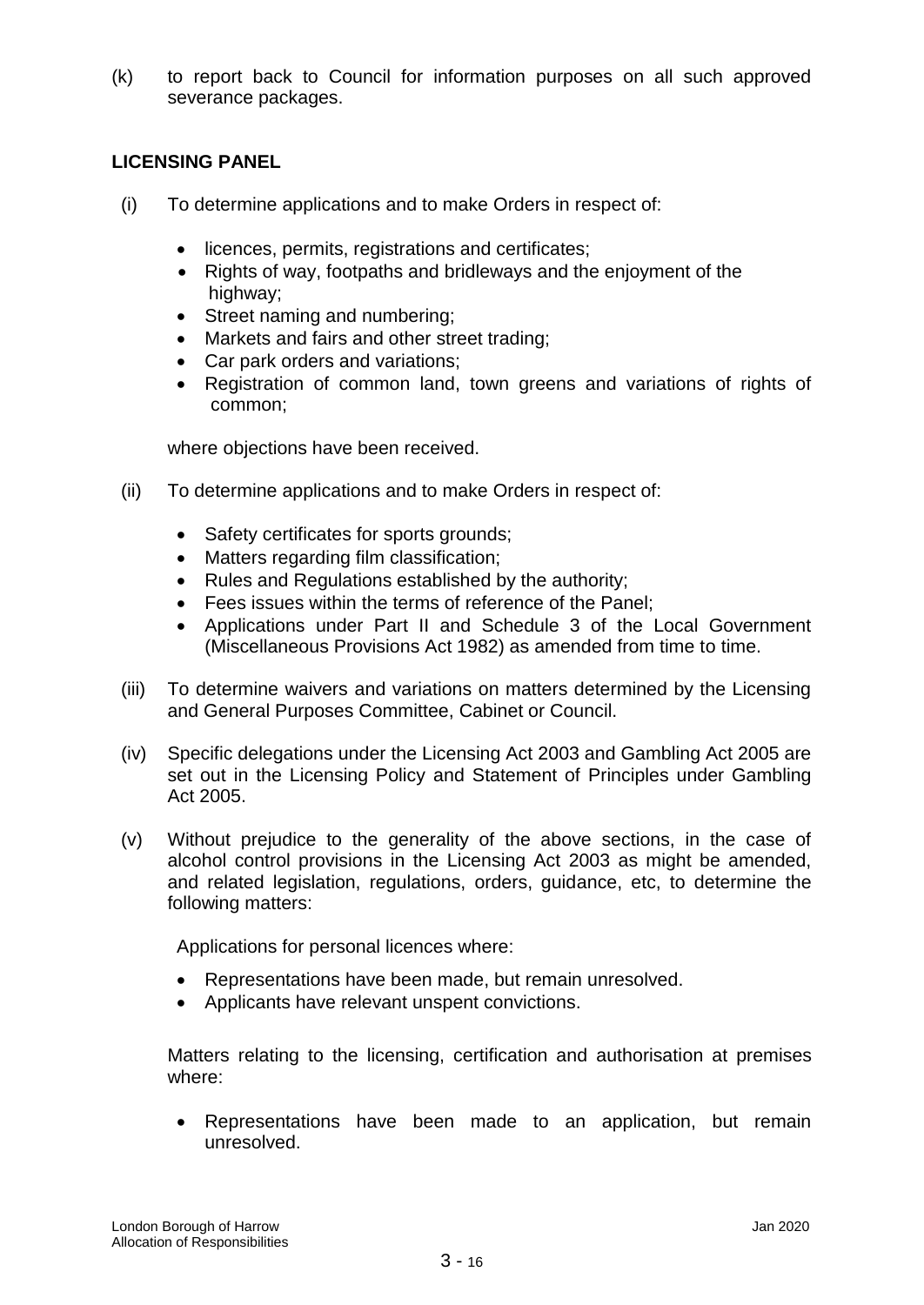- There is an unresolved police representation to an application to vary a designated personal licence holder, or to the transfer of a premises licence.
- There is an unresolved police representation to the application for an interim authority, or to a Temporary Event Notice.
- An application is made for the review of a premises licence or club premises certificate.
- Matters of an exceptional nature that in the officer's opinion justify consideration by the Licensing Panel.

*[Appeals against decisions of the Licensing Panel must be made to the Magistrates' Court.]*

# **PERSONNEL APPEALS PANEL**

The Personnel Appeals Panel has the following powers and duties:

To consider and decide upon appeals against disciplinary action.

# **SOCIAL SERVICES APPEALS PANEL**

The Social Services Appeals Panel has the following powers and duties:

- (a) To review in accordance with the Children (Secure Accommodation) Regulations 1991 the keeping of children in secure accommodation;
- (b) In accordance with the Mental Health Act 1983, to decide whether to discharge patients from guardianship;
- (c) In accordance with procedures and guidance given under the Children Act 1989 and the National Health Service and Community Care Act 1990, and when requested to do so by a dissatisfied complainant, to review decisions made relating to complaints.

**Note:** Appeals Panels reviewing the keeping of a child in secure accommodation will be chaired by an Independent Person. Appeals hearing complaints under the Children Act 1989 and the National Health Service and Community Care Act 1990 will comprise 3 Independent Persons

# **OVERVIEW AND SCRUTINY COMMITTEE**

The Overview and Scrutiny Committee has the following power and duties:

- 1. To oversee an agreed work programme that can help secure service improvement through in-depth investigation of poor performance and the development of an effective strategy/policy framework for the council and partners;
- 2. To have general oversight of the council's scrutiny function;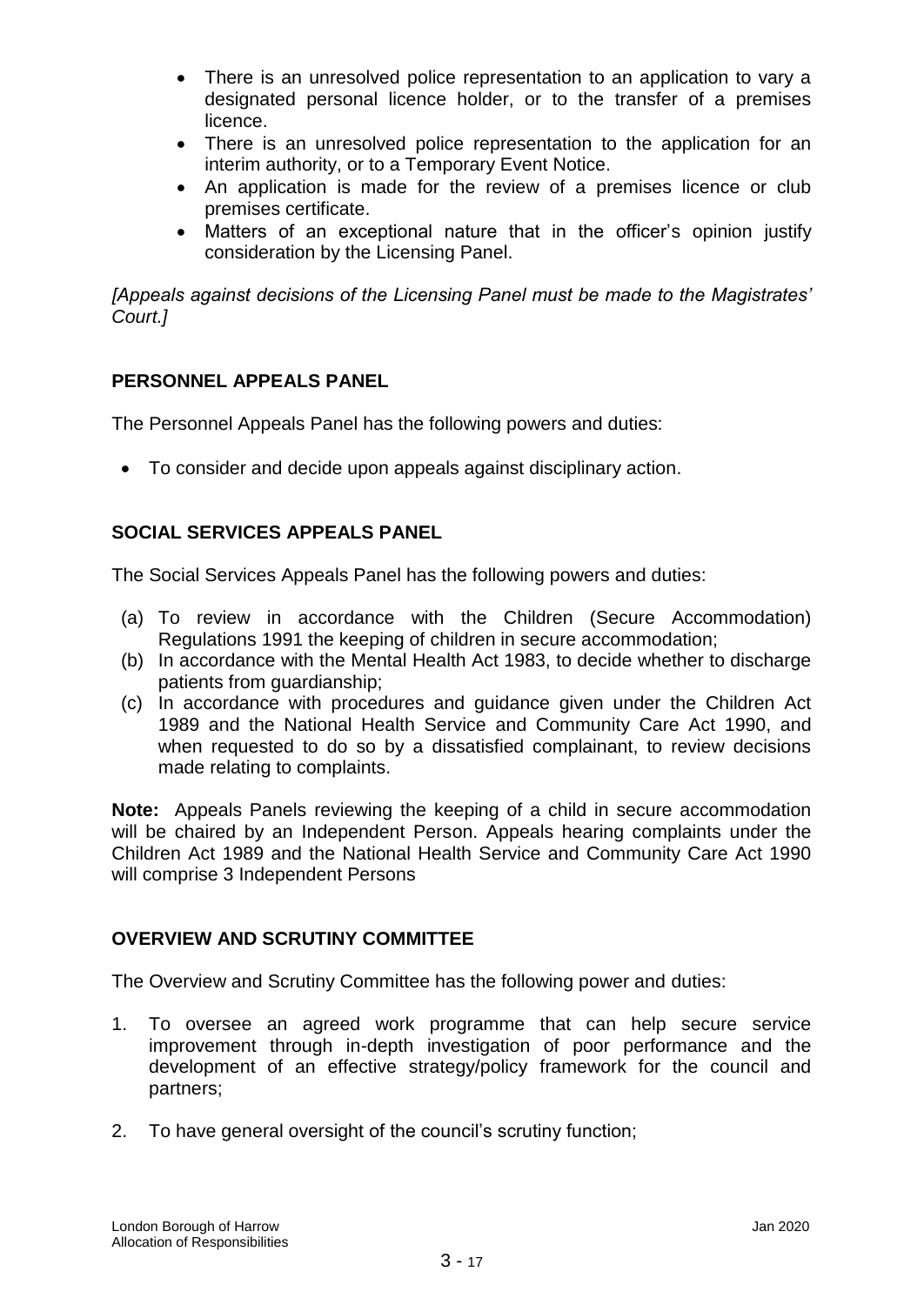- 3. To offer challenge and critical support to the Executive's policy development function and the long-term strategic direction of the borough;
- 4. To anticipate policy changes and determine their potential impact on residents and to recommend changes where these are appropriate;
- 5. To consider the council and partners' strategic approach to service delivery, using, where necessary, the power of overview and scrutiny committees to receive information from partner agencies and to require partner authorities to respond to reports and recommendations from the Committee, as set out under Part Five of the Local Government and Public Involvement in Health Act 2007;
- 6. To undertake detailed investigation of service/financial performance in order to recommend policy changes to the Executive and to commission investigations by the Performance and Finance Sub-Committee;
- 7. To have regard, in carrying out its functions, to the requirement to involve local representatives, as set out in Part Seven of the Local Government and Public Involvement in Health Act 2007;
- 8. To report scrutiny findings and recommendations to the Executive within 8 weeks of being published or to its next meeting, whichever is the sooner, in accordance with the council's constitution
- 9. To consider items included in the Forward Plan;
- 10. To consider Councillor Call for Action in terms of
	- a. Local Government Matters (Section 119, Local Government and Public Involvement in Health Act 2007)
	- b. Local Crime & Disorder Matters (Section 19, Police & Justice Act 2006)
- 11. To discharge the functions conferred by Section 21(f) of the Local Government Act 2000 of reviewing and scrutinising, in accordance with regulations under Section 7 of the Health and Social Care Act 2001, matters relating to the planning, provision and operation of health services in Harrow.
- 12. To respond to consultations from local health trusts, Department of Health and any organisation which provides health services outside the local authority's area to inhabitants within it.
- 13. To review and make appropriate recommendations on an annual basis for the arrangements for processing applications for support from the voluntary sector, including grants, concessionary lettings, use of the community premises and other council premises, and discretionary rate relief.

# **CALL- IN SUB-COMMITTEE**

The Call-In Sub-Committee has the following powers and duties:

(a) to examine decisions of the Executive which are taken but not implemented, and which are 'called in' in accordance with the Committee Procedure Rules;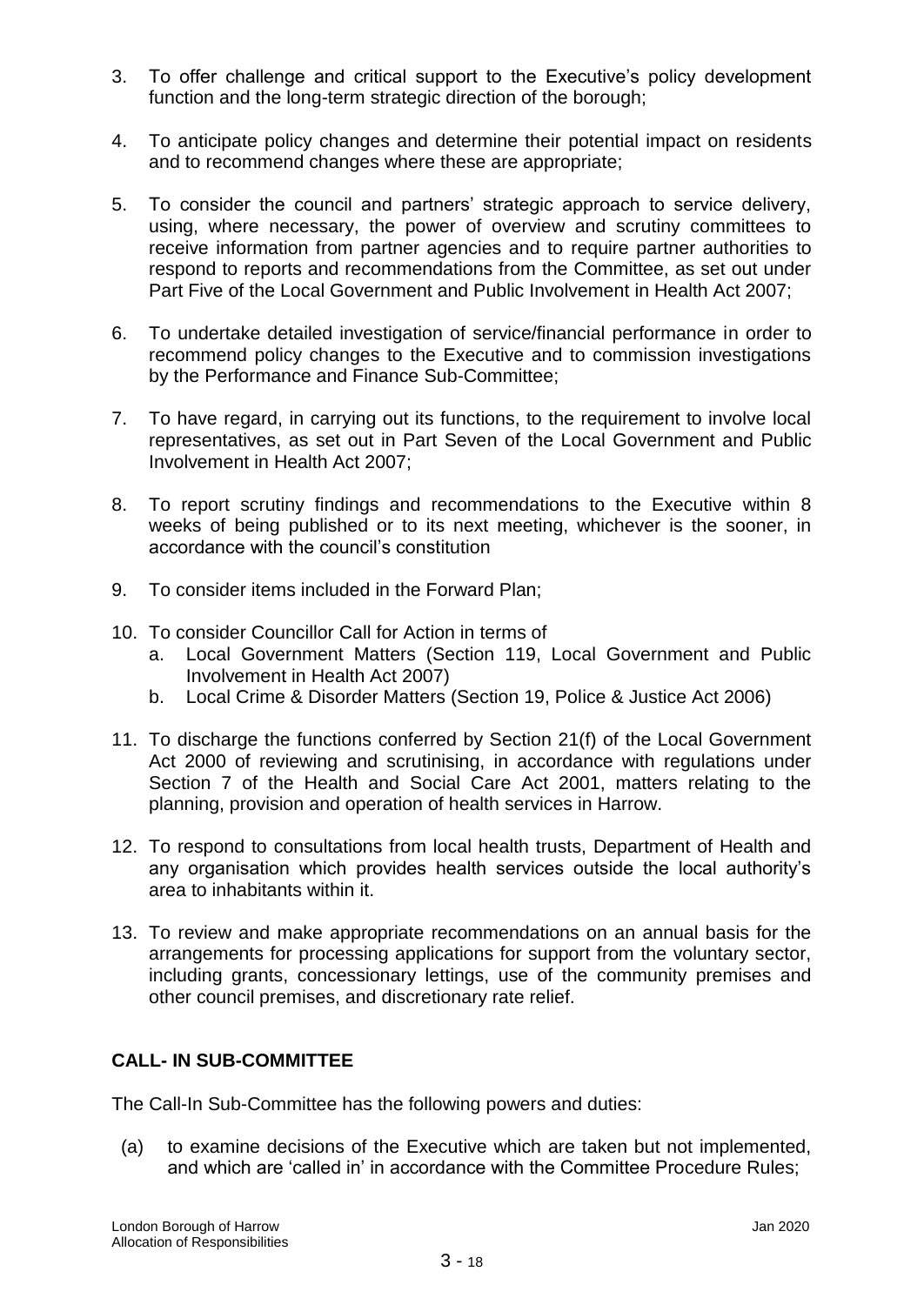- (b) to refer matters called in to the decision taker with reasons and recommendations for changes;
- (c) to refer Executive decisions to full Council if they consider they are contrary to the policy framework or contrary to or not wholly in accordance with the budget.

# **CALL- IN SUB-COMMITTEE – EDUCATION**

The Call-In Sub-Committee has the following powers and duties in relation to Education Matters:

- (a) to examine decisions of the Executive which are taken but not implemented, and which are 'called in' in accordance with the Committee Procedure Rules;
- (b) to refer matters called in to the decision taker with reasons and recommendations for changes;
- (c) to refer Executive decisions to full Council if they consider they are contrary to the policy framework or contrary to or not wholly in accordance with the budget

# **HEALTH AND SOCIAL CARE SCRUTINY SUB-COMMITTEE**

The Health and Social Care Scrutiny Sub-Committee has the following powers and duties:

- 1. To be the key driver of the scrutiny function's health and social care scrutiny programme and maintain relationships with health and social care colleagues and partners in relation to shared stated priorities, in consultation with the Overview & Scrutiny Committee.
- 2. To be responsible in accordance with Regulation 28 of the Local Authority (Public Health and Wellbeing Boards and Health Scrutiny) Regulations 2013 for scrutiny of the Council's health functions other than the power under Regulation 23(9) to make referrals to the Secretary of State.
- 3. To recommend to Council that a referral be made to the Secretary of State under Regulation 23(9) of the Local Authority (Public Health, Health and Wellbeing and Health Scrutiny) Regulations 2013.
- 4. To have specific responsibility for scrutiny of the following functions:
	- Health and social care infrastructure and service
	- NHS England, Clinical Commissioning Groups (CCGs) and the Health and Wellbeing Board
	- Public Health
	- Other policy proposals which may have an impact on health, public health, social care and wellbeing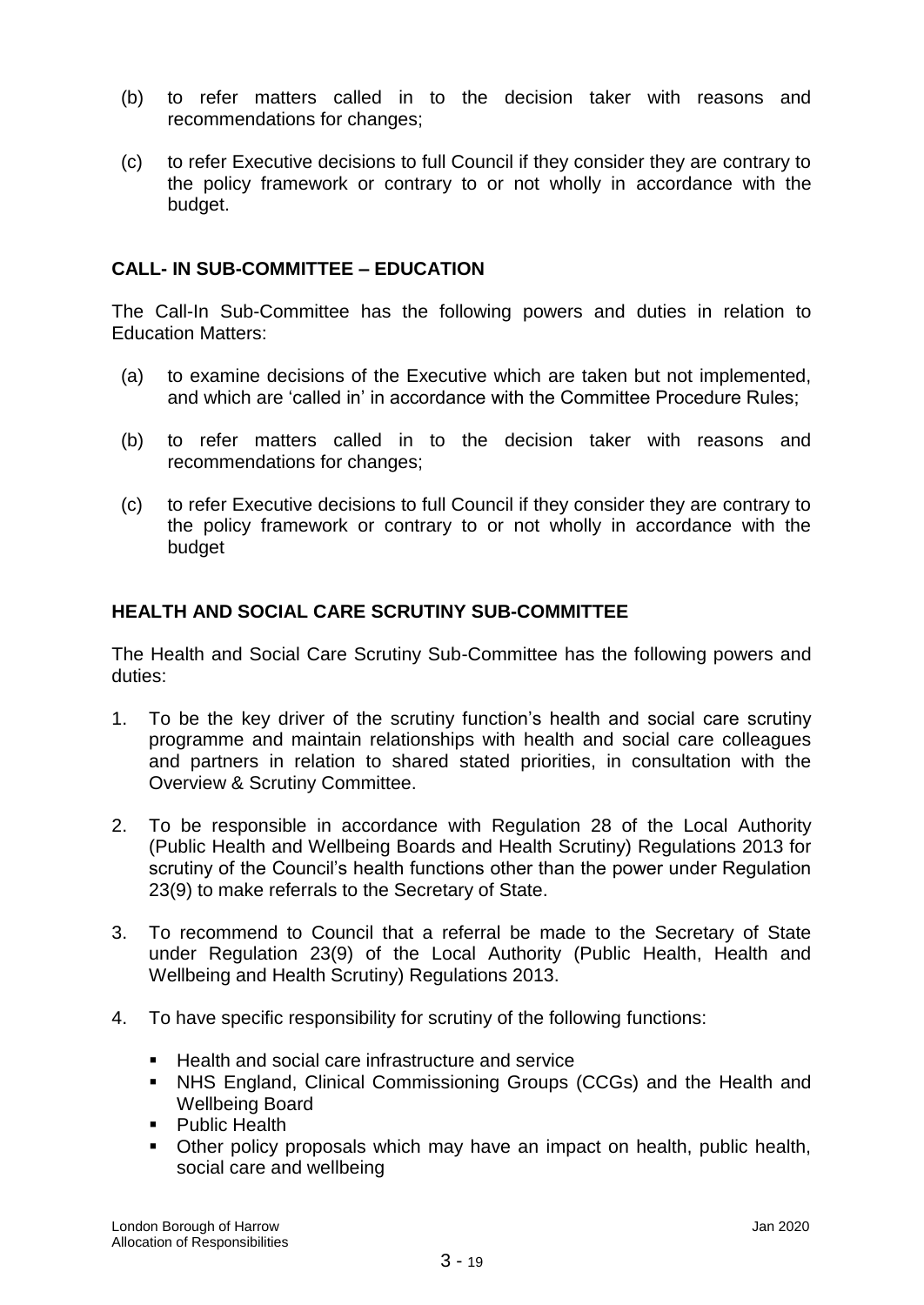- **Collaborative working with health agencies**
- **EXECOMMISSIONING AND CONTRACTING HEALTH SERVICES**
- 5. To review the planning, provision and operation of Health services in Harrow and ensure compliance with Regulation 21(1) of the Local Authority (Public Health, Health and Wellbeing Boards and Health Scrutiny) Regulations 2013 by inviting and taking account of information and reports from local health providers and other interested parties including the local HealthWatch.
- 6. Where a referral is made through the local HealthWatch arrangements, to comply with Regulation 21(3) of the Local Authority (Public Health, Health and Wellbeing Boards and Health Scrutiny) Regulations 2013 by ensuring that the referral is acknowledged within 20 days and that the referrer is informed of any action taken.
- 7. Where appropriate, to consider and make recommendations for response to NHS consultations on proposed substantial developments/variations in health services that would affect the people of LB Harrow.
- 8. Where appropriate, to consider and make recommendations for response to consultations from local health trusts, Department of Health, Care Quality Commission and any organisation which provides health services outside the local authority's area to inhabitants within it.
- 9. Continue to seek the development of relationship with NHS England, CCGs, Health and Wellbeing Boards, Care Quality Commission, HealthWatch and the Local Medical Council.

*(Note: Members of the Executive or members of the Health and Wellbeing Board may not be members of the Health and Social Care Scrutiny Sub Committee. Any health matter requiring an urgent decision/comment before the next meeting of the Health & Social Care Sub-Committee will be considered by the Overview and Scrutiny Committee if that is sooner).*

# **PERFORMANCE & FINANCE SUB-COMMITTEE**

The Performance and Finance Sub-Committee has the following powers and duties:

- 1. To be the key driver of the scrutiny function's work programme and the body responsible for monitoring the performance of the council and partners in relation to their stated priorities;
- 2. To consider/monitor, on an exception basis, the financial and service performance of the organisation;
- 3. To consider/monitor the performance of the council's partners;
- 4. To undertake specific investigation of identified 'hot spots' through Q&A, reports or challenge panels – subject to endorsement by the Overview and Scrutiny Committee;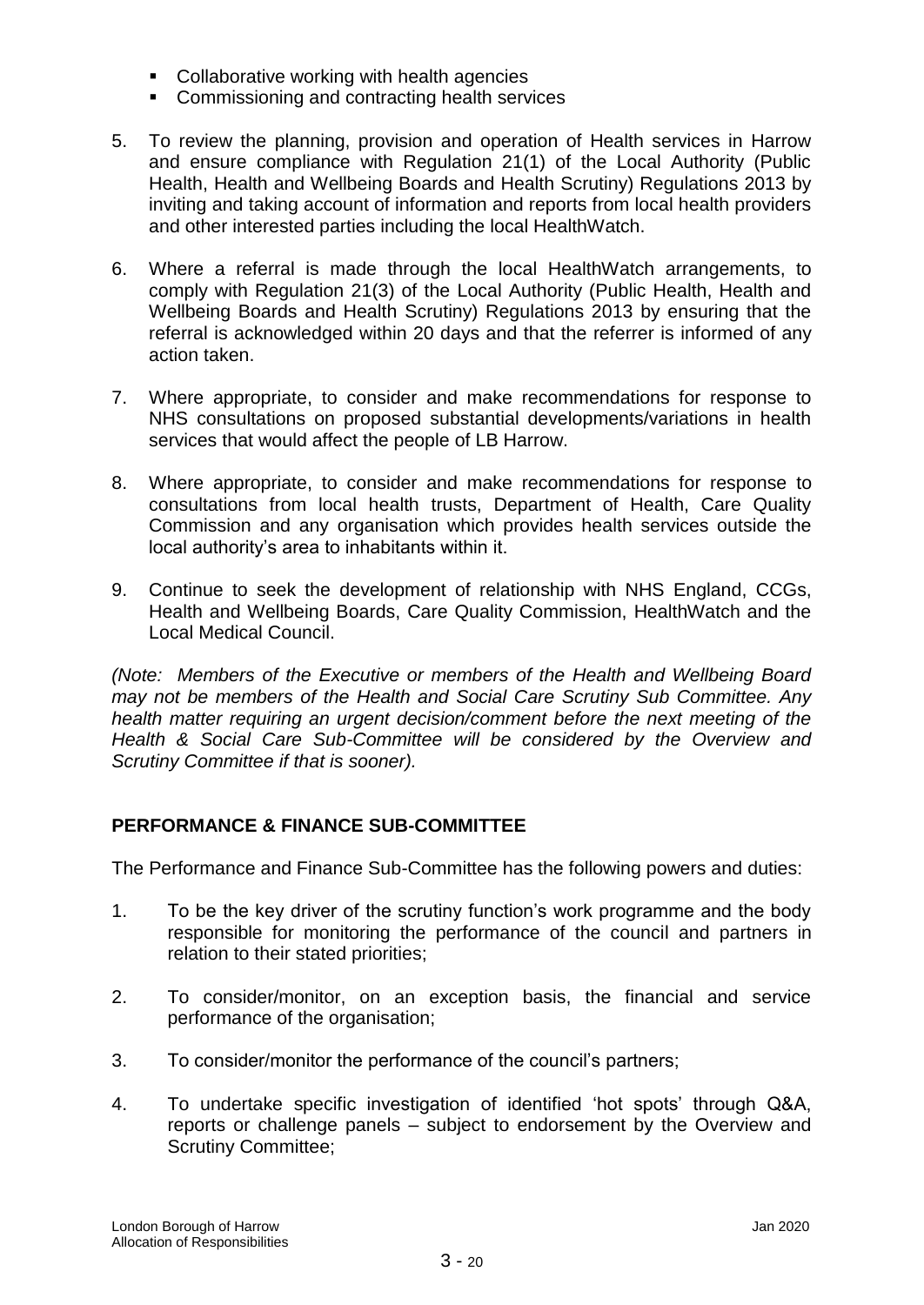- 5. To refer 'hot spots' to the Overview and Scrutiny Committee for more detailed investigation where necessary;
- 6. To consider such urgent items as are appropriate ad hoc, Councillor Calls for Action, area scrutiny.

# **PENSION BOARD**

The Pension Board has the following powers and duties:

#### 1. **Introduction**

The purpose of this document is to set out the Terms of Reference for the local Pension Board (the Board) of the London Borough Harrow Pension Fund (the Fund).

#### 2. **Powers of the Board**

The Board will exercise all its powers and duties in accordance with the law and this Terms of Reference.

#### 3. **Role of the Board**

The role of the Board, as defined by sections 5(1) and (2) of the Public Service Pensions Act 2013, is to assist the Administering Authority (London Borough of Harrow) as Scheme Manager in ensuring the effective and efficient governance and administration of the Local Government Pension Scheme (LGPS) including:

- securing compliance with the LGPS regulations and other legislation relating to the governance and administration of the LGPS;
- securing compliance with requirements imposed in relation to the LGPS by the Pensions Regulator; and
- such other matters the LGPS regulations may specify.

The Administering Authority retains ultimate responsibility for the administration and governance of the scheme. The role of the Board is to support the Administering Authority to fulfil that responsibility.

In its role, The Board will have oversight of the administration of the fund including:

- a. The effectiveness of the decision making process
- b. The direction of the Fund and its overall objectives
- c. The level of transparency in the conduct of the Fund's activities
- d. The administration of benefits and contributions

The Board will provide the Scheme Manager with such information as it requires to ensure that any Member of the Board or person to be appointed to the Board does not have a conflict of interest.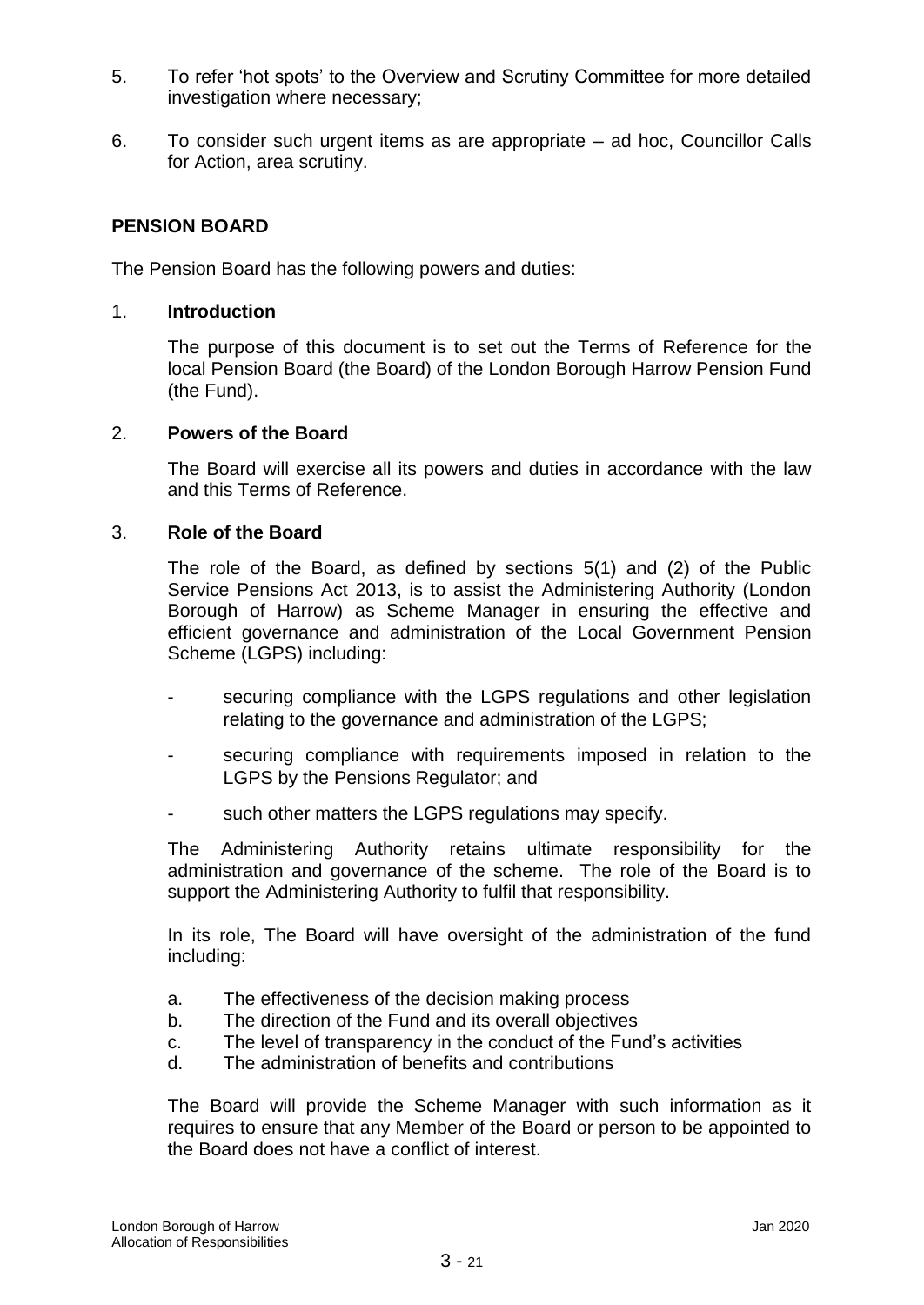The Board will ensure it effectively and efficiently complies with the Code of Practice on the Governance and Administration of Public Service Pension Schemes issued by the Pensions Regulator. It will help to ensure that the Fund is managed in the same way.

The Board shall meet sufficiently regularly to discharge its duties and responsibilities effectively.

#### 4. **Membership**

The Board shall consist of 5 members and be constituted as follows:

- (i) 2 Employer representatives Administering Authority (1), other scheduled and admitted bodies [ie organisations other than the Administering Authority who, under the regulations, can participate in the LGPS $(1)$ ;
- (ii) 2 Scheme Member representatives active members (1), pensioners (1); and
- (iii) 1 independent member

Elected Members and officers involved in the management and administration of the Fund are not permitted to become Board members.

Only the Employer and Scheme Member representatives will have voting rights.

Each member of the Board will serve for a period of three years, subject to compliance with conditions of appointment. Members will be appointed on a rotational basis with effect April 2017.

The Chair and Deputy Chair of the Board will be elected by the Board at its first meeting and will serve for a period of three years. Should the elected Chair be an Employer representative the Deputy Chair must be a Scheme Member representative and vice versa.

The Chair will ensure that meetings are properly conducted and the decision of the Chair on all points of procedure and order shall be final.

The Board may, with the approval of the Administering Authority, co-opt persons with sufficient skills and experience to advise and support them. Co-optees are not Board members and do not have voting rights.

Each Board Member should endeavour to attend all Board meetings during the year. In the event of consistent non-attendance by any Board Member the tenure of that membership should be reviewed by the other Board members in liaison with the Scheme Manager.

Other than by ceasing to be eligible as set out above, a Board member may only be removed from office during a term of appointment by the unanimous agreement of all other members and with the agreement of the Scheme Manager. Should any member of the Board cease to be a member of the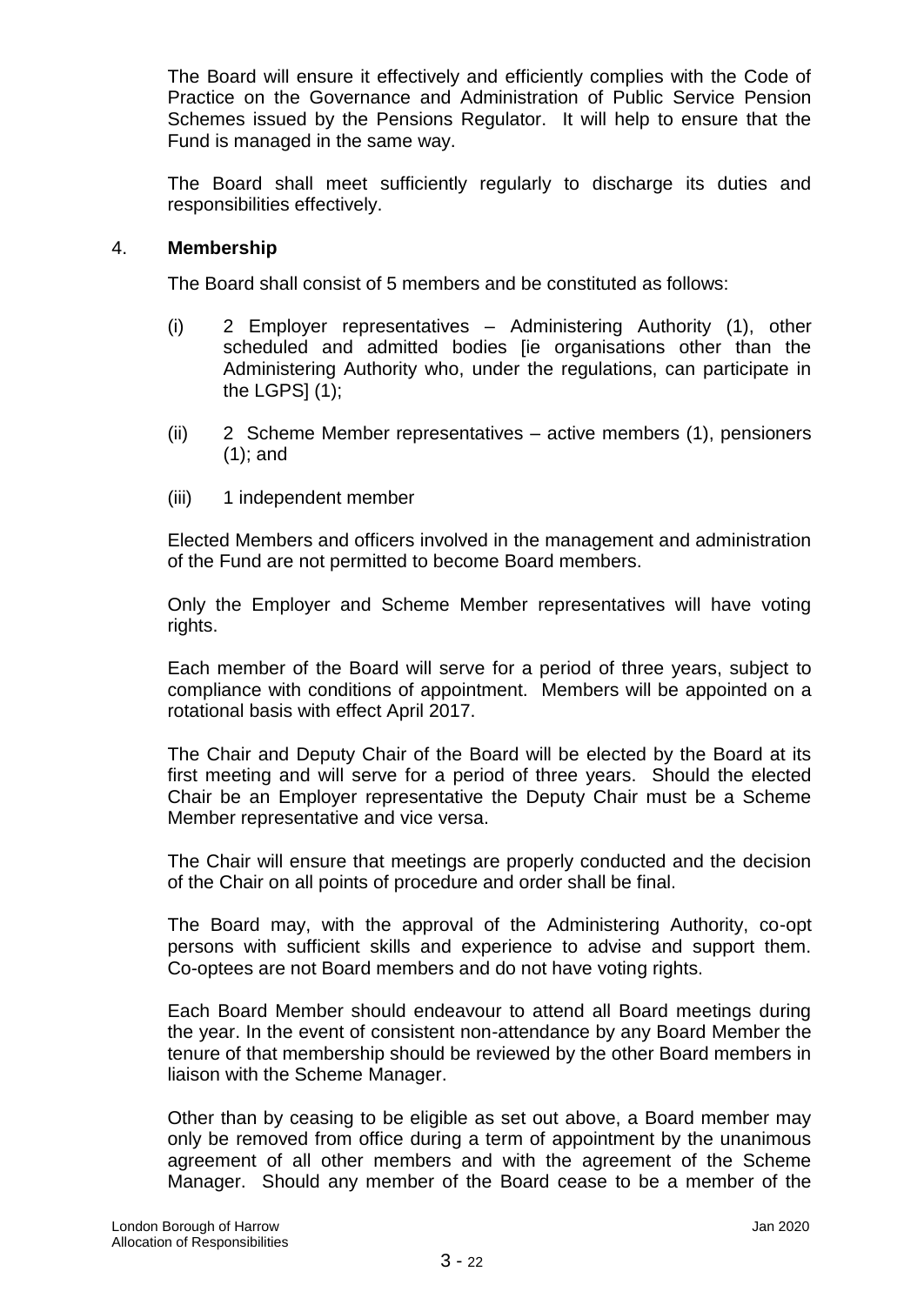relevant group for which he/she has been appointed he/she will automatically cease to be a member of the Board and the Administering Authority will conduct a replacement process.

# 5. **Appointment of Board members**

All Board members will be appointed by Full Council. It is a statutory requirement that the Administering Authority must be satisfied that a person to be appointed as an Employer or Scheme Member representative has the relevant experience and capacity to represent employers or scheme members (as appropriate)

- Administering Authority to nominate one Employer representative
- The second Employer representative to be nominated by the scheduled and admitted bodies. If more than one is nominated, Council will determine who is to be appointed.
- (i) Scheme Member representatives to be selected through a process administered by the Administering Authority with a recommendation to Council
- (ii) Independent member applications to be invited by public advertisement with a recommendation by the s151 Officer to Council.

# 6. **Standards of conduct and conflicts of interest**

All members of the Board are expected to act in accordance with the Code of Conduct for Councillors where applicable and the Pensions Regulator's Code of Practice. In accordance with s5(5) Public Service Pension Act 2013, a Board member must not have a financial or other interest that could prejudice him/her in carrying out his/her Board duties. This does not include a financial or other interest arising merely by virtue of being a member of the LGPS.

The policy for identifying conflicts of interest is set out in a separate policy document.

# 7. **Knowledge and Skills**

Following appointment each member of the Board should be conversant with:

- The legislation and associated guidance of the LGPS
- Any document recording policy about the administration of the LGPS which is for the time being adopted by the Fund

The Administering Authority will provide a training programme which all Board members will be required to attend.

It is for individual Board members to be satisfied that they have the appropriate degree of knowledge and understanding to enable them, properly, to exercise their functions as a Member of the Board and therefore, must comply with the Board's Knowledge and Understanding and Training Policy.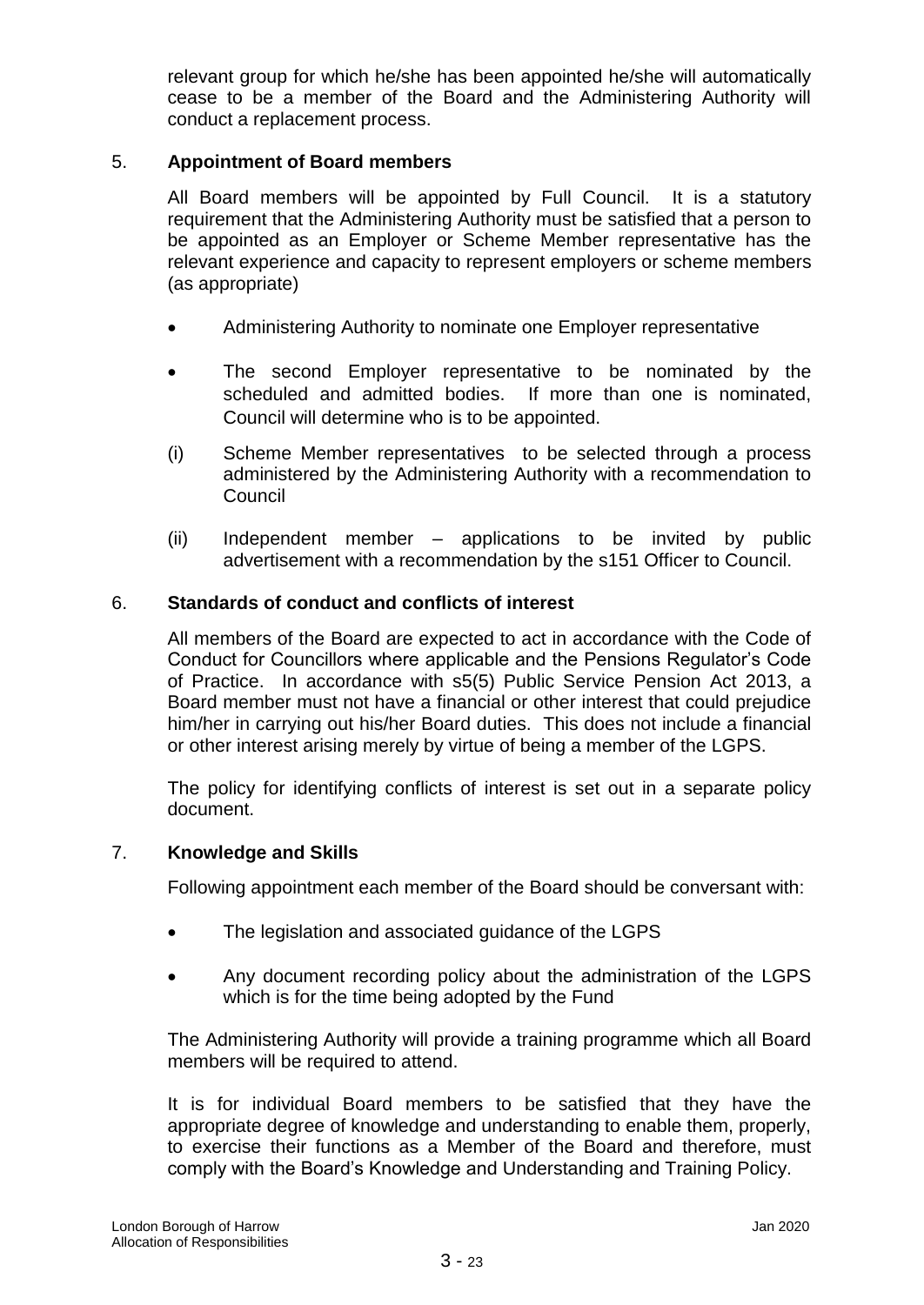# 8. **Accountability**

The Board will collectively and individually be accountable to the Scheme Manager.

The Board will refer all relevant recommendations and decisions to the Pension Fund Committee of the Administering Authority and, where appropriate, to Full Council. It will present a report on its work to the Full Council once a year.

# 9. **Decision making**

Each voting member of the Board will have an individual voting right but it is expected that the Board will, as far as possible, reach a consensus. The Chair of the Board, so long as he/she has voting rights, will have the final deciding vote.

#### 10. **Quorum**

A quorum will comprise three of the five members of which at least one shall be an Employer representative and one a Scheme Member representative.

#### 11. **Meetings**

The Board shall meet at least twice a year but no more than four times.

The Chair of the Board, in consultation with the Administering Authority will prepare an agenda for each meeting of the Board. The administration of the Board will be in accordance with the normal procedures of the London Borough of Harrow.

An extraordinary meeting will be called when the Chair considers this necessary and/or in circumstances where the Chair receives a request in writing by 50% of the voting membership of the Board

# 12. **Publication of Pension Board Information**

The Administering Authority will publish up to date information on the Council's website including:

- The names of the Board member
- The Board's Terms of Reference
- Papers, agendas and minutes of Board meetings.

# 13. **Advice to the Board**

The Board will be supported in its role and responsibilities by the Administering Authority through advice and support as appropriate.

#### 14. **Expense Reimbursement**

Each member of the Board and any co-opted persons, excluding elected Councillors of the London Borough of Harrow and Council Officers will be reimbursed at a rate of £445 per annum (exclusive of VAT if payable). All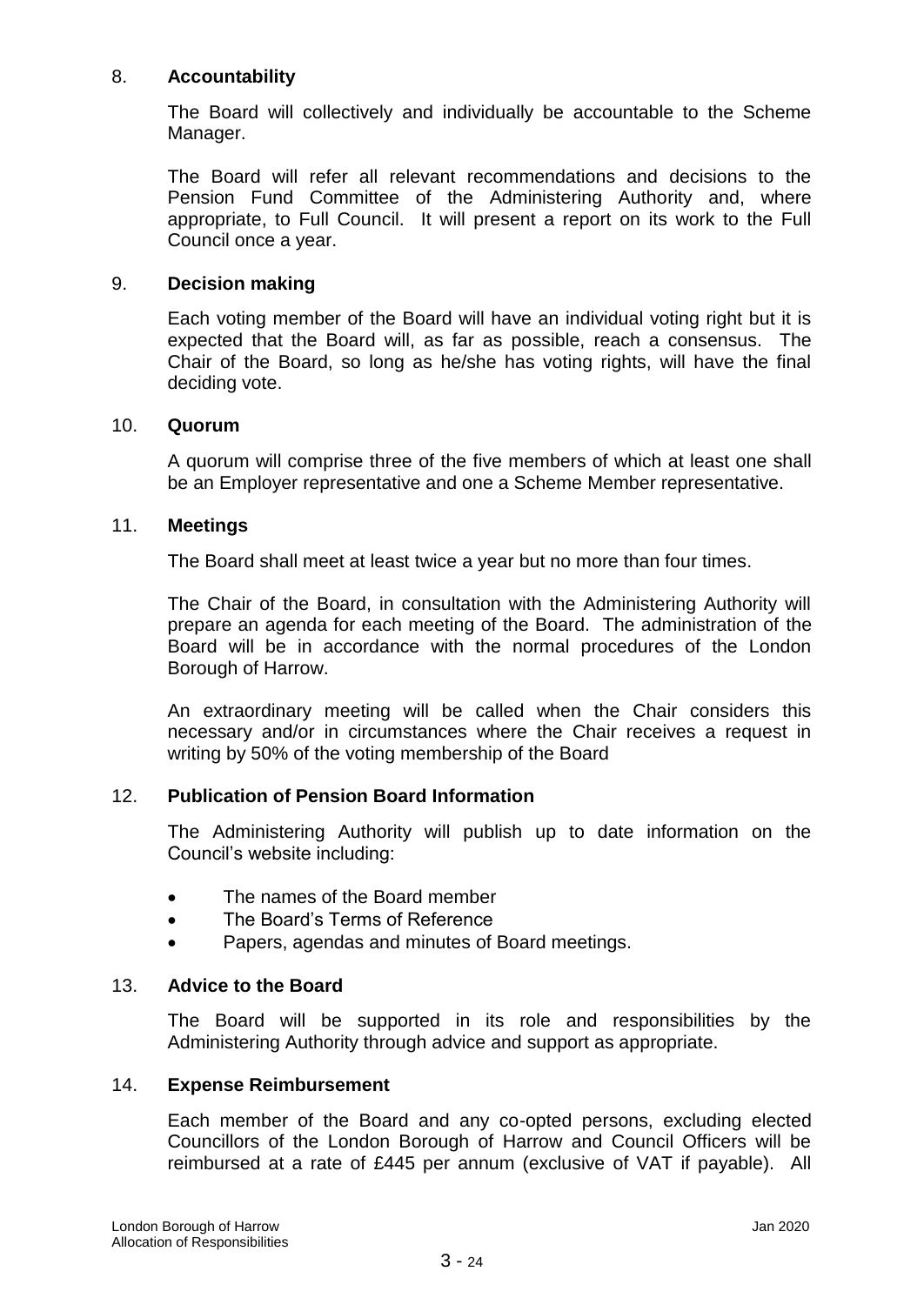members of the Board and any co-opted persons will be paid "out-of-pocket" expenses when carrying out the functions of the Board including approved training.

#### 15. **Definitions**

The undernoted terms shall have the following meaning when used in this document:

*Administering Authority* London Borough of Harrow *Board or Pension Board* The local Pension Board for the London Borough of Harrow, Administering Authority for the London Borough of Harrow Pension Fund as required under the Public Service Pensions Act 2013 *Board Member* A member of the Board including Employer representatives, Scheme Member representatives and an independent member *Code of Practice* The Pensions Regulator's [draft] Code of Practice no 14 entitled *"Governance and administration of public service pension schemes." Conflicts of Interest* As defined in the Public Service Pensions Act 2013 *Conflicts of Interest Policy* The policy on conflicts of interest as adopted by the Board *Employer Representative* A person appointed to the Board for the purpose of representing employers for the Scheme **Fund The London Borough of Harrow Pension Fund** within the Scheme administered and maintained by the Scheme Employer *Independent Member* A Member of the Board who is neither an Employer Representative nor a Member Representative *Knowledge and Understanding and Training Policy* The training policy as adopted by the Board *LGPS* The Local Government Pension Scheme as constituted by the Local Government Pension Scheme Regulations 2013, the Local Government Pension Scheme (Transitional Provisions, Savings and Amendment) Regulations 2014 and The Local Government Pension Scheme (Management and Investment of Funds) Regulations 2009.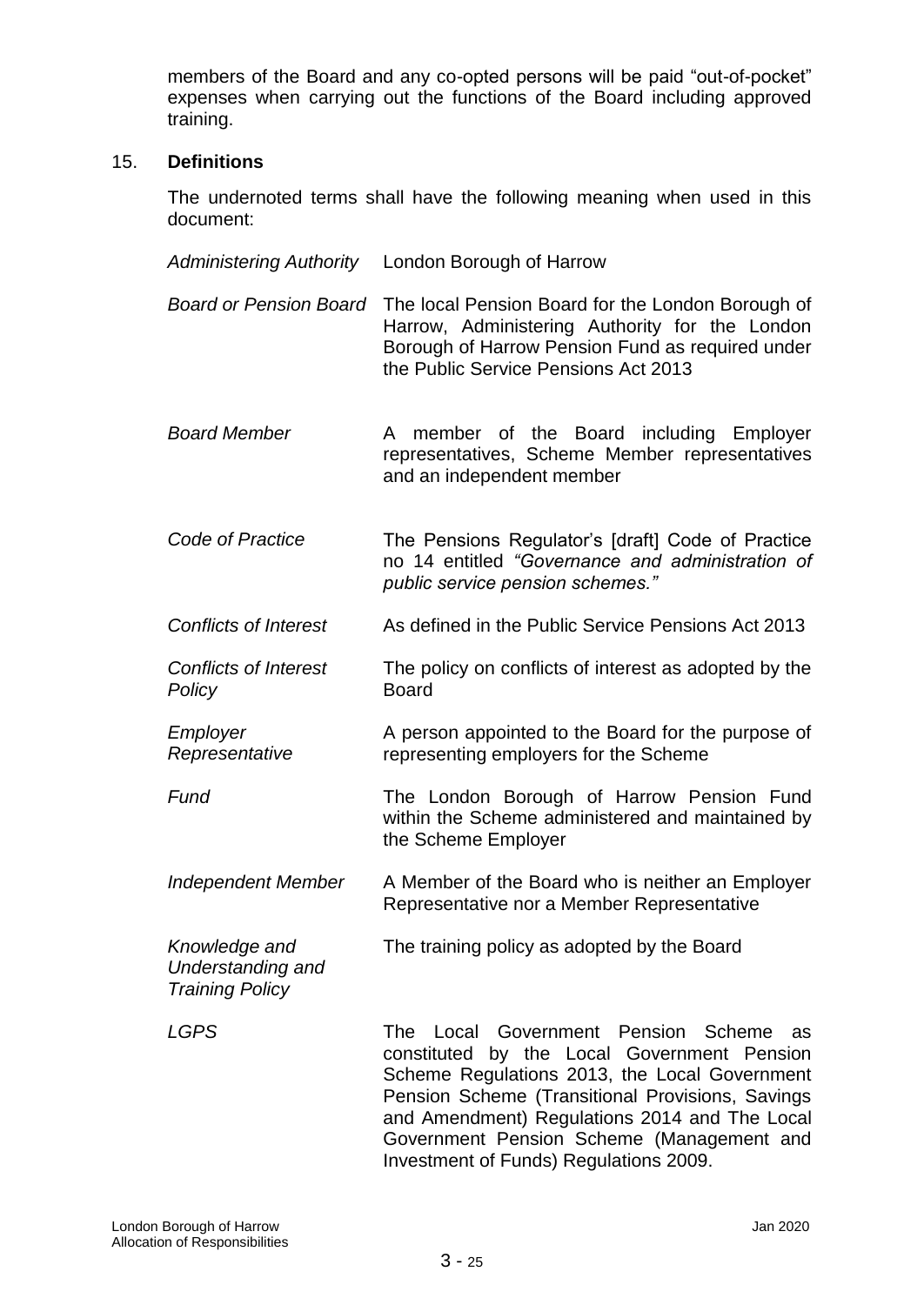|                | Member Representative A person appointed to the Board for the purpose of<br>representing members of the Scheme |
|----------------|----------------------------------------------------------------------------------------------------------------|
| Scheme         | The Local Government Pension Scheme as defined<br>under LGPS                                                   |
| Scheme Manager | London Borough of Harrow as administering<br>authority of the London Borough of Harrow Pension<br>Fund         |

#### 16. **Interpretation**

Any uncertainty or ambiguity or interpretation required relating to any matters contained in this document shall be resolved by reference to the Scheme Manager.

[Note: The terms of reference approved by Council on 13 November 2014 were amended under delegated authority as a result of the Local Government Pension Scheme (Amendment) (Governance) Regulations 2015 which removed the voting rights of the Independent Member.]

# **PENSION FUND COMMITTEE**

The Pension Fund Committee has the following powers and duties:

- 1. to exercise on behalf of the Council, all the powers and duties of the Council in relation to its functions as Administering Authority of the LB Harrow Pension Fund (the fund), save for those matters delegated to other Committees of the Council or to an Officer;
- 2. the determination of applications under the Local Government Superannuation Regulations and the Teachers' Superannuation Regulations;
- 3. to administer all matters concerning the Council's pension investments in accordance with the law and Council policy;
- 4. to establish a strategy for the disposition of the pension investment portfolio; and
- 5. to appoint and determine the investment managers' delegation of powers of management of the fund;
- 6. to determine cases that satisfy the Early Retirement provision under Regulation 26 of the Local Government Pension Scheme Regulations 1997 (as amended), and to exercise discretion under Regulations 8 of the Local Government (Early Termination of Employment) (Discretionary Compensation) (England and Wales) Regulations 2000 (as amended, subject to the conditions now agreed in respect of all staff, excluding Chief Officers;
- 7. to apply the arrangements set out in (6) above to Chief Officers where the application has been recommended by the Chief Executive, either on the grounds of redundancy, or in the interests of the efficiency of the service, and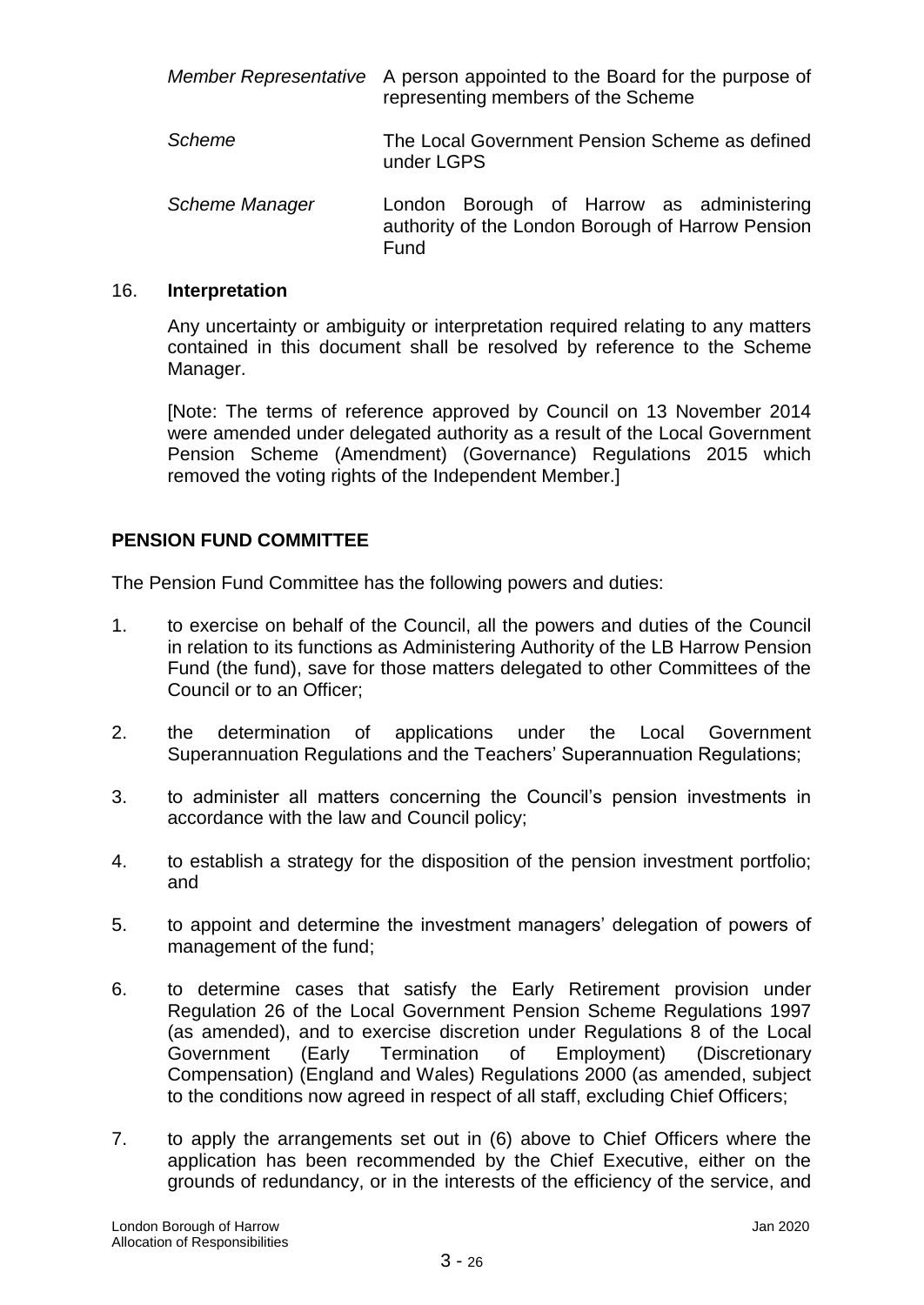where the application was instigated by the Chief Executive in consultation with the leaders of the political groups.

# **PLANNING COMMITTEE**

The Planning Committee has the following powers and duties:

- 1. To exercise the functions of the council as local planning authority under the Town and Country Planning Act 1990 and other planning and subordinate legislation with the exception that:
	- a) the preparation, maintenance and updating of the Local Development Framework; and
	- b) the consideration of any policy matter concerning the planning of the Borough, including the development of major sites but not the determination of any planning application;

shall be matters to be determined by the Cabinet.

- 2. To determine applications for certificates under section 17 of the Land Compensation Act 1961.
- 3. To consider and, if appropriate, serve Article 4 Directions removing permitted development rights in accordance with the Town and Country Planning General (Permitted Development) Order 1990.
- 4. To determine and enforce building regulations.
- 5. All other functions relating to town and country planning and development control as set out in the Local Authorities (Functions and Responsibilities) (England) Regulations 2000 (as amended) listed by Committee in the schedule to this document.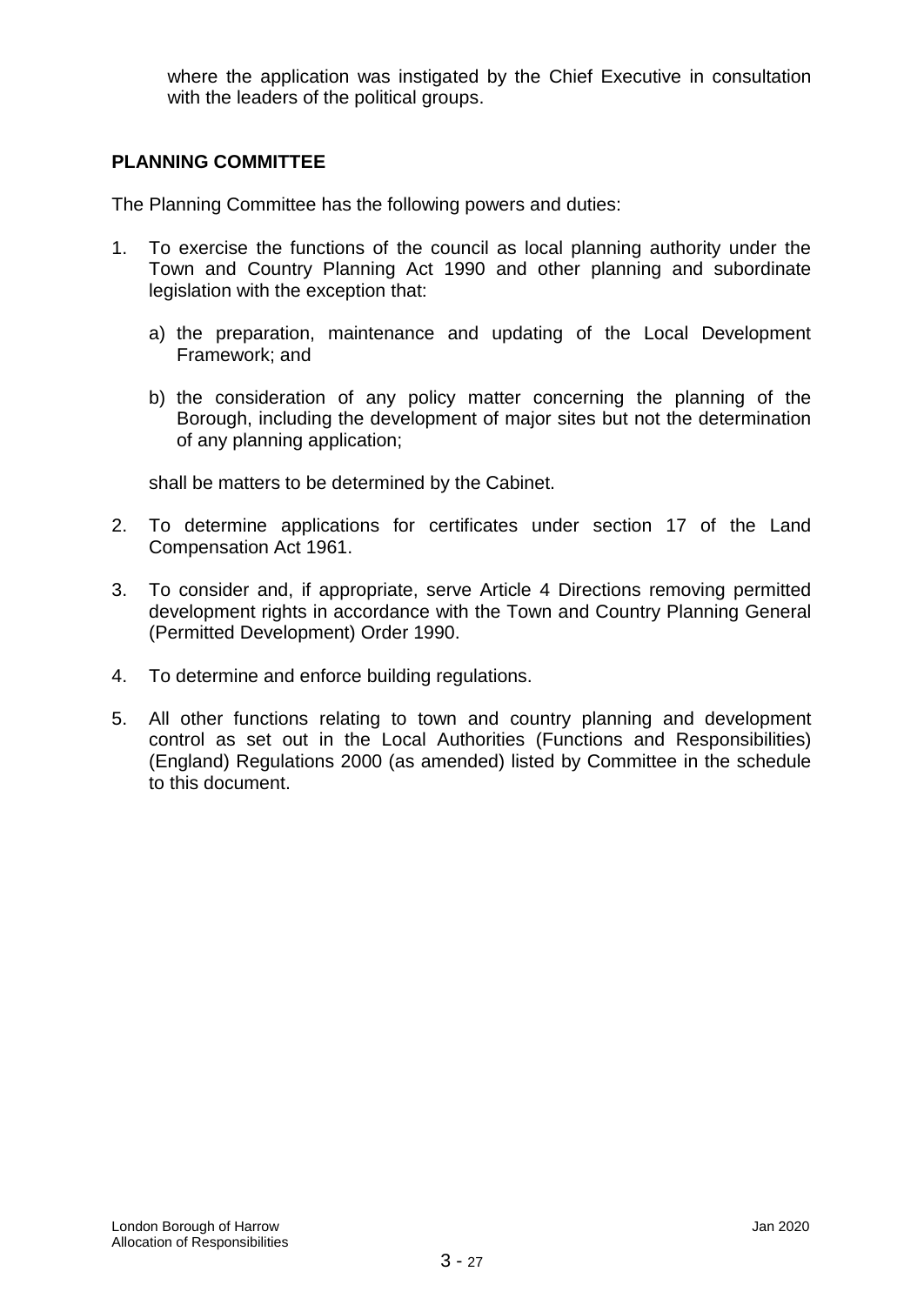# **OTHER STATUTORY COMMITTEES**

# **STANDING ADVISORY COUNCIL FOR RELIGIOUS EDUCATION**

SACRE is established under section 390 of the Education Act 1996. It is not a formal committee of the Council. The terms of reference and membership are set out below. Under section 392(7) of the Act, SACRE may regulate its own proceedings and hence the Council's committee procedure rules do not apply to SACRE.

#### **Terms of reference**

- (1) As requested by the local authority or of its own volition, to advise the local authority on matters connected with:
	- a. religious worship in community schools or foundation schools which do not have a religious character, and
	- b. Religious education, in accordance with the Agreed Syllabus

The matters referred to above include, in particular, teaching methods, choice of materials and teacher training.

- (2) To deal with applications from schools for a determination on whether the statutory requirement for Christian collective worship should apply.
- (3) To determine the manner and form of applications under (2) above.
- (4) To convene from time to time an Agreed Syllabus Conference to review the agreed syllabus. The representative groups on SACRE, other than Group D, may at any time require a review of the agreed syllabus. Each of the three representative groups concerned shall have a single vote on the question of whether to require such a review.
- (5) To publish an annual report as to the exercise of their functions and any action taken by representative groups on the council under (4) above during the preceding year.

#### **Membership**

- Group A Representatives of Christian and other religious denominations (22)
- Group B Representatives of the Church of England (3)
- Group C Representatives of Teachers (6)
- Group D Representatives of the Local Education Authority (3)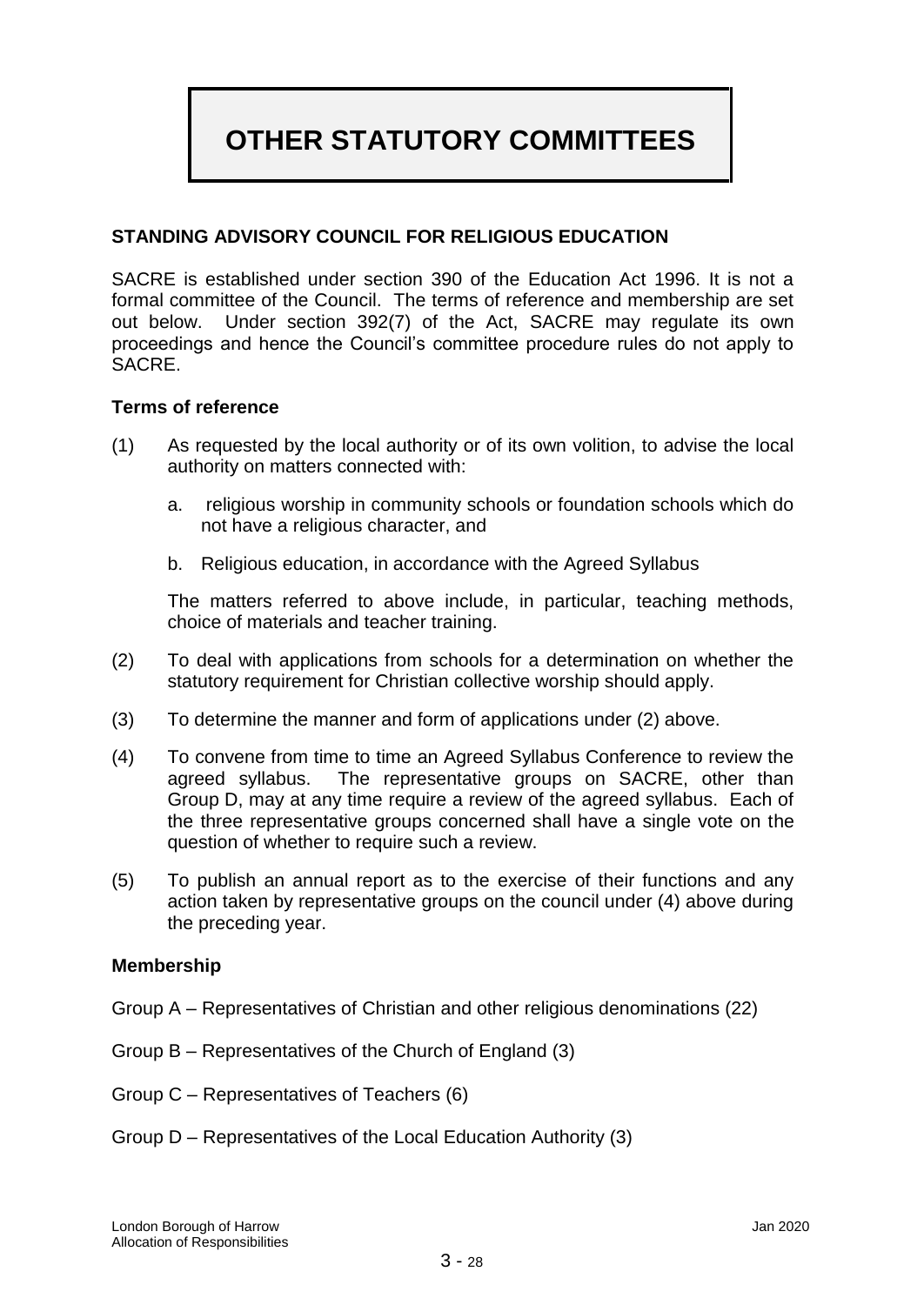SACRE may also include co-opted members (that is, persons co-opted as members of SACRE by members of SACRE who have not themselves been so co-opted).

Any member who fails to attend three consecutive members of SACRE shall cease to be a member of the Council unless, at the third such meeting, SACRE approves the reason for non-attendance.

An adviser nominated by the Corporate Director, People Services shall also be invited to attend meetings of SACRE.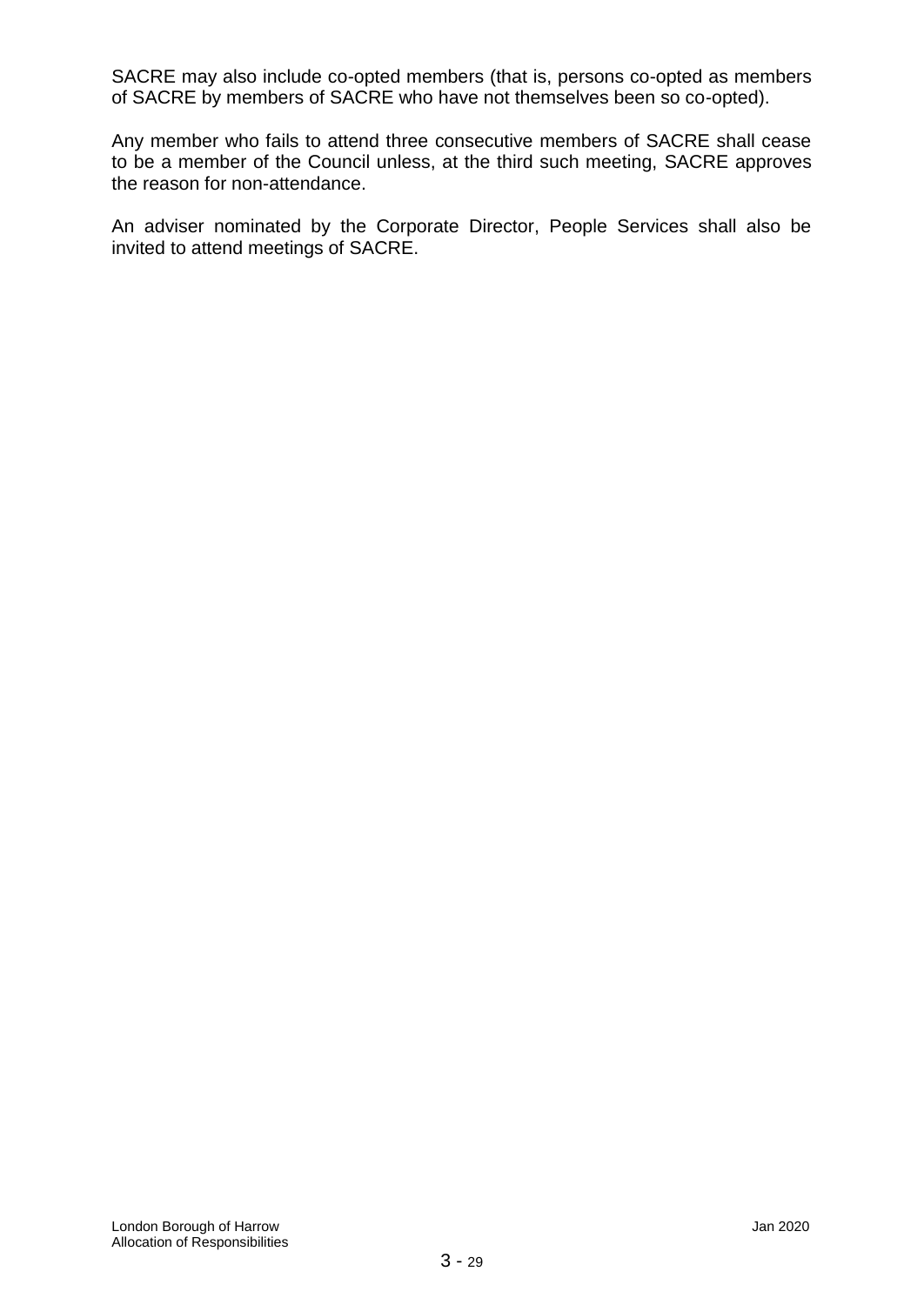# **TERMS OF REFERENCE AND DELEGATION OF DUTIES TO THE CABINET, PORTFOLIO HOLDERS, ADVISORY PANELS AND CONSULTATIVE FORUMS**

# **EXECUTIVE (CABINET)**

# **The Cabinet is responsible for the following functions:**

- (1) Development of proposals for the budget (including the capital and revenue budgets, the fixing of the Council Tax Base*,* and the level of Council Tax) and the financial strategy for the Council;
- (2) Monitoring the implementation of the budget and financial strategy;
- (3) Recommending major new policies (and amendments to existing policies) to the Council for approval as part of the Council's Policy Framework and implementing those approved by Council;
- (4) Preparation and agreement of other policies and plans for implementation by Portfolio Holders and others;
- (5) Approval and management of the Council's Capital Programme and Strategy;
- (6) All key decisions namely:
	- (i) an executive decision which is likely to result in the Council incurring expenditure which is, or the making of savings which are, significant having regard to the budget for the service or function to which the decision relates; or
	- (ii) an executive decision which is likely to be significant in terms of its effects on communities living or working in an area of two or more wards of the Borough.

A decision is significant for the purposes of (i) above if it involves expenditure or the making of savings of an amount in excess of £1m for capital expenditure or £500,000 for revenue expenditure or, where expenditure or savings are less than the amounts specified above, they constitute more than 50% of the budget attributable to the service in question.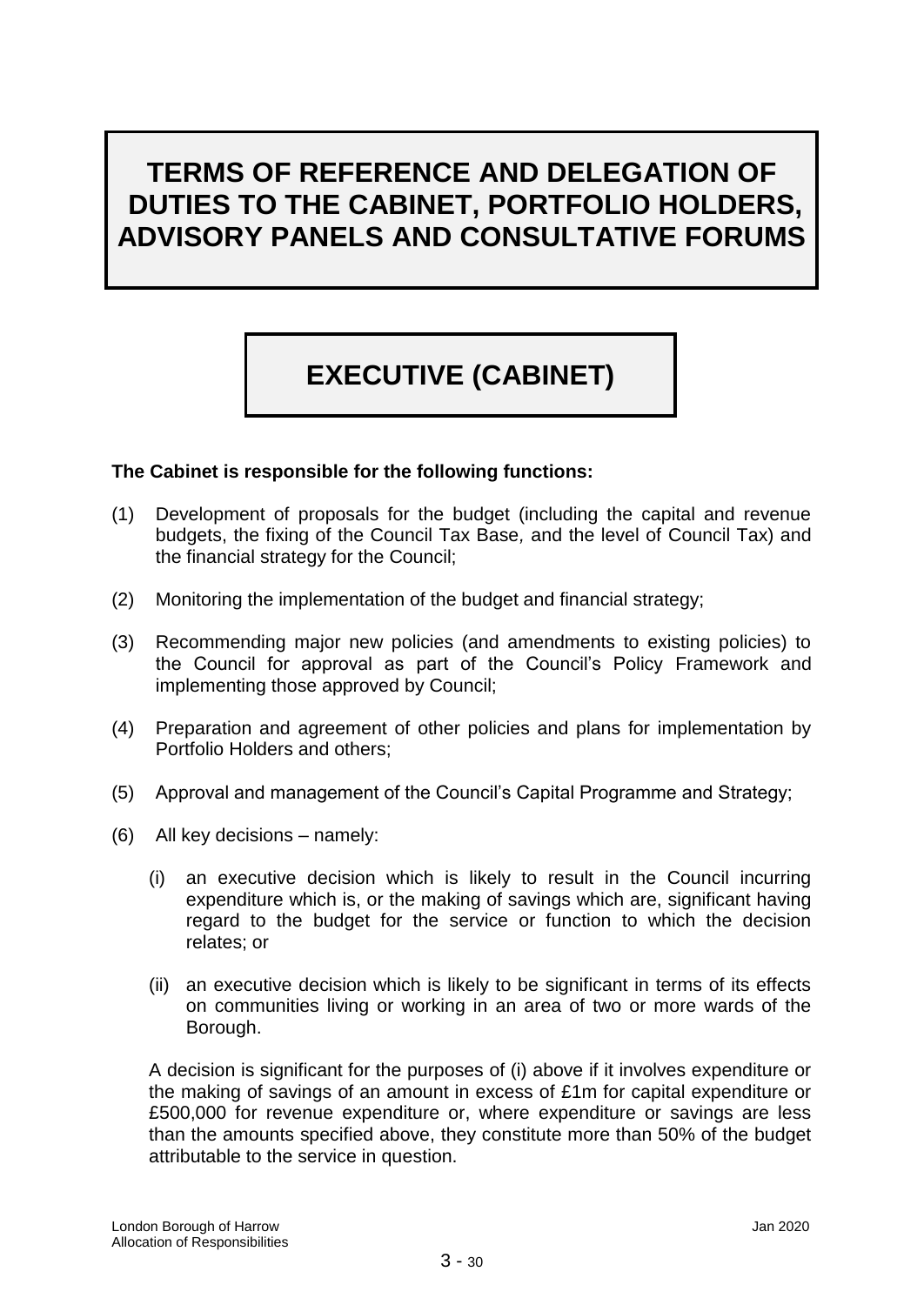- (7) Award of contracts over £500,000 and all matters reserved to the Executive under the Contract Procedure Rules
- (8) Virements between budgets as required by the Financial Regulations;
- (9) Making all non-key decisions which either fall outside Cabinet policy or agreed Executive guidelines, or have been referred to the Executive by the relevant Portfolio Holder or Corporate Director;
- (10) Determination of recommendations and references from the Council or any of its Committees or sub-committees and which the Cabinet considers are appropriate for collective decision;
- (11) Approval of HRA Rents.

# **Role and Areas of Responsibility of Portfolio Holders (Cabinet Members)**

# **General Responsibilities**

- (1) All Portfolio Holders are responsible for the effective management and delivery of executive functions within their area of responsibility and within the following framework:
	- The Council's overall strategic, corporate and policy objectives and all statutory and other plans and strategies approved by the Council the approved revenue and capital budgets
	- The law and the Council's Constitution
	- The decisions made at full meetings of the Cabinet.
- (2) All Portfolio Holders share the responsibility for ensuring:
	- The development, co-ordination, promotion and implementation of the Council's statutory plans and strategies and for the setting of the Council's Objectives;
	- That the Council delivers value for money in all that does;
	- The delivery of Public Health responsibilities;
	- The oversight, development, monitoring and promotion of all executive services provided by the Council within the appropriate performance management framework;
	- That suitable and proper arrangements are made for the procurement, development, monitoring and promotion of all services relating to executive functions, which are provided under contract to the Council;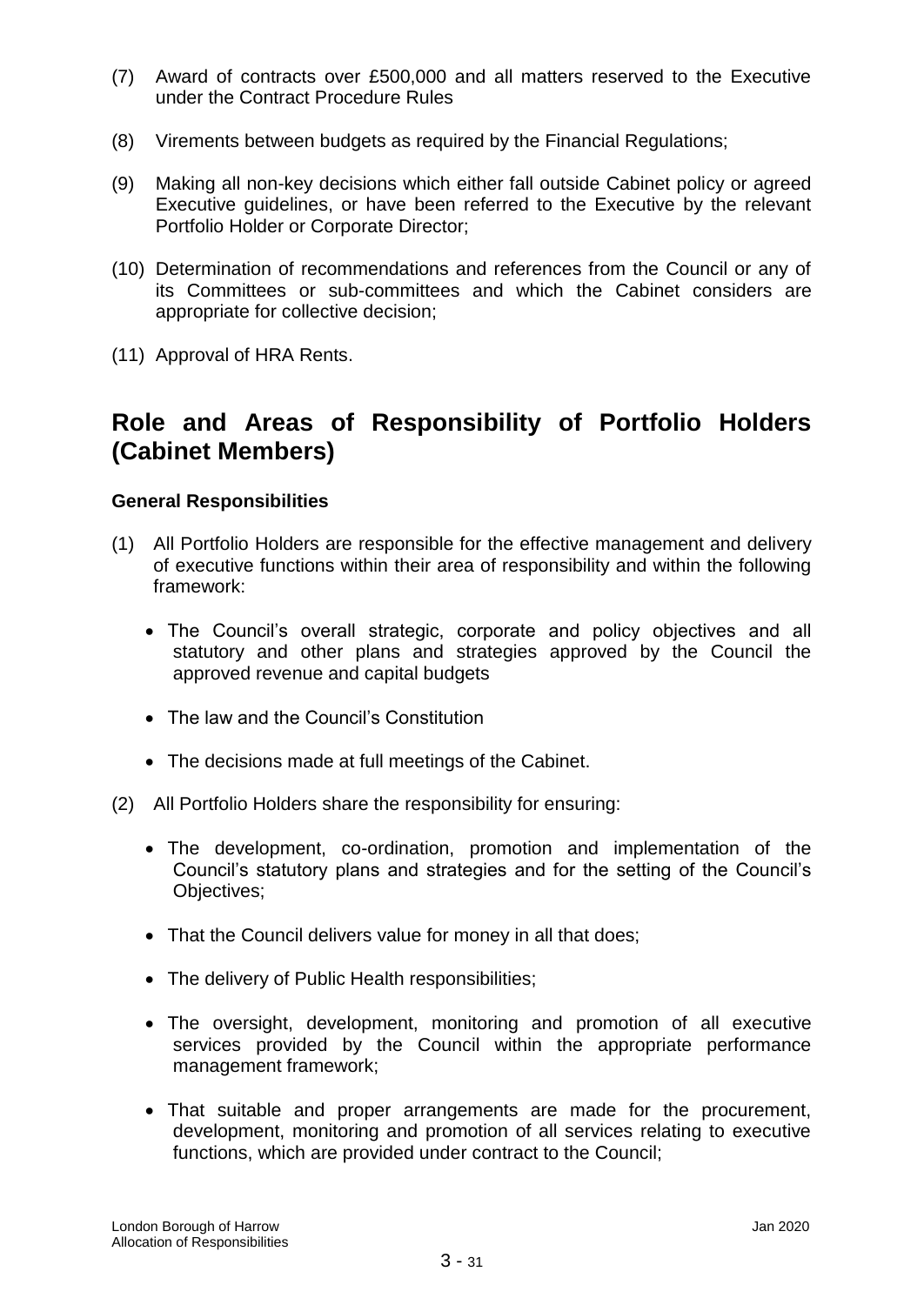- The promotion of the interests of the Borough, and of all the residents, businesses, other organisations and stakeholders within Harrow;
- That the Council takes a community leadership role across the public, voluntary and business sectors involving the development of good and effective working links with all sectors;
- The promotion and implementation of an effective equal opportunities policy;
- The promotion of services which are sustainable, improve community cohesion and community safety, make for more open government, provide opportunities for resident participation in delivering outcomes and include new methods of community engagement;
- That proper arrangements are made for consultation and participation with residents and service users in decision making;

# **The Leader of the Council and Portfolio Holder for Strategy, Partnerships, Devolution & Customer Services**

The Leader of the Council shall have the following responsibilities:

- When present to chair meetings of the Cabinet;
- Appoint and dismiss Portfolio Holders and the Deputy Leader
- Appoint to and dismiss from committees of the Cabinet
- Determine from time to time the roles and areas of responsibility of Portfolio **Holders**
- In the absence of a Portfolio Holder, or on written notice to that Portfolio Holder, to exercise any of that Portfolio Holder's functions him/herself or arrange the discharge of those functions by another Portfolio Holder or a Corporate Director
- Champion the Borough locally, nationally and internationally and act as an advocate for its residents
- Work with the Government to maximise opportunities for devolution, fairer funding and growth
- Lead the development and implementation of the Council's Corporate Plan and Budget
- Oversee Access Harrow and the implementation of the Customer Services **Strategy**
- Lead the Council's Strategy to address all forms of inequality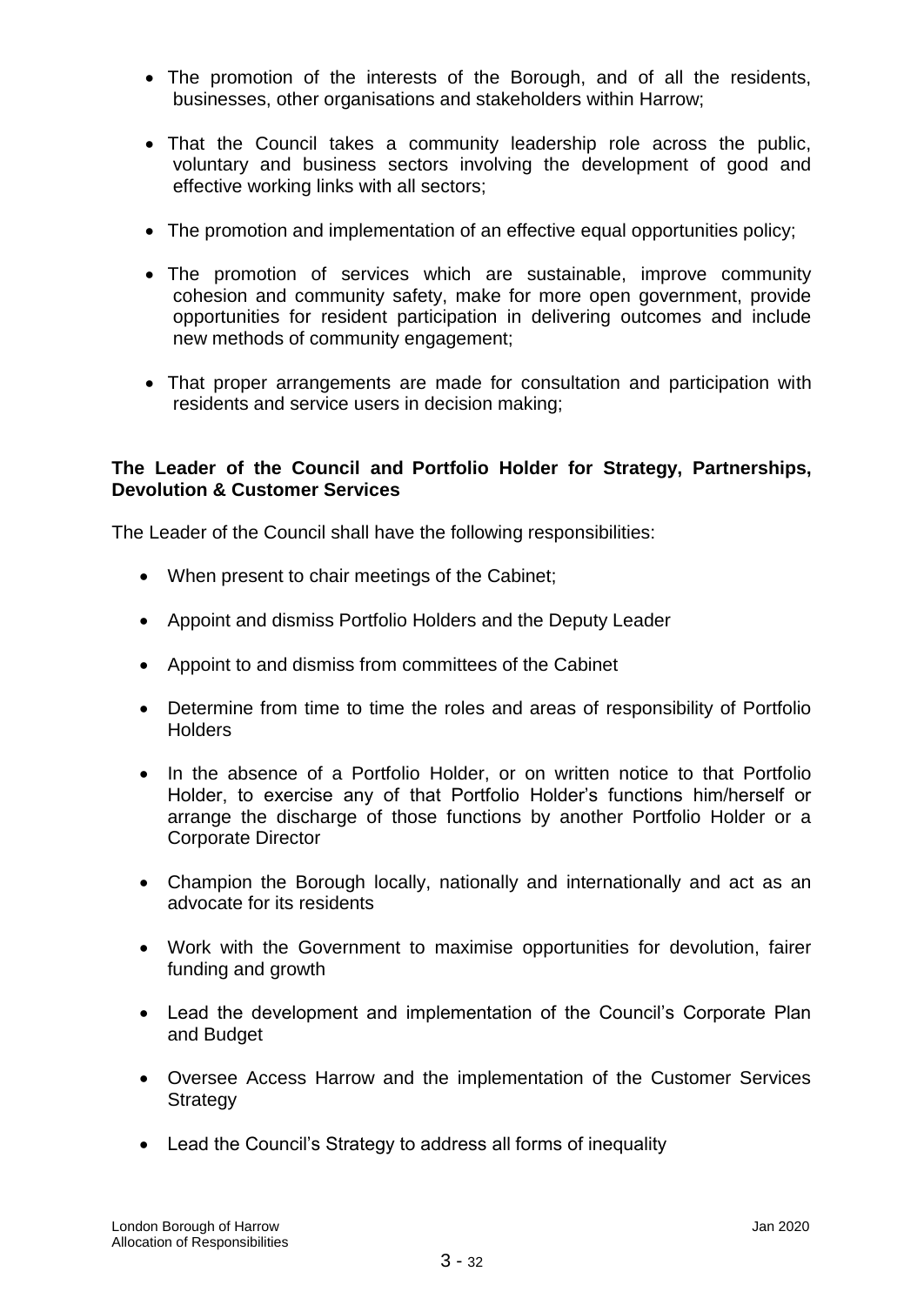- Liaise with Government Departments, the Greater London Authority, London Councils, West London Alliance and other local and public bodies
- Champion the Council's media relations and promote its brand and reputation
- Ensure that the decisions and activities of the Council comply with the highest possible ethical standards and that all Members of the Council adhere to the Code of Conduct.

# **Deputy Leader of the Council**

The Deputy Leader of the Council shall have overall responsibility for:

- Undertaking the responsibilities and delegated powers of the Leader of the Council, to the extent permitted by the Constitution, in the absence of the Leader;
- The chairing of meetings of the Executive in the absence of the Leader of the Council.

# **Portfolio Holder - Adults and Public Health**

To be responsible for the development and strategic direction of the Council's Adults Social Care and Public Health functions, including:

- Championing the safeguarding of vulnerable adults;
- Overseeing compliance with both relevant statutory duties and performance targets;
- Working in partnership with service inspectors, health bodies, the voluntary sector and service clients;
- Championing service projects including commercialisation opportunities;
- Representing service interests on the Health & Well-Being Board;
- Supporting the joint commissioning of services;
- Promoting wellbeing across the Council.

#### **Portfolio Holder for Community Cohesion and Crime**

 To work with community groups, and statutory agencies to both maintain and improve community cohesion and community safety, reduce crime, mitigate its effect and reduce fear of crime;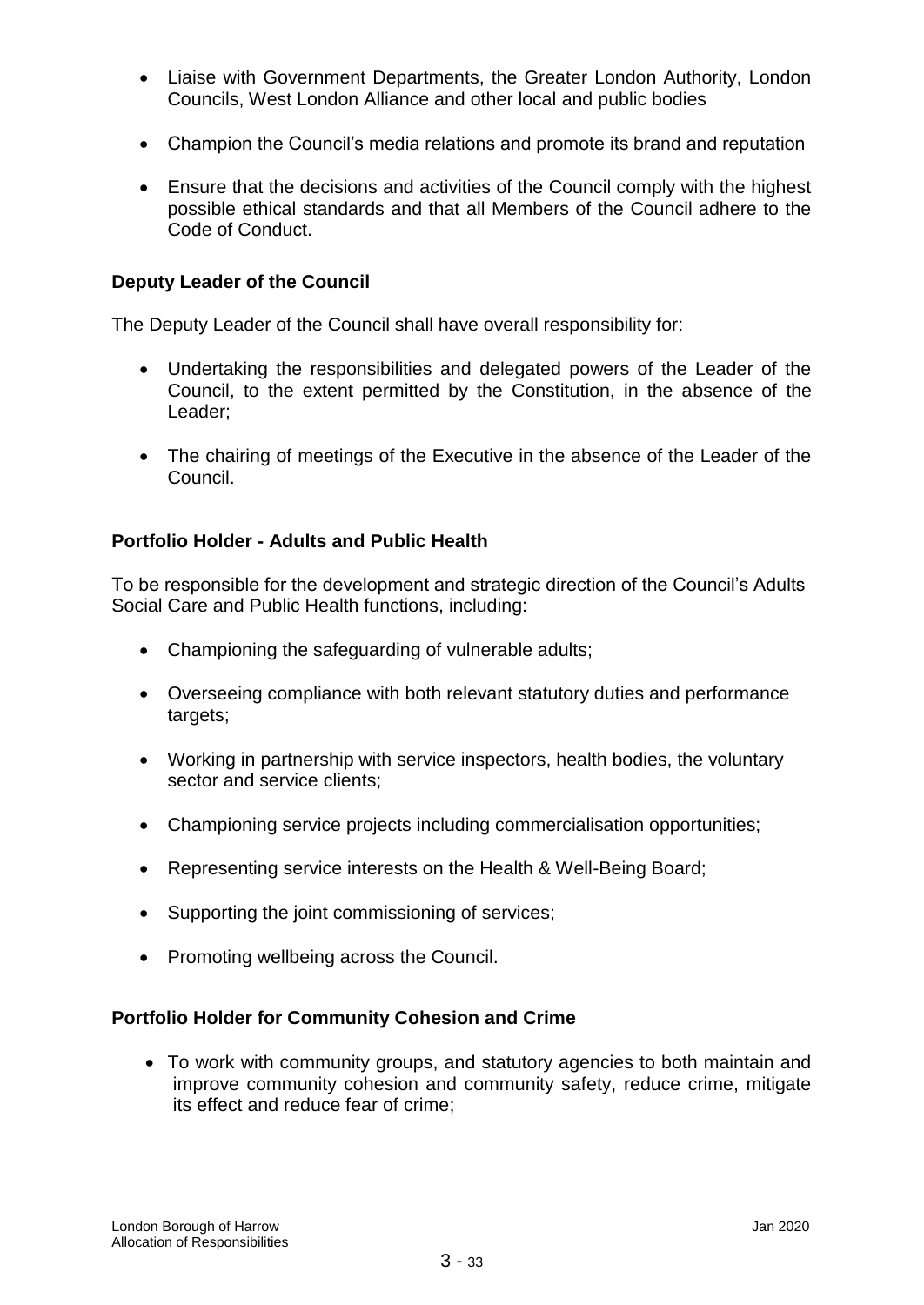This will include championing the Council's commitment to social inclusion and fairness and Representation on appropriate partnerships, boards and groups.

# **Portfolio Holder for Community Engagement and Accessibility**

- To inspire Harrow's residents to build upon the many assets that exist at the heart of their communities, and to ensure they are appropriately consulted and involved in the Council's decisions, plans and activities;
- This will include working with community groups, businesses, the voluntary sector and statutory agencies.

# **Portfolio Holder for Environment**

To be responsible for the development and strategic direction of the Council's environment services, and associated enforcement activity, including:

- Overseeing compliance with relevant statutory duties and performance targets;
- Championing service projects including commercialisation opportunities;
- Developing the role of community champions;
- Supporting the joint commissioning of services.

# **Portfolio Holder for Finance and Resources**

To be responsible for the financial strategy of the Council, including

- Developing and promoting its annual and long term budgets and policy frameworks including those for the housing revenue account;
- Ensuring financial controls and processes are effective;
- Keeping under review fees and charges levied by the Council;
- Championing effective risk management and business continuity activity;
- Promoting commercial opportunities;
- Ensuring coherent strategies for People and IT are adopted and implemented;
- Ensuring the Council has effective processes to monitor and manage the performance of its services;
- Overseeing the procurement, management and extension of major contracts (ie over £1m pa) and the settlement of claims against the Council over £1m.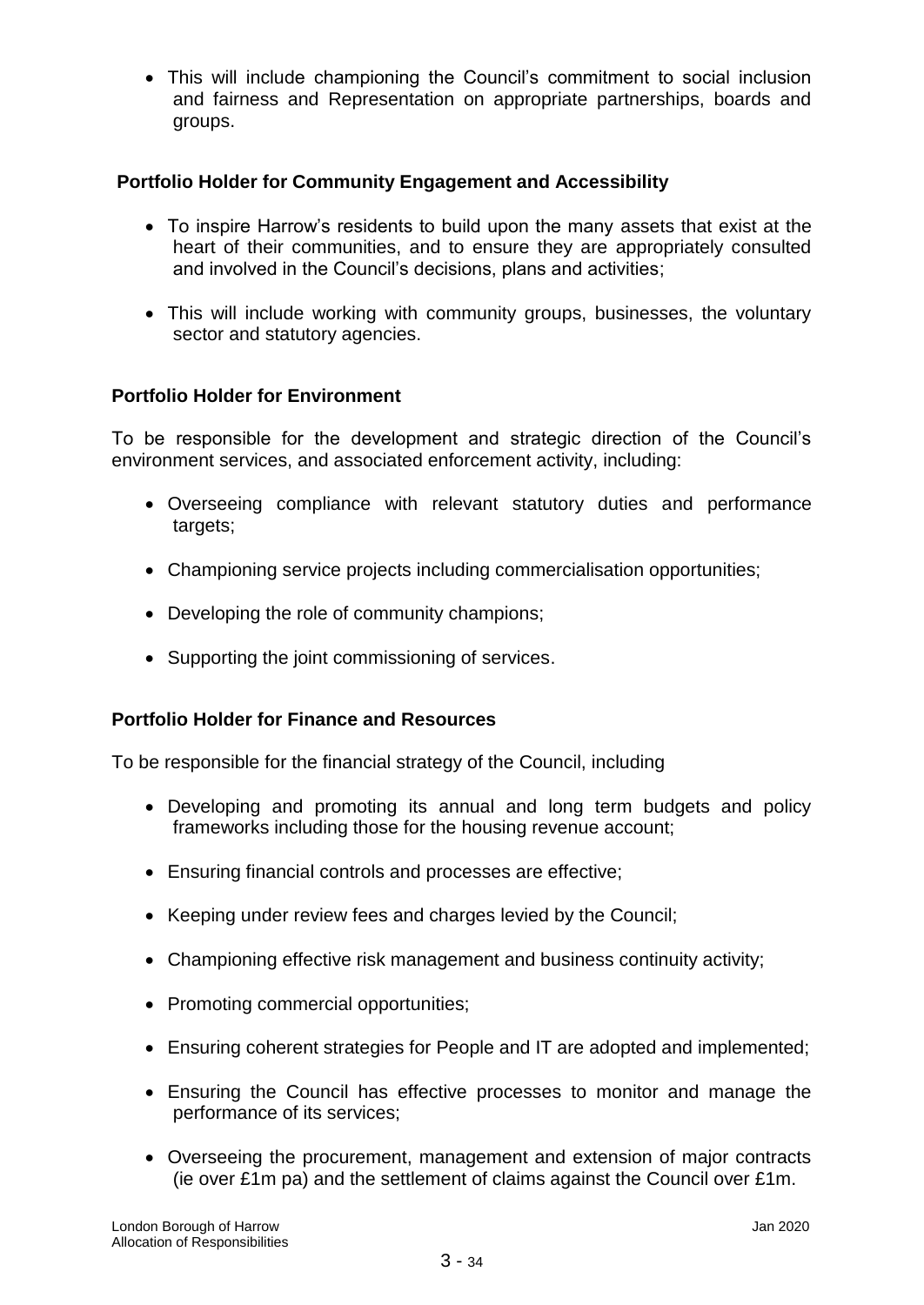# **Portfolio Holder – Housing**

To be responsible for the development and strategic direction of the Council's housing services including:

- Ensuring the viability and cost effectiveness of the Housing Revenue Account;
- Enabling the provision of affordable homes and supporting the improvement of housing in the borough, working with private developers, landlords and housing associations as appropriate;
- Maximising opportunities to engage tenants and leaseholders and ensuring their feedback shapes services;
- Oversee the discharge of the Council's duties to the homeless.

# **Portfolio Holder - Regeneration, Planning and Employment**

To be responsible for the strategic direction of regeneration and the promotion of employment opportunities in the Borough including:

- The development of local and regional plans;
- Liaising with local and national government bodies and the business community;
- Protecting Harrow's built heritage and green spaces;
- Ensuring the effective management of the Council's property assets, with specific authority to acquire or dispose of land up to £250k (other than at less than best consideration);
- Ensuring good governance in the Council, including overseeing the Legal & Governance Services Directorate;
- Overseeing the development of cultural activities in the Borough;
- Ensuring residents have appropriate training and development opportunities and benefit from employment opportunities in the Borough.

# **Portfolio Holder for Young People and Schools**

To be responsible for the development and strategic direction of services to young people and schools in the Borough including:

- Championing the safeguarding of vulnerable young people;
- Acting as the lead member for children, including overseeing compliance with statutory duties, targets and reporting requirements;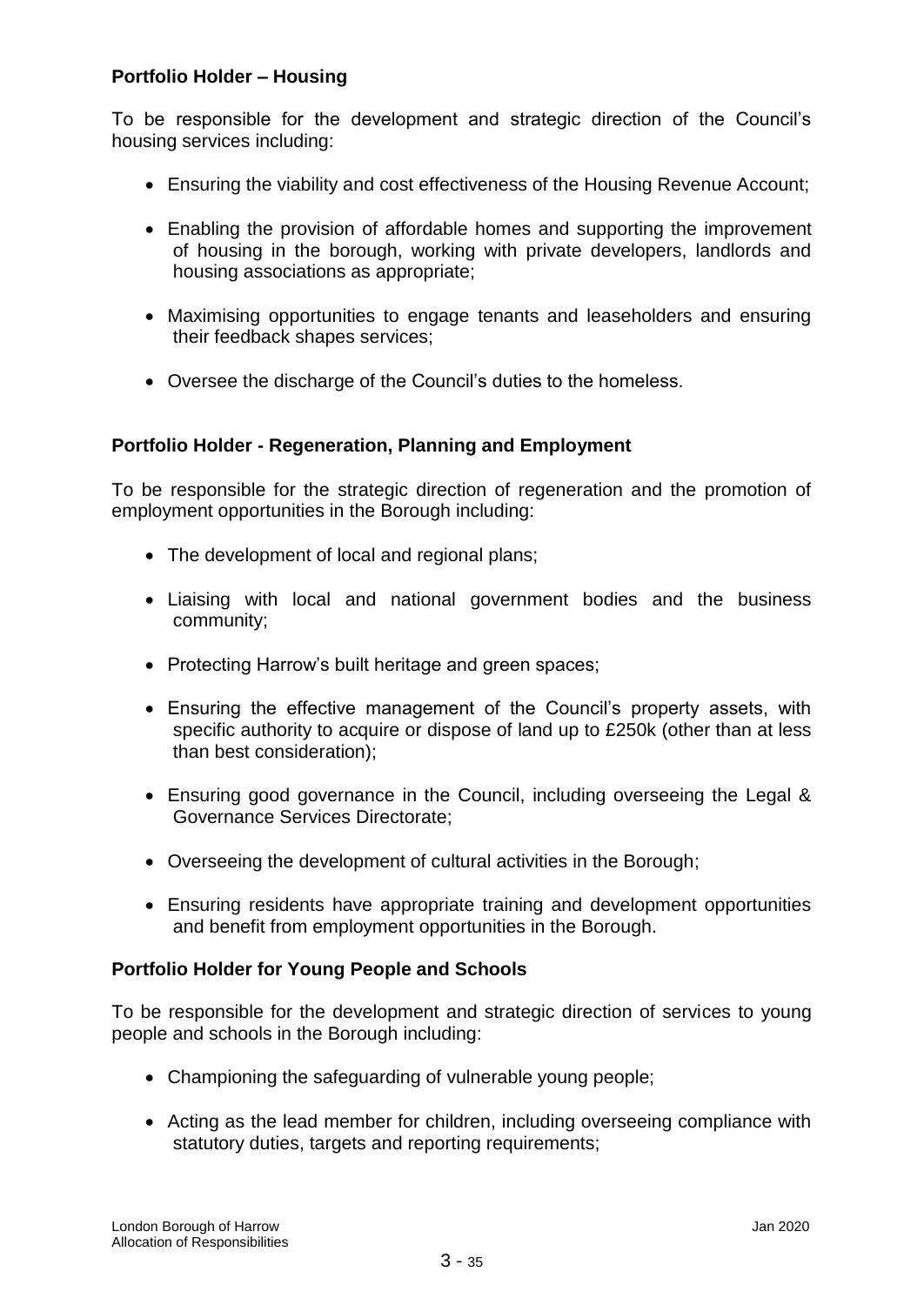- Promoting and championing the interests of children looked after by the Council;
- Representing the interests of young people on partnerships and boards including the local safeguarding children board and the Health and Wellbeing Board;
- Working with partner bodies including the Harrow Youth Parliament, Ofsted, Health Services and the Police;
- Overseeing the discharge of local education authority responsibilities including sustaining effective relationships with schools and governing bodies.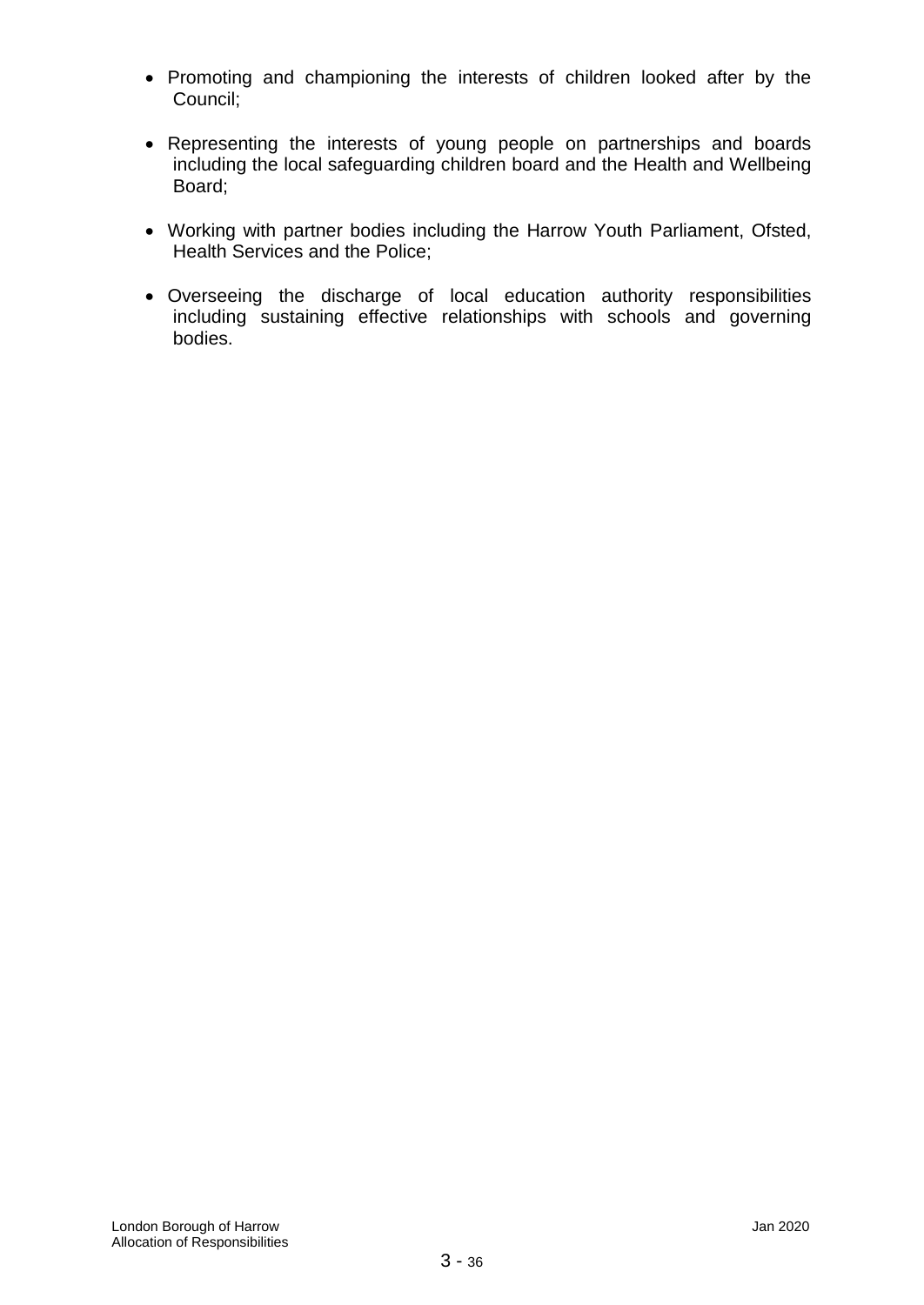# **CABINET ADVISORY PANELS**

(Note: Cabinet Advisory Panels have no Executive decision making powers. Their purpose is to consider matters referred to them within their terms of reference and to make recommendations to the Cabinet/Portfolio Holder as appropriate.)

# **Corporate Parenting**

**Harrow Business Consultative** 

**Major Developments**

**Traffic and Road Safety**

\* \* \* \* \* \* \* \* \* \* \* \* \* \* \*

# **CORPORATE PARENTING PANEL**

#### **Purpose**

- 1. To ensure that the Council is fulfilling its duties towards Children Looked After corporately and in partnership with other statutory agencies.
- 2. To consider matters referred to the Panel within its terms of reference and to make recommendations to Cabinet/Portfolio Holder as appropriate including:
	- a. Approving annually the Statement of Purpose for the Adoption Service
	- b. Approving annually the Statement of Purpose for the Fostering Service
	- c. To ensure all councillors are aware of their corporate parenting responsibilities through Mandatory training and communication.

# **Role of the Panel**

- 1. To take an overview of the Council's and partner agencies responsibilities towards looked after children
- 2. To examine ways in which the Council as a whole and partner agencies can improve the life chances of looked after children and care leavers.
- 3. Ensure there are good joint working arrangements between council departments and partner agencies.
- 4. To consider and regularly review on an annual basis a Corporate Parenting Strategy setting out key priorities and areas for action. The Corporate Parenting Strategy will be submitted to Cabinet and full council for consideration and decision on approval.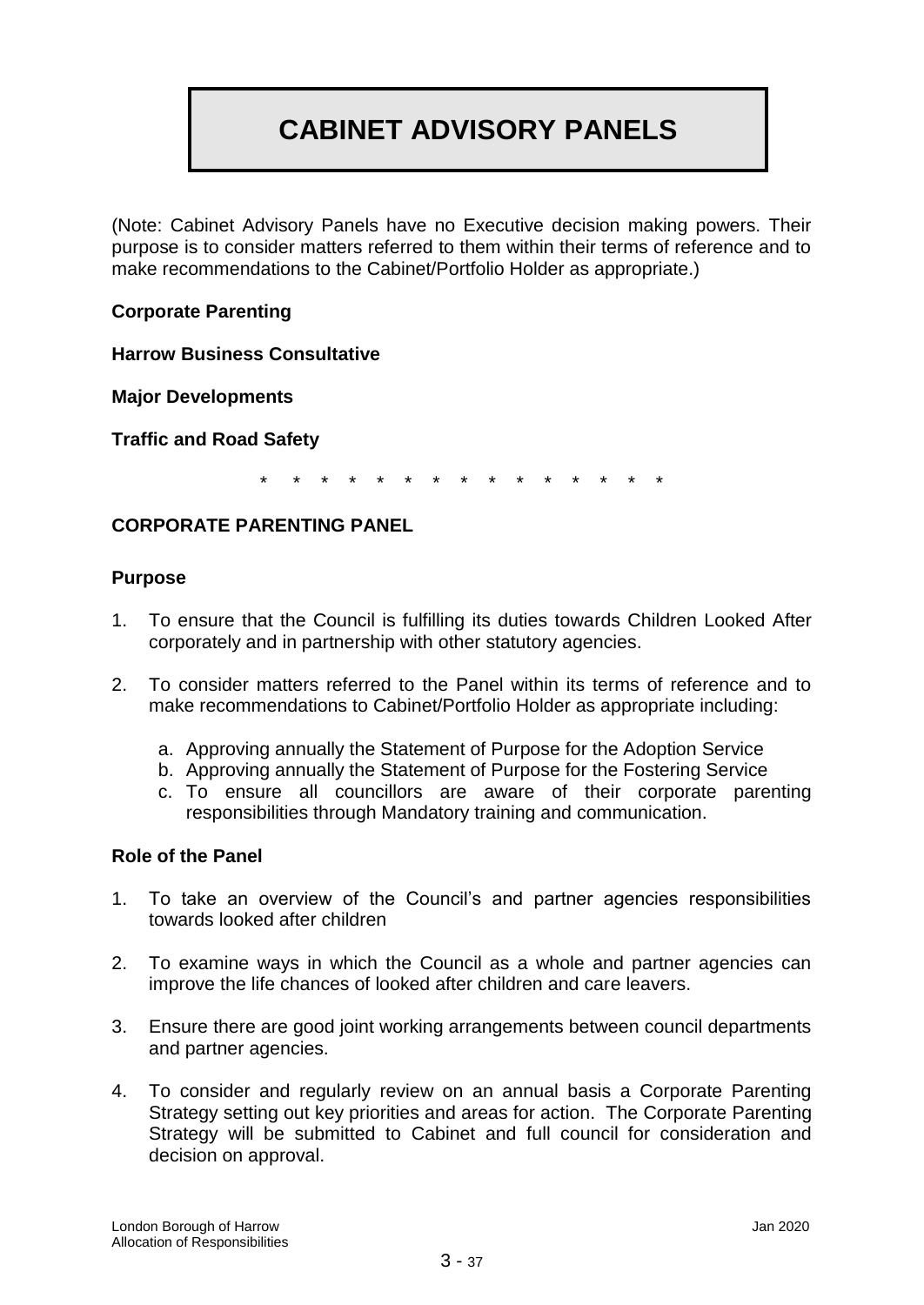- 5. To provide a forum for Children Looked After (CLA) to participate and influence policy and enable CLA to have opportunity to talk about issues relating to their own direct experiences of services they have received. Hence the Board will ensure that the positive experiences/services are maintained and lessons are learnt and changes made in the areas that require improvements.
- 6. To comment on and contribute to plans, polices and strategies for looked after children and make appropriate recommendations for action.
- 7. To have a monitoring role, by receiving regular progress reports and data on all key Performance Indicators for all CLA e.g. educational attainment (including implementation of Personal Education Plans) and health assessments.
- 8. Monitor the plans/needs of children in Secure Accommodation.
- 9. To receive regular reports on the needs of care leavers including employment, further education, training and housing.
- 10. To receive annual reports on the following services
	- Adoption
	- Fostering
	- Complaints
- 11. To meet with CLA and their carers on a regular basis to consult and celebrate achievements, festivals etc.
- 12. To manage and arrange Member visits to
	- Children's Homes
	- Foster Placements
	- Frontline Services (as indicated in the Victoria Climbie Audit)

# **Membership**

The Corporate Parenting panel will comprise:

A proportionate number of 6 Elected Members

Service Users, Carers and Schools (Non-Voting)

- At least 1 Care leaver
- 1 Foster Carer
- 1 Virtual Head Teacher

Senior Officers (advisors to the Panel – to attend as appropriate to the work of the Panel)

- Director of Children's Services
- Divisional Director Children and Young People
- Head of Service Corporate Parenting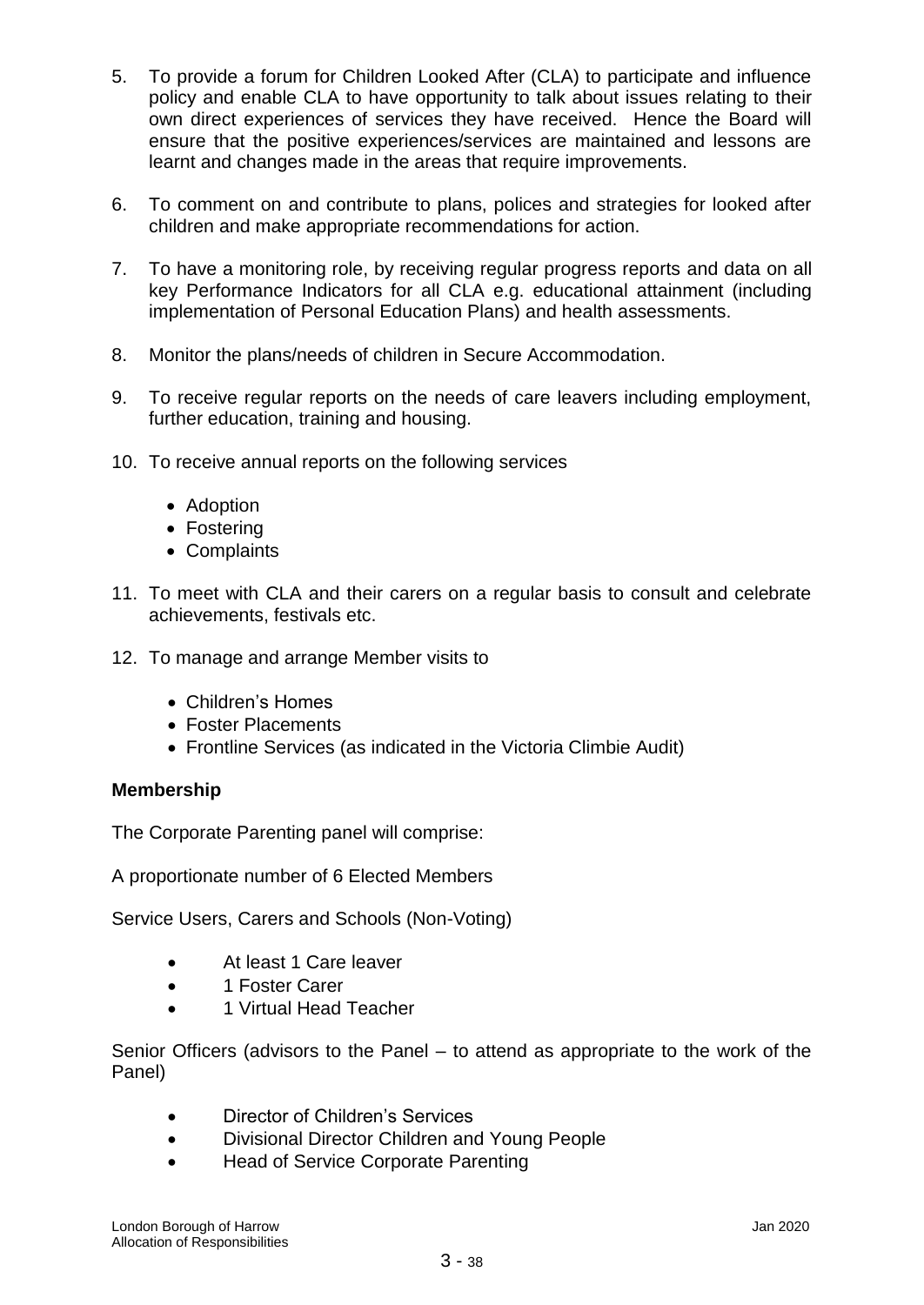- CLA Nurse
- Housing Needs Manager
- Business Intelligence

# **HARROW BUSINESS CONSULTATIVE ADVISORY PANEL**

# Terms of Reference

- 1. To enable consultation between the Council and representatives of local nondomestic ratepayers required by Section 65 of the Local Government Finance Act 1992 and to provide information regarding the Council's expenditure proposals for the future budget in accordance with Non-Domestic Ratepayers (Consultation) Regulations 1992. The minutes of the meetings to be reported to the Cabinet.
- *2.* To facilitate consultation between the Council and representatives of the business community as required by the Authority.

# **MAJOR DEVELOPMENTS PANEL**

The Terms of Reference and Delegated Powers of the Major Developments Panel are:

- 1. To oversee the development of the Harrow and Wealdstone Intensification Area, to include:
	- Reviewing the emerging master plan(s) for the area;
	- Considering emerging design and development principles; and
	- Reviewing the outcomes of community consultation and feedback on the emerging strategy;
	- Reviewing and commenting upon site specific proposals for major developments, prior to their submission to the Local Planning Authority;
	- Reviewing and commenting upon significant capital projects taking place within the area;
	- Reviewing and commenting upon strategies associated with the promotion and delivery of development and economic renewal within the area.
- 2. To oversee the development of proposals for individual major development sites within the borough including:
	- Providing comments on pre application proposals received by the Council for such sites;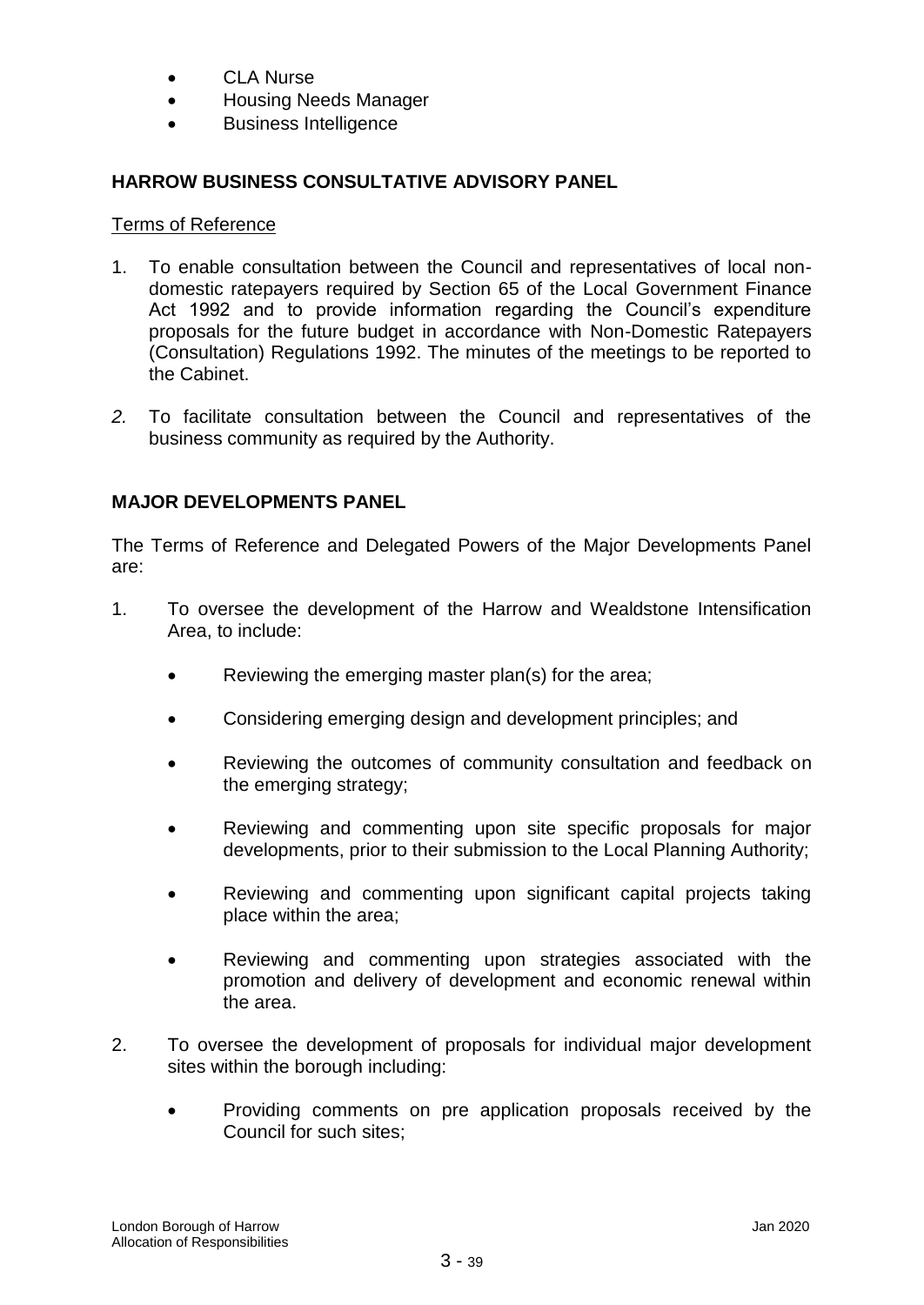- Reviewing progress of strategic development sites within the borough and considering site specific planning and development briefs.
- 3. To give detailed consideration to and make recommendations to Cabinet in respect of:
	- The use of the Community Infrastructure Levies funds;
	- Reviewing and commenting upon changes to the CIL Charging Scheduled and S106 SPG.
- 4. To oversee the implementation of the Borough Wide CIL / Infrastructure Delivery Plan prepared to support strategic growth in the Borough and to make recommendations to Cabinet, to include:
	- Reviewing and commenting upon the draft IDP's comprising annual and longer term infrastructure delivery programmes and projects;
	- Considering the result of public consultation on such plans and programmes and make recommendations to Cabinet on any proposed changes / revisions;
	- Monitor the delivery of the IDP against budget and delivery provisions;
	- Consider and comment upon reports / presentations on infrastructure innovations and best practice in infrastructure delivery.
- 5. To undertake post development reviews within Harrow and on sites beyond the borough and communicate learning on such visits to Cabinet and the Planning Committee.

# **TRAFFIC AND ROAD SAFETY ADVISORY PANEL**

# Terms of Reference

To make recommendations on the following:

- traffic management;
- the management and control of parking both on and off-street;
- the operational aspects of public transport within the Borough.

# **Examples of business:**

- Petitions, Deputations
- Scheme Approval (from existing budgets), including consultation results and authority to make traffic orders.
- \* Objections to traffic orders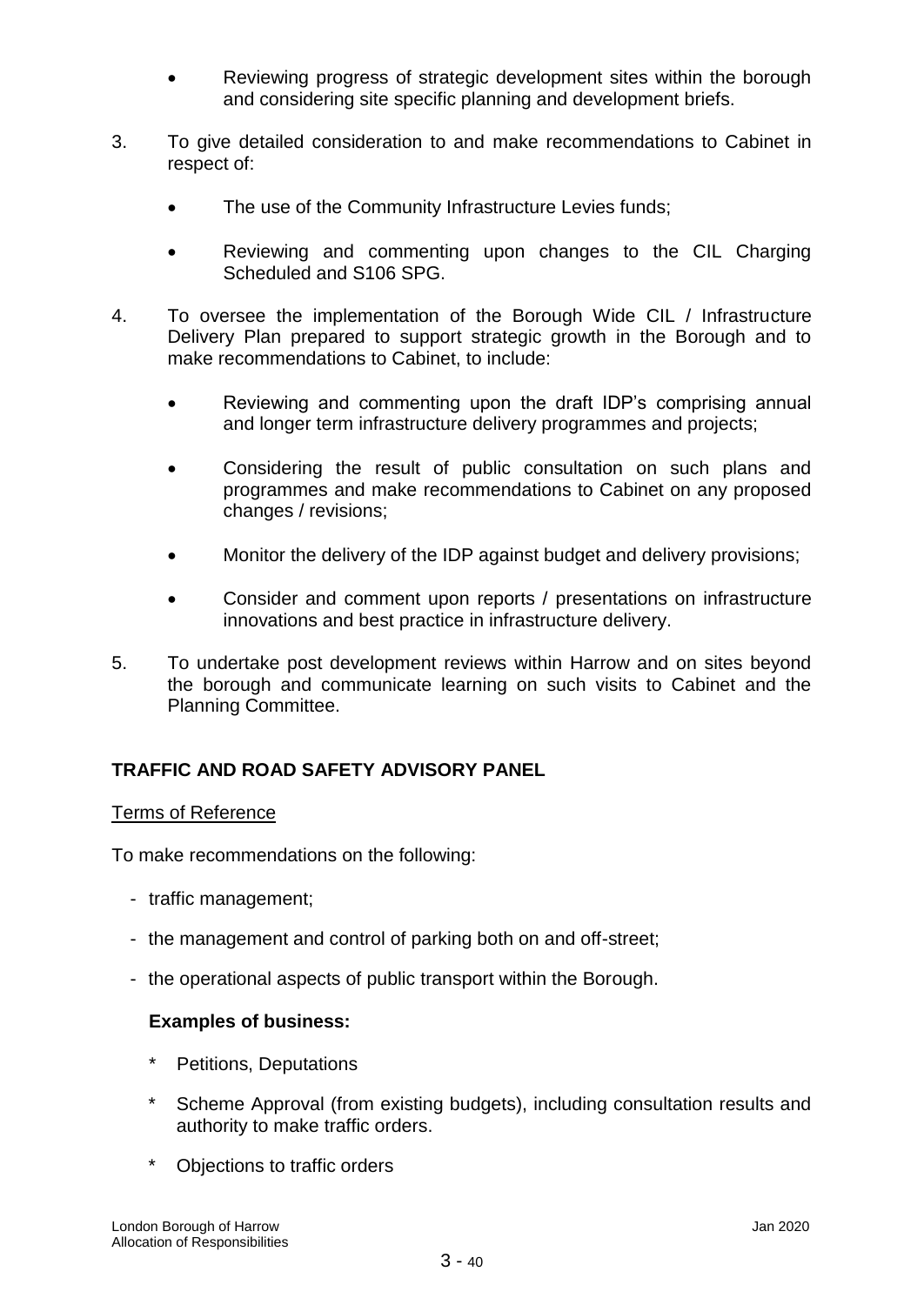- \* Investigations into traffic problems (other than those identified by petition etc)
- \* Local Safety Schemes Annual Review
- \* Consultations from neighbouring authorities on traffic management schemes on or near boundary
- \* Amendments to London Lorry Ban operation
- \* Approval of model traffic orders
- \* References and motions from other bodies
- \* Setting traffic management criteria e.g. traffic calming.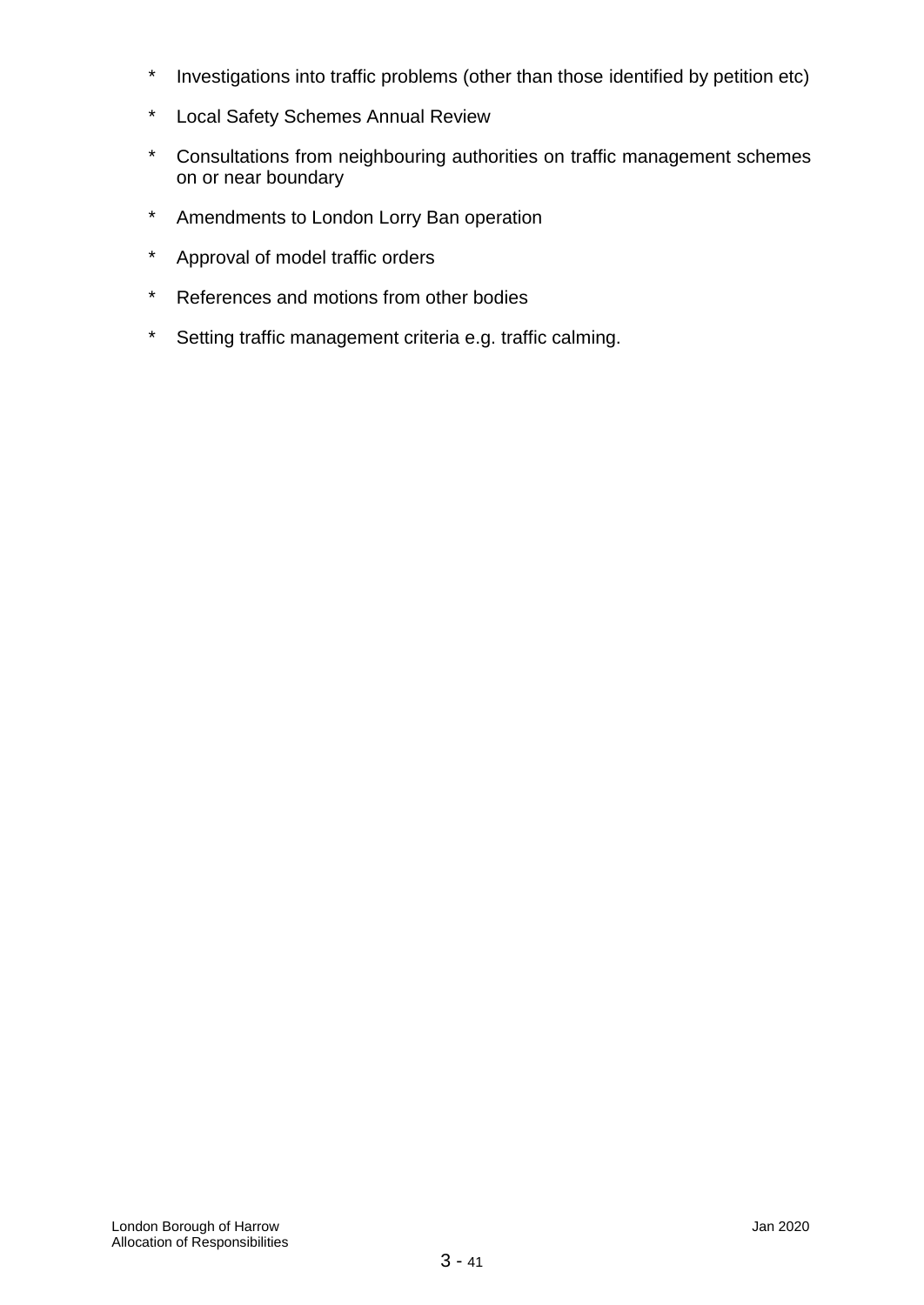# **CONSULTATIVE FORUMS**

# **Employees' Consultative Forum**

# **EMPLOYEES' CONSULTATIVE FORUM**

# **Terms of Reference**

#### **1.0 Consultation**

- 1.1 The Employees' Consultative Forum (ECF) is the primary mechanism by which Council Members will consult Union Representatives on specific matters of mutual interest. The ECF shall make recommendations to the Cabinet on such issues. In addition, the ECF will receive reports on actions from the ECF Sub-Group.
- 1.2 The ECF will meet at least twice annually.

#### **2.0 Equal Opportunities**

- 2.1 The ECF will seek to promote Equal Opportunities in Employment within the Council, ensuring compliance with all the relevant anti-discrimination legislation.
- 2.2 The ECF will ensure the effective implementation of 'Making a Difference Making Equality of Opportunity a Reality'. The ECF will receive and comment on regular reports including:-
	- Statistics and progress on meeting equality targets including an annual report on employment issues analysed by protected characteristics.

#### **3.0 Health & Safety**

- 3.1 The ECF will seek to promote health and safety and welfare within the Council and will keep under review the measures taken to ensure health and safety and welfare at work. The Forum will receive and comment on reports, including:-
	- The Council's half-year and annual health and safety performance report providing an update of health and safety activities and giving information on outcome measures.
- 3.2 Any health and safety and welfare matters which are the responsibility of the Council as set out in the schedule to the Council's Constitution must be referred to the Licensing and General Purposes Committee.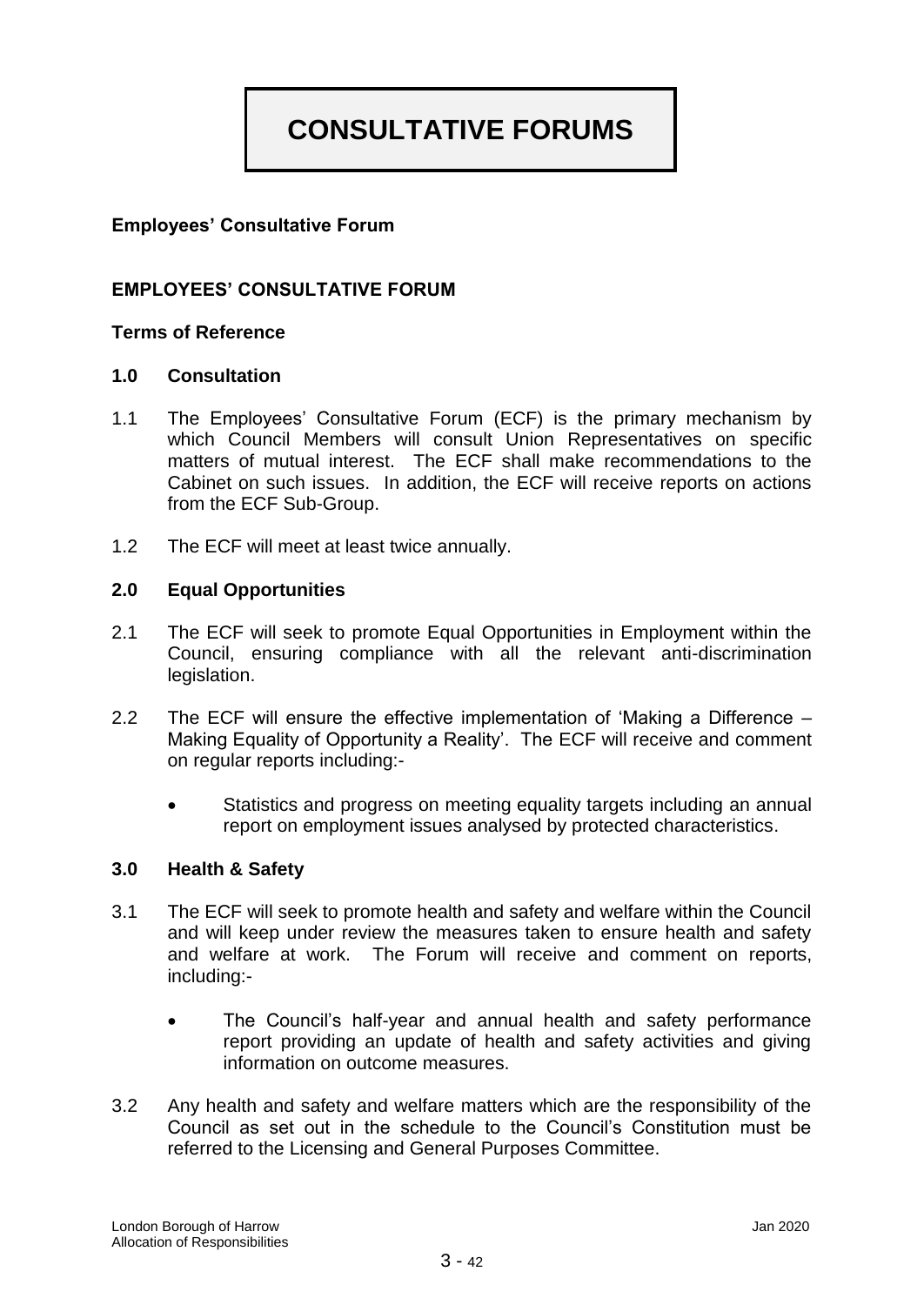# **4.0 Budget**

The ECF will consider the budget, as part of the Council's consultation on the budget setting process and make comments on the recommendations.

# **5.0 Membership**

- 5.1 The permanent membership of the Forum shall be as follows:
	- a) 7 Councillors to include the Leader / Deputy leader and the Portfolio Holder with responsibility for Human Resources.
	- b) A minimum of one and maximum of 3 representatives from each recognised trade union. (Note the number of representatives for each trade union to be determined by their notified membership numbers).
- 5.2 The Council Members shall be appointed annually by the Cabinet. If a Council Member is unable to attend any meeting then a duly appointed Reserve Council Member may attend in their place.
- 5.3 The Employee Side Representatives shall be nominated to the Head of Paid Service within 14 days of each Annual Council. If an Employee Side representative is unable to attend any meeting they may nominate a substitute who shall be co-opted onto the committee for the purposes of this meeting.
- 5.4 The role of chairing the ECF will rotate between Council Members and Employee Side representatives each Municipal Year.
- 5.5 The Employee Side will agree amongst themselves who will take the Chair and notify Democratic Services.
- 5.6 Others who may attend the Forum include:-

Head of Paid Service, Corporate Directors & Directors (or representative) Trade Union Branch Secretaries (or representative) Trade Union Branch Regional Officials (as required) Representatives from Employee Support Groups – for the Annual Equality in Employment report. Other officers as required.

For the meeting to be quorate, it must be attended by a minimum of three Council Members and two trade union representatives from different trade unions.

# **6.0 Recommendations of the Employees' Consultative Forum**

6.1 Recommendations of the ECF are reached by a majority vote among elected Members.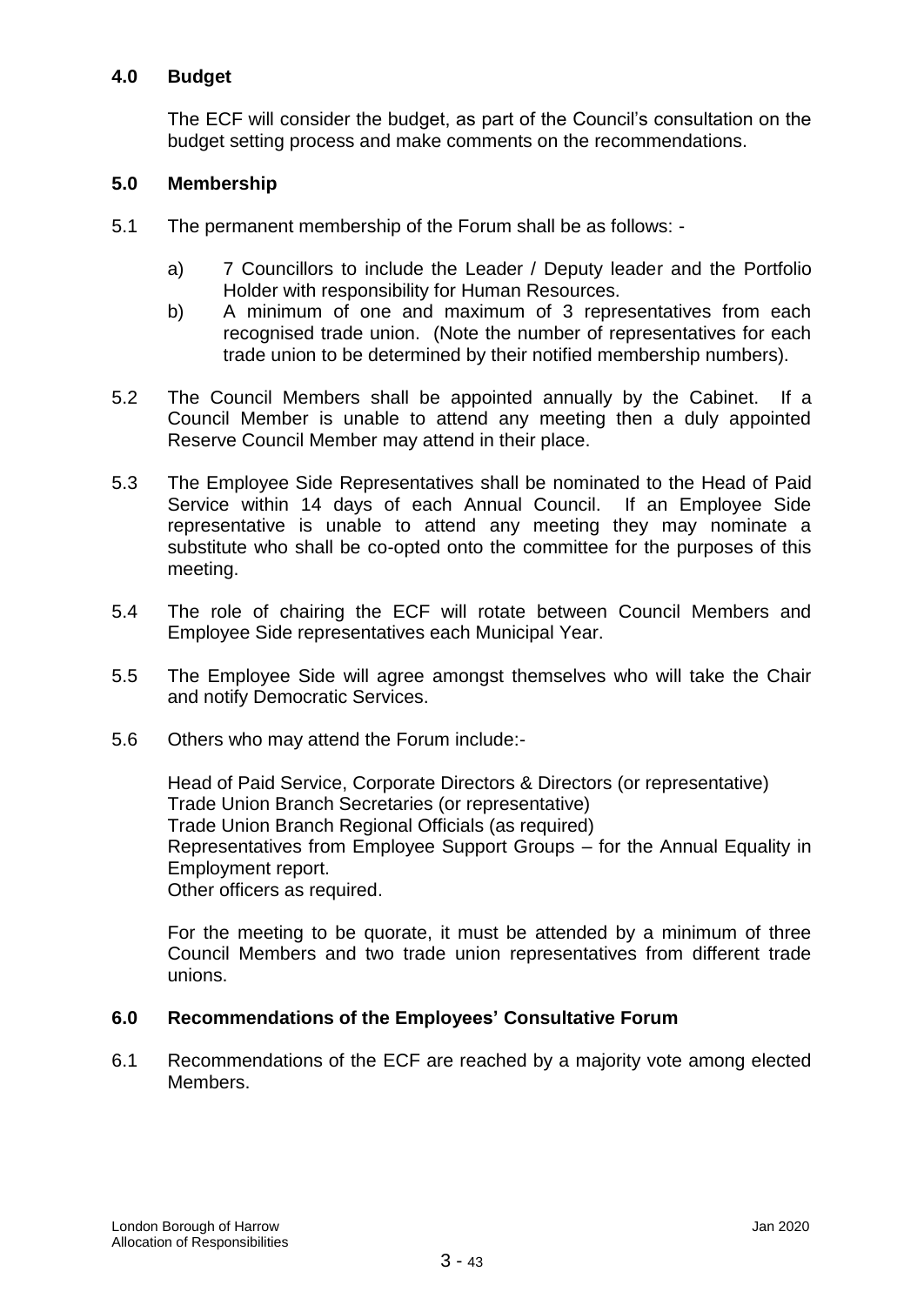6.2 Recommendations of the ECF must go to the relevant portfolio holder or Cabinet, who are the last stage in the local procedures and in the normal course of events, will be implemented immediately (subject to the call-in period).

(*Note: A proposal to establish any subsidiary body of this Committee shall be subject to its prior referral to and approval by Cabinet).*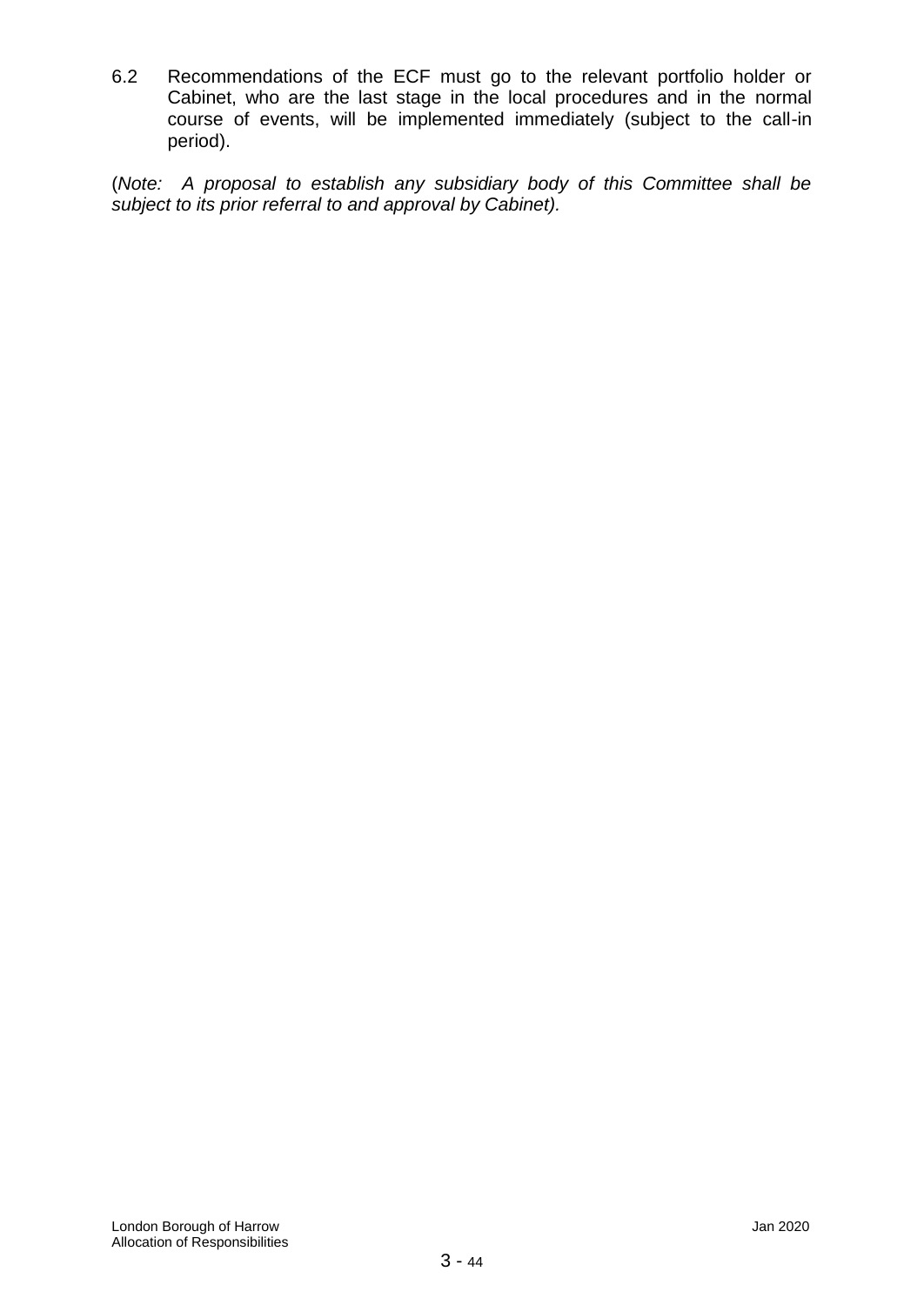# **JOINT ARRANGEMENTS**

**JOINT COMMITTEE OF THE BOROUGHS OF BARNET, BRENT, EALING, HARROW AND HOUNSLOW (KNOWN AS "WEST LONDON ECONOMIC PROSPERITY BOARD")**

#### **Functions and Procedure Rules**

#### **1. Purpose of the Joint Committee**

- 1.1 The London Boroughs of Barnet, Brent, Ealing, Hammersmith & Fulham, Harrow and Hounslow ("the Participating Boroughs") have established the Joint Committee pursuant to powers under the Local Government Acts 1972 and 2000, and under the Local Authorities (Arrangements for the Discharge of Functions) (England) Regulations 2012.
- 1.2 The Joint Committee shall be known as '**WEST LONDON ECONOMIC PROSPERITY BOARD**.'
- 1.3 The Joint Committee's role and purpose on behalf of the Participating Boroughs relates to ensuring appropriate, effective and formal governance is in place for the purposes of delivering the West London Vision for Growth and advancing Participating Boroughs' aspirations for greater economic prosperity in West London, including promoting "the Economic Prosperity Agenda", in partnership with employers, representatives from regional and central government, and education and skills providers.
- 1.4 The purpose of the Joint Committee will be collaboration and mutual cooperation and the fact that some functions will be discharged jointly by way of the Joint Committee does not prohibit any of the Participating Boroughs from promoting economic wellbeing in their own areas independently from the Joint Committee.
- 1.5 The Joint Committee is not a self-standing legal entity but is part of its constituent authorities. Any legal commitment entered into pursuant of a decision of the Joint Committee must be made by all of the Participating Boroughs.
- 1.6 These Procedure Rules govern the conduct of meetings of the Joint Committee.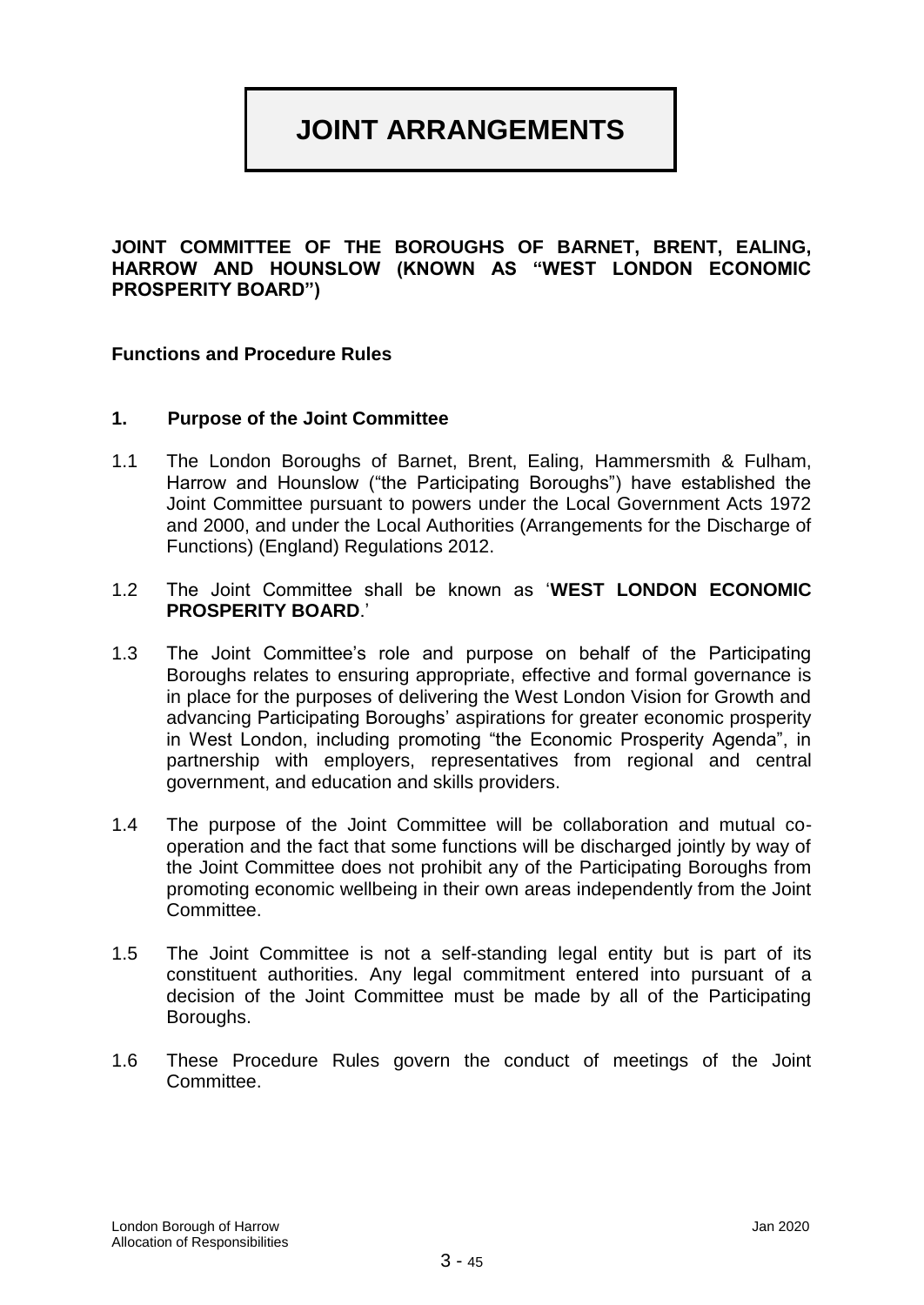# **2. Definitions**

- 2.1 Any reference to "Access to Information legislation" shall mean Part V and VA of the Local Government Act 1972 (as amended) and, to the extent that they are applicable, to the Openness of Local Government Bodies Regulations 2014 (as amended) and the Local Authorities (Executive Arrangements) (Meetings and Access to Information) (England) Regulations 2012 (as amended).
- 2.2 Any reference to "executive", "executive arrangements", "executive function" or "committee system" has the meaning given by Part 1A of the Local Government Act 2000.

# **3. Functions**

- 3.1 The Joint Committee will discharge on behalf of the Participating Boroughs the functions listed below related to promoting economic prosperity in West London:
	- 3.1.1 Making funding applications and/or bids to external bodies, in relation to economic prosperity for the benefit of the local government areas of the participating local authorities.
	- 3.1.2 Providing direction to a nominated lead borough on the allocation of any such funding awards to appropriate projects for the benefit of the local government areas of the participating local authorities, including, where applicable, approving the approach to the procurement to be undertaken by the lead borough.
	- 3.1.3 Seeking to be the recipient of devolved powers and/or funding streams for the local government areas of the participating local authorities, which relate to the economic prosperity agenda.
	- 3.1.4 Exercising any such powers and allocating any such funding.
	- 3.1.5 Representing the participating local authorities in discussions and negotiations with regional bodies, national bodies and central government on matters relating to economic prosperity for the benefit of the local government areas of the participating authorities.
	- 3.1.6 Representing the participating authorities in connection with the Greater London Authority, London Councils and the London Enterprise Panel, for the benefit of the local government areas of the participating authorities, in matters relating to the economic prosperity agenda.
	- 3.1.7 Representing the participating local authorities in discussions and negotiations in relation to pan-London matters relating to economic prosperity.
	- 3.1.8 Seeking to influence and align government investment in West London in order to boost economic growth within the local government areas of the participating authorities.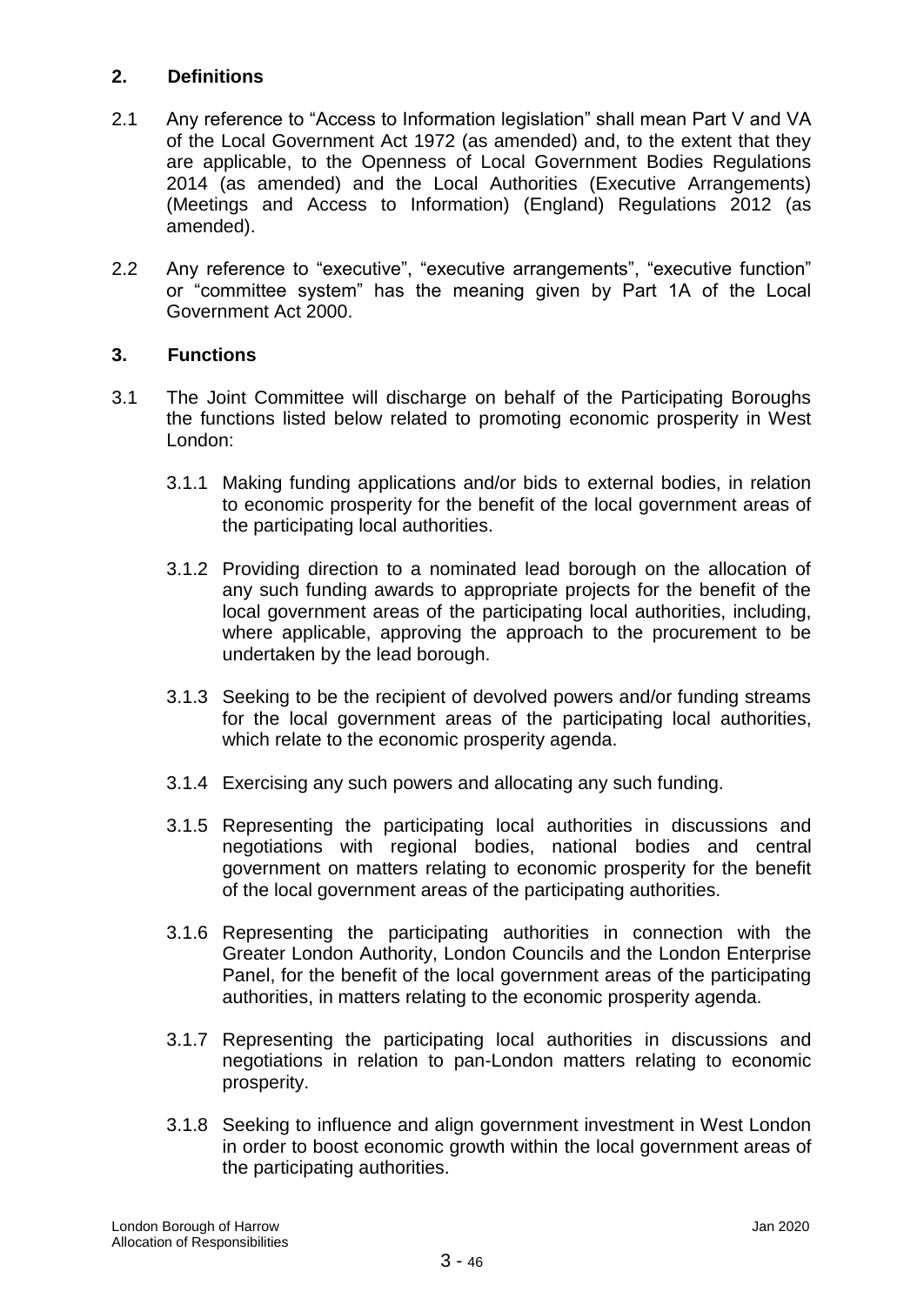- 3.1.9 Agreeing and approving any additional governance structures as related to the Joint Committee, or any sub-committees formed by the Joint Committee.
- 3.1.10 Representing the participating local authorities in discussions and negotiations with the Secretary of State for Communities and Local Government to encourage legislative reform enabling Economic Prosperity Boards, as defined by the Local Democracy, Economic Development and Construction Act 2009 Act, to be established by groups of boroughs in London.
- 3.1.11 Inviting special representatives of stakeholders such as business associations, government agencies such as DWP or Jobcentre Plus, the further education sector, higher education sector, schools, voluntary sector, and health sector to take an interest in, and/or seek to influence, the business of the committee including by attending meetings and commenting on proposals and documents.
- 3.2 In relation to the Participating Boroughs which operate executive arrangements only executive functions of each borough may be exercised.

# **4. Membership and Quorum**

- 4.1 The membership will comprise of 6 members with each Participating Borough appointing one person to sit on the Joint Committee as a voting member.
- 4.2 Each Participating Borough will make a suitable appointment in accordance with its own constitutional requirements.
- 4.2.1 Where a Participating Borough operates executive arrangements, then the appointment of a voting member of the West London EPB will be by the leaders of the executive or by the executive. It is anticipated that, where practicable, the leader of each such executive will be appointed to the West London EPB.
- 4.2.2 Where a Participating Borough does not operate executive arrangements, the appointment of a voting member of the West London EPB will be in accordance with the Borough's own procedures. It is envisaged that this will usually be one of its senior councillors.
- 4.3 In all cases, the appointed person must be an elected member of the council of the appointing Participating Borough. Appointments will be made for a maximum period not extending beyond each member's remaining term of office as a councillor, and their membership of the Joint Committee will automatically cease if they cease to be an elected member of the appointing Participating Borough.
- 4.4 Members of the Joint Committee are governed by the provisions of their own Council's Codes and Protocols including the Code of Conduct for Members and the rules on Disclosable Pecuniary Interests.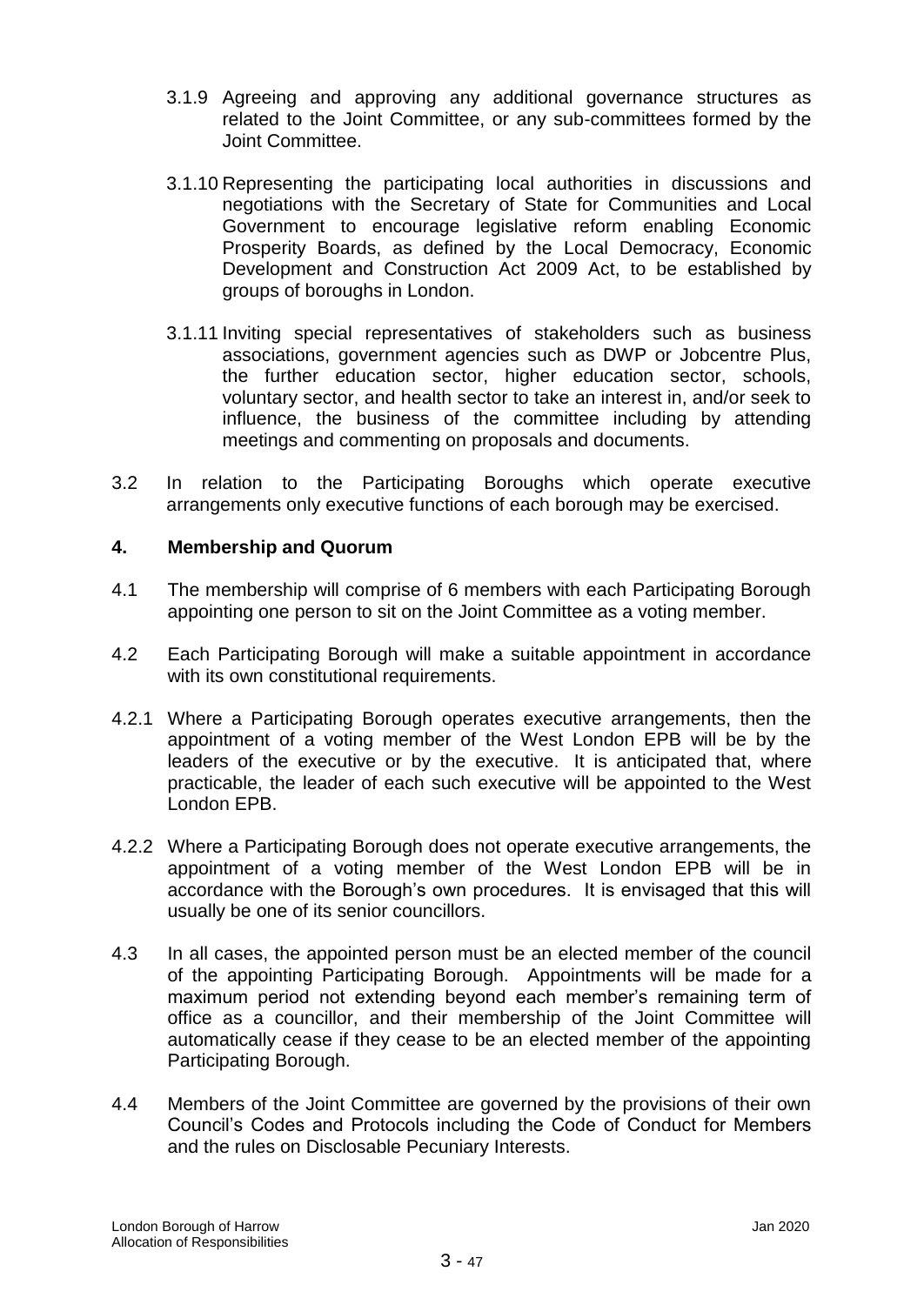- 4.5 Each Participating Borough will utilise existing mechanisms for substitution as laid down in their own Standing Orders. Continuity of attendance is encouraged.
- 4.6 Where a Participating Borough wishes to withdraw from membership of the Joint Committee this must be indicated in writing to each of the committee members. A six month notice period must be provided.
- 4.7 When a new borough wishes to become a Participating Borough then this may be achieved if agreed by a unanimous vote of all the existing Participating Boroughs.
- 4.8 The quorum for the Joint Committee is three members. If the Joint Committee is not quorate it cannot transact any business. If there is no quorum at the time the meeting is due to begin, the start of the meeting will be delayed until a quorum is achieved. If no quorum is achieved after 30 minutes has elapsed, the clerk will advise those present that no business can be transacted and the meeting will be cancelled.

# **5. Chair and Vice-Chair**

- 5.1 The Chair of the Joint Committee will be appointed for 12 months, and will rotate amongst the Participating Boroughs.
- 5.2 Unless otherwise unanimously agreed by the Joint Committee, each Participating Borough's appointed person will serve as chair for 12 months at a time. Where the incumbent Chair ceases to be a member of the Joint Committee, the individual appointed by the relevant borough as a replacement will serve as Chair for the remainder of the 12 months as chair.
- 5.3 The Joint Committee will also appoint a Vice-Chair from within its membership on an annual basis to preside in the absence of the Chairman. This appointment will also rotate in a similar manner to the Chair.
- 5.4 At its first meeting, the Committee will draw up the rotas for Chair and Vice-Chair respectively.
- 5.5 Where neither the Chair nor Vice-Chair are in attendance, the Joint Committee will appoint a Chair to preside over the meeting.
- 5.6 In the event of any disagreement as the meaning or application of these Rules, the decision of the Chair shall be final.

# **6. Sub-Committees**

6.1 The Joint Committee may establish sub-committees to undertake elements of its work if required.

# **7. Delegation to officers**

7.1 The Joint Committee may delegate specific functions to officers of any of the Participating Boroughs.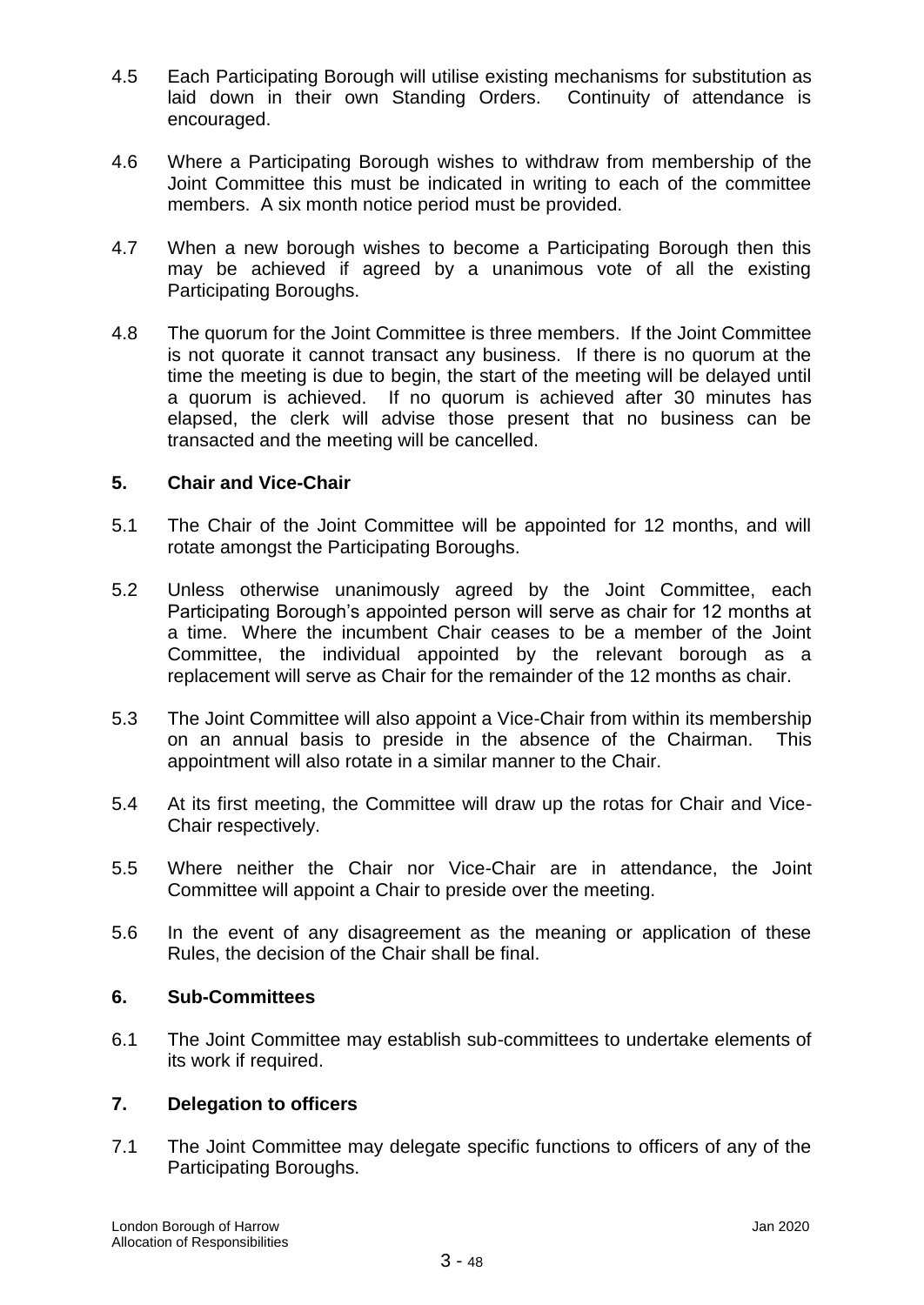- 7.2 Any such delegation may be subject to the requirement for the officer to consult with or obtain the prior agreement of an officer (or officers) of the other boroughs.
- 7.3 It may also be subject to the requirement for the officer with delegated authority to consult with the Chair of the Joint Committee and the Leaders of the one or more Participating Boroughs before exercising their delegated authority.

#### **8. Administration**

8.1 Organisational and clerking support for the Joint Committee, and accommodation for meetings, will be provided by the Participating Borough whose representative is Chair unless otherwise agreed by the Joint Committee. The costs of this will be reimbursed by contributions from the other Participating Boroughs as approved by the Joint Committee.

#### **9. Financial matters**

- 9.1 The Joint Committee will not have a pre-allocated budget.
- 9.2 When making a decision which has financial consequences, the Joint Committee will follow the relevant provisions of the Financial Procedure Rules of LB Ealing.

#### **10. Agenda management**

- 10.1 Subject to 10.2, all prospective items of business for the Joint Committee shall be agreed by a meeting of the Chief Executives of the Participating Boroughs or their representatives.
- 10.2 It will be the responsibility of each report author to ensure that the impacts on all Participating Boroughs are fairly and accurately represented in the report. They may do this either by consulting with the monitoring officer and chief finance officer of each Participating Borough or by some other appropriate method.
- 10.3 In pursuance of their statutory duties, the monitoring officer and/or the chief financial officer of any of the Participating Boroughs may include an item for consideration on the agenda of a meeting of the Joint Committee, and, may require that an extraordinary meeting be called to consider such items.
- 10.4 Each Participating Borough operating executive arrangements will be responsible for considering whether it is necessary [in order to comply with Access to Information legislation regarding the publication of agendas including Forward Plan requirements] to treat prospective decisions as 'keydecisions' and/or have them included in the Forward Plan. Each Participating Borough operating a committee system will apply its local non statutory procedures.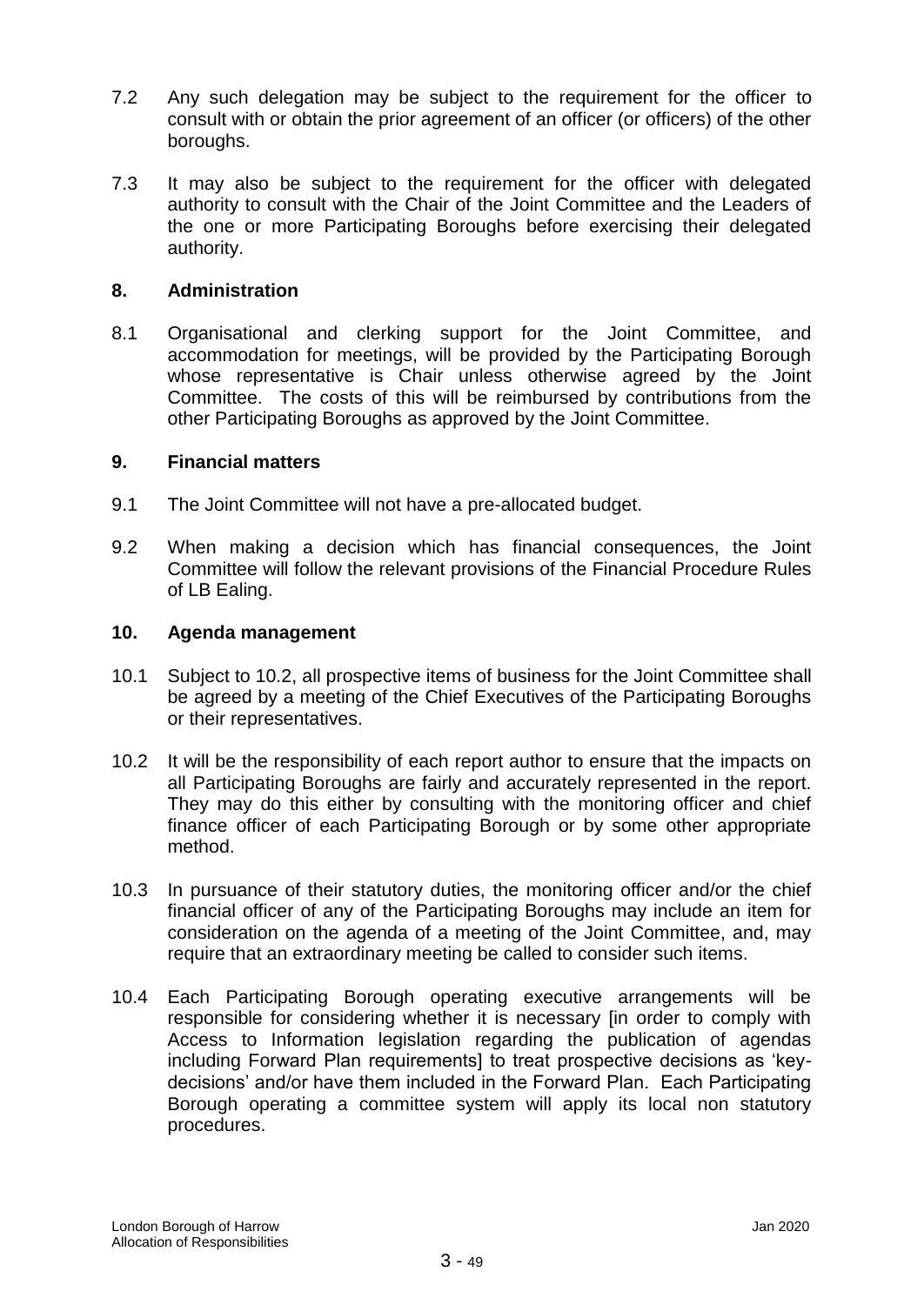# **11. Meetings**

- 11.1 The Joint Committee will meet as required to fulfil its functions.
- 11.2 A programme of meetings at the start of each Municipal Year will be scheduled and included in the Calendar of Meetings for all Participating Boroughs.
- 11.3 Access to meetings and papers of the Joint Committee by the Press and Public is subject to the Local Government Act 1972 and to the Openness of Local Government Bodies Regulations 2014. The Joint Committee will also have regard to the Local Authorities (Executive Arrangements) (Meetings and Access to information) (England) Regulations 2012, notwithstanding the fact that its provisions do not strictly apply to the Joint Committee for so long as the committee has any members who are not members of an executive of a Participating Borough.

# **12. Notice of meetings**

- 12.1 On behalf of the Joint Committee, a clerk will give notice to the public of the time and place of any meeting in accordance with the Access to Information requirements.
- 12.2 At least five clear working days in advance of a meeting a clerk to the Joint Committee will publish the agenda via the website of clerk's authority and provide the documentation and website link to the Participating Boroughs to enable the information to be published on each Participating Borough's website. "Five Clear Days" does not include weekends or national holidays and excludes both the day of the meeting and the day on which the meeting is called.
- 12.3 The clerk to the Joint Committee will arrange for the copying and distribution of papers to all Members of the Committee.

# **13. Public participation**

- 13.1 Unless considering information classified as 'exempt' or 'confidential' under Access to Information Legislation, all meetings of the Joint Committee shall be held in public.
- 13.2 Public representations and questions are permitted at meetings of the Joint Committee. Notification must be given in advance of the meeting indicating by 12 noon on the last working day before the meeting the matter to be raised and the agenda item to which it relates. Representatives will be provided with a maximum of 3 minutes to address the Joint Committee.
- 13.3 The maximum number of speakers allowed per agenda item is 6.
- 13.4 Where the number of public representations exceed the time / number allowed, a written response will be provided or the representation deferred to the next meeting of the Joint Committee if appropriate.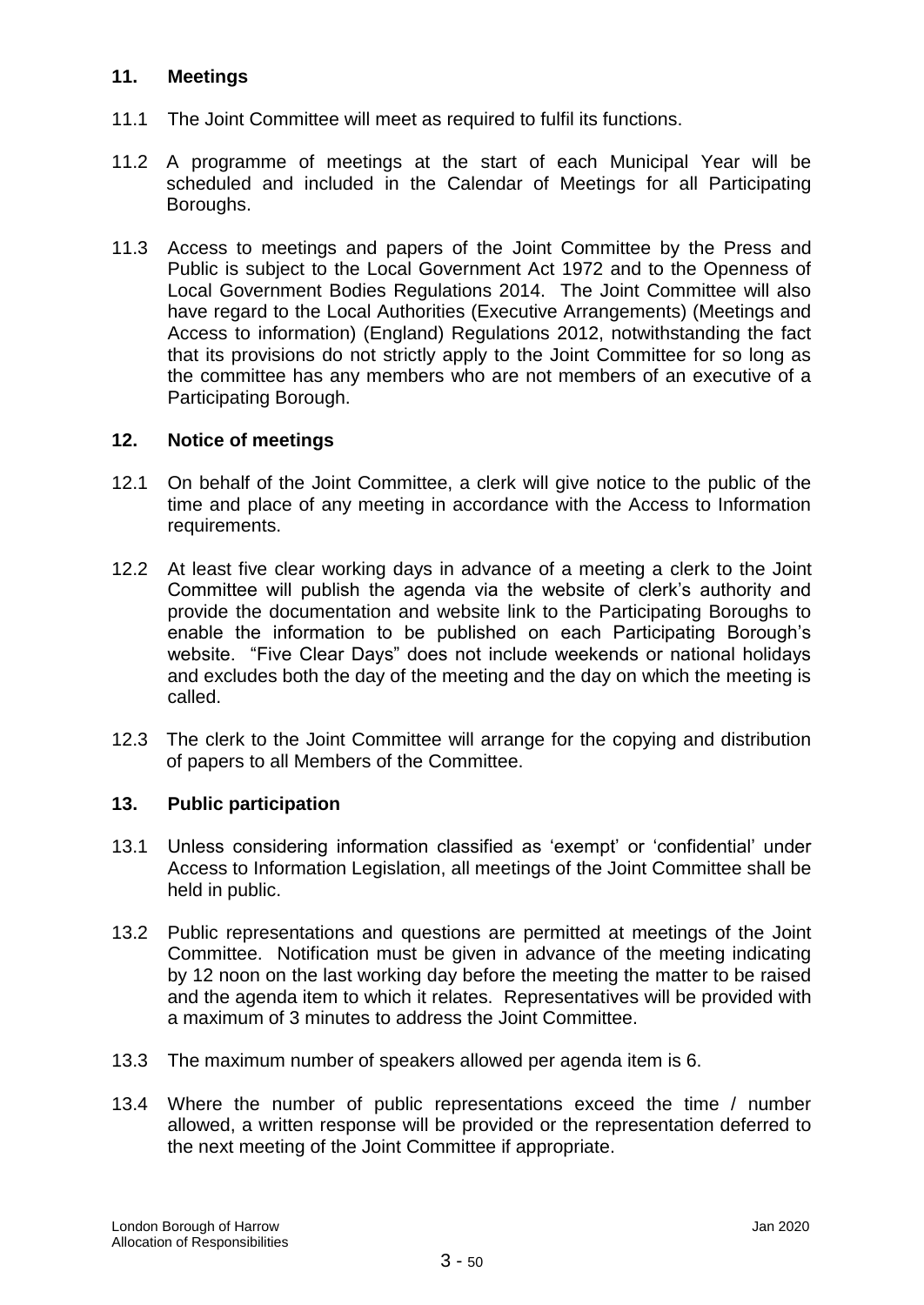- 13.5 The Joint Committee may also invite special representatives of stakeholders such as business associations, government agencies such as DWP or Jobcentre Plus, the further education sector, voluntary sector, and health sector to take an interest in the business of the committee including by attending meetings and commenting on proposals and documents.
- 13.6 The Chair shall have discretion to regulate the behaviour of all individuals present at the meeting in the interests of the efficient conduct of the meeting.

# **14. Member participation**

14.1 Any elected member of the council of any of the Participating Boroughs who is not a member of the Joint Committee may ask a question or address the Committee with the consent of the Chair.

# **15. Business to be transacted**

- 15.1 Standing items for each meeting of the Joint Committee will include the following:
	- Minutes of the Last Meeting
	- Apologies for absence
	- Declarations of Interest
	- Provision for public participation
	- Substantive items for consideration
- 15.2 The Chair may vary the order of business and take urgent items as specified in the Access to Information Requirements at his / her discretion. The Chair should inform the Members of the Joint Committee prior to allowing the consideration of urgent items.
- 15.3 An item of business may not be considered at a meeting unless:
	- (i) A copy of the agenda included the item (or a copy of the item) is open to inspection by the public for at least five clear days before the meeting; or
	- (ii) By reason of special circumstances which shall be specified in the minutes the Chair of the meeting is of the opinion that the item should be considered at the meeting as a matter of urgency.
- 15.4 "Special Circumstances" justifying an item being considered as a matter or urgency will relate to both why the decision could not be made at a meeting allowing the proper time for inspection by the public as well as why the item or report could not have been available for inspection for five clear days before the meeting.

# **16. Extraordinary meetings**

16.1 Arrangements may be made following consultation with Chair of the Joint Committee to call an extraordinary meeting of the Joint Committee. The Chair should inform the appointed Members prior to taking a decision to convene an extraordinary meeting.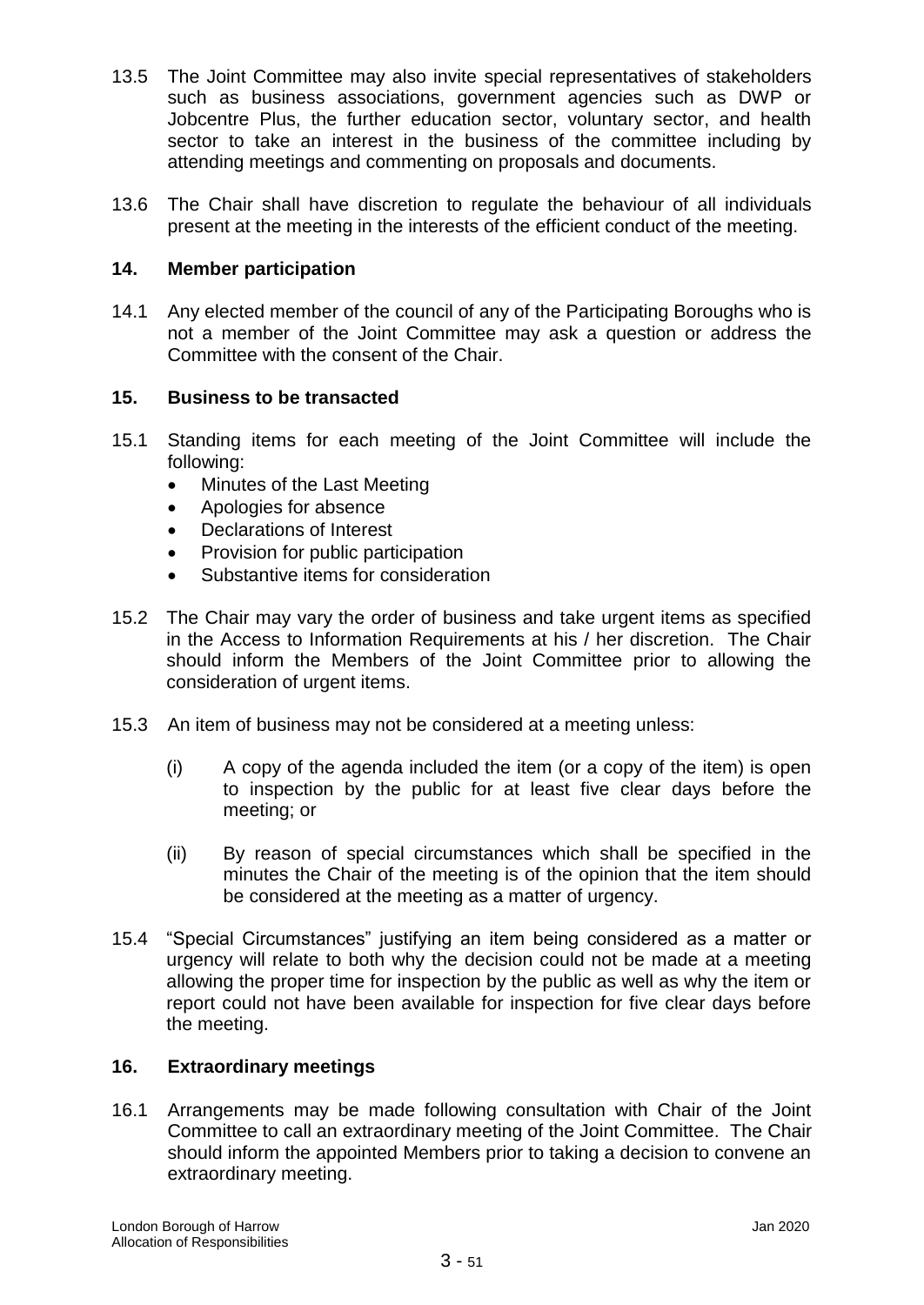16.2 The business of an extraordinary meeting shall be only that specified on the agenda.

# **17. Cancellation of meetings**

17.1 Meetings of the Joint Committee may, after consultation with the Chairman, be cancelled if there is insufficient business to transact or some other appropriate reason warranting cancellation. The date of meetings may be varied after consultation with the Chairman and appointed members of the Joint Committee in the event that it is necessary for the efficient transaction of business.

# **18. Rules of debate**

18.1 The rules of debate in operation in the Chair's authority shall apply.

#### **19. Request for determination of business**

- 19.1 Any member of the Joint Committee may request at any time that:
	- The Joint Committee move to vote upon the current item of consideration.
	- The item be deferred to the next meeting.
	- The item be referred back to a meeting of the Chief Executives of the Participating Boroughs for further consideration.
	- The meeting be adjourned.
- 19.2 The Joint Committee will then vote on the request.

#### **20. Urgency procedure**

20.1 Where the Chair (following consultation with the appointed Members of the Joint Committee) is of the view that an urgent decision is required in respect of any matter within the Joint Committee's functions and that decision would not reasonably require the calling of an Extraordinary Meeting of the Joint Committee to consider it and it cannot wait until the next Ordinary Meeting of the Joint Committee, then they may request in writing the Chief Executive of each Participating Borough (in line with pre-existing delegations in each Borough's Constitution) to take urgent action as is required within each of the constituent boroughs.

# **21. Voting**

- 21.1 The Joint Committee's decision making will operate on the basis of mutual cooperation and consent and will take into account the views of the special representatives. It is expected that decisions will be taken on a consensual basis wherever reasonably possible.
- 21.2 Where a vote is required it will be on the basis of one vote per member and unless a recorded vote is requested, the Chair will take the vote by show of hands.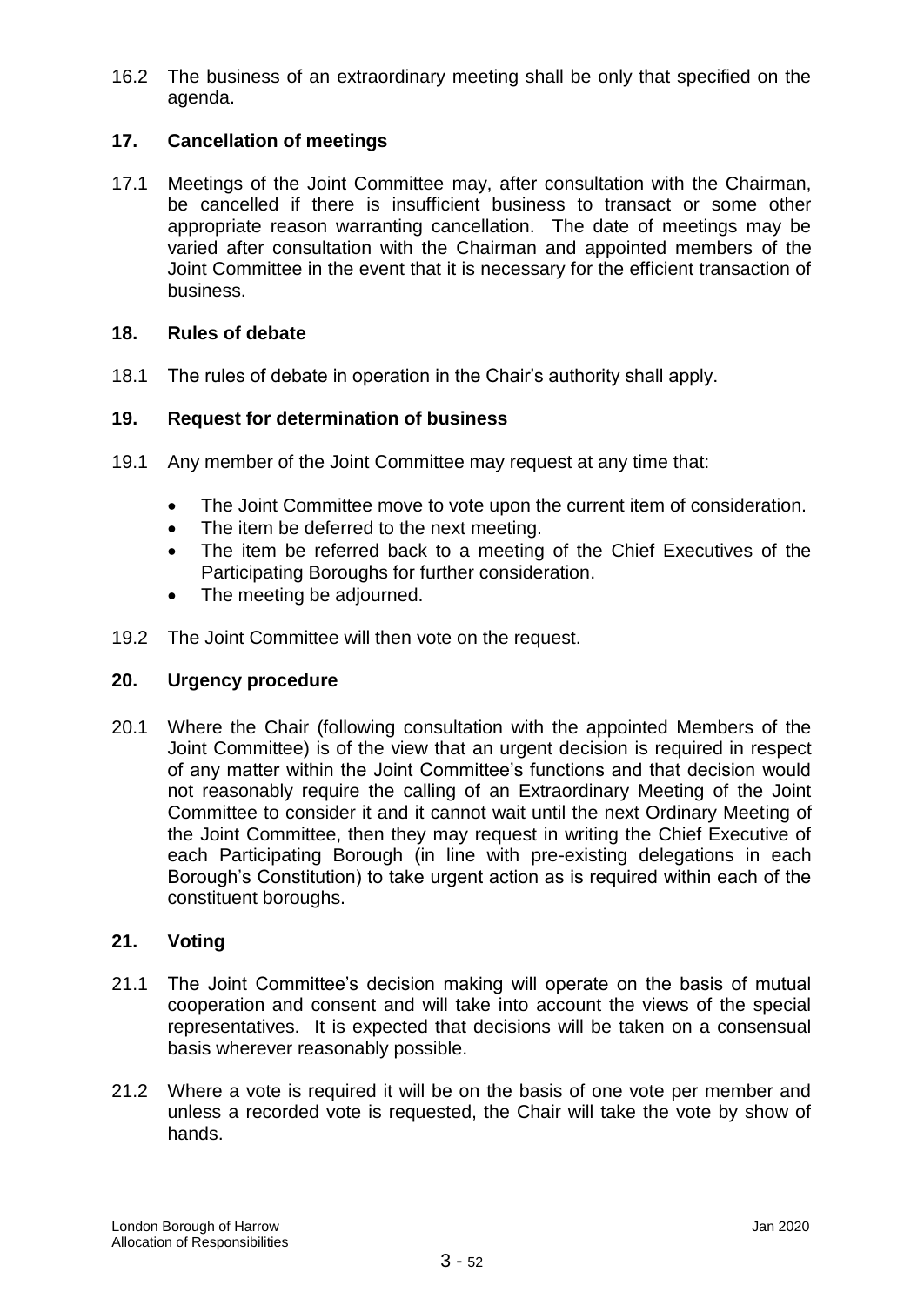- 21.3 Any matter (save for a decision under Rule 4.7 above) shall be decided by a simple majority of those members voting and present. Where there is an equality of votes, the Chair of the meeting shall have a second and casting vote.
- 21.4 Any two members can request that a recorded vote be taken.
- 21.5 Where, immediately after a vote is taken at a meeting, if any Member so requests, there shall be recorded in the minutes of the proceedings of that meeting whether the person cast his / her vote for or against the matter or whether he/ she abstained from voting.

# **22. Minutes**

- 22.1 At the next suitable meeting of the Joint Committee, the Chairman will move a motion that the minutes of the previous meeting be agreed as a correct record. The meeting may only consider the accuracy of the minutes and cannot change or vary decisions taken at a previous meeting as a matter arising out of the minutes.
- 22.2 Once agreed, the Chairman will sign them.
- 22.3 There will be no item for the approval of minutes of an ordinary Joint Committee meeting on the agenda of an extraordinary meeting.

#### **23. Exclusion of Public and Press**

- 23.1 Members of the public and press may only be excluded from a meeting of the Joint Committee either in accordance with the Access to Information requirements or in the event of disturbance.
- 23.2 A motion may be moved at any time for the exclusion of the public from the whole or any part of the proceedings. The motion shall specify by reference to Section 100(A) Local Government Act 1972 the reason for the exclusion in relation to each item of business for which it is proposed that the public be excluded. The public must be excluded from meetings whenever it is likely, in view of the nature of business to be transacted, or the nature of the proceedings that confidential information would be disclosed.
- 23.3 If there is a general disturbance making orderly business impossible, the Chairman may adjourn the meeting for as long as he/she thinks is necessary.
- 23.4 Background papers will be published as part of the Joint Committee agenda and be made available to the public via the website of each authority.

#### **24. Overview and Scrutiny**

24.1 Decisions of the Joint Committee which relate to the executive functions of a Participating Borough will be subject to scrutiny and 'call -in' arrangements (or such other arrangements equivalent to call-in that any Participating Borough operating a committee system may have) as would apply locally to a decision made by that Participating Borough acting alone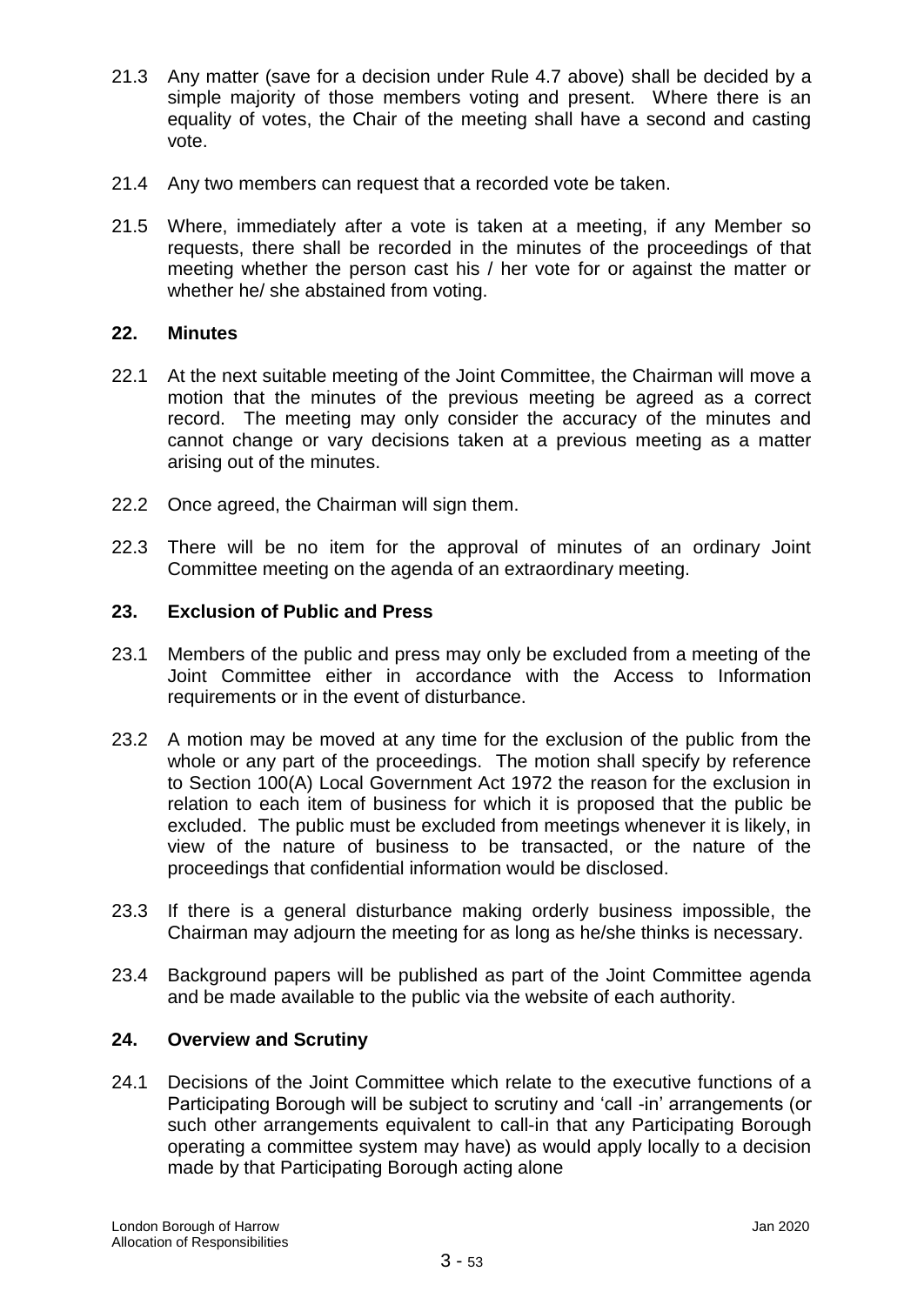- 24.2 No decision should be implemented until such time as the call-in period has expired across all of the Participating Boroughs.
- 24.3 Where a decision is called in, arrangements will be made at the earliest opportunity within the Participating Borough where the Call-In had taken place for it to be heard.
- 24.4 Any decision called in for scrutiny before it has been implemented shall not be implemented until such time as the call-in procedures of the Participating Borough concerned have been concluded.

# **25. Access to minutes and papers after the meeting**

- 25.1 On behalf of the Joint Committee, a clerk will make available copies of the following for six years after the meeting:
	- (i) the minutes of the meeting and records of decisions taken, together with reasons, for all meetings of the Joint Committee, excluding any part of the minutes of proceedings when the meeting was not open to the public or which disclose exempt or confidential information;
	- (iii) the agenda for the meeting; and
	- (iii) reports relating to items when the meeting was open to the public.

# **26. Amendment of these Rules**

26.1 These Rules shall be agreed by the Joint Committee at its first meeting. Any amendments shall be made by the Joint Committee following consultation with the monitoring officers of the Participating Boroughs. Note that Rule 3 (Functions) may only be amended following a formal delegation from each of the Participating Boroughs.

# **27. Background Papers**

- 27.1 Every report shall contain a list of those documents relating to the subject matter of the report which in the opinion of the author:
	- (i) disclose any facts or matters on which the report or an important part of it is based;
	- (ii) which have been relied on to a material extent in preparing the report but does not include published works or those which disclose exempt or confidential information and in respect of reports to the Joint Committee, the advice of a political assistant.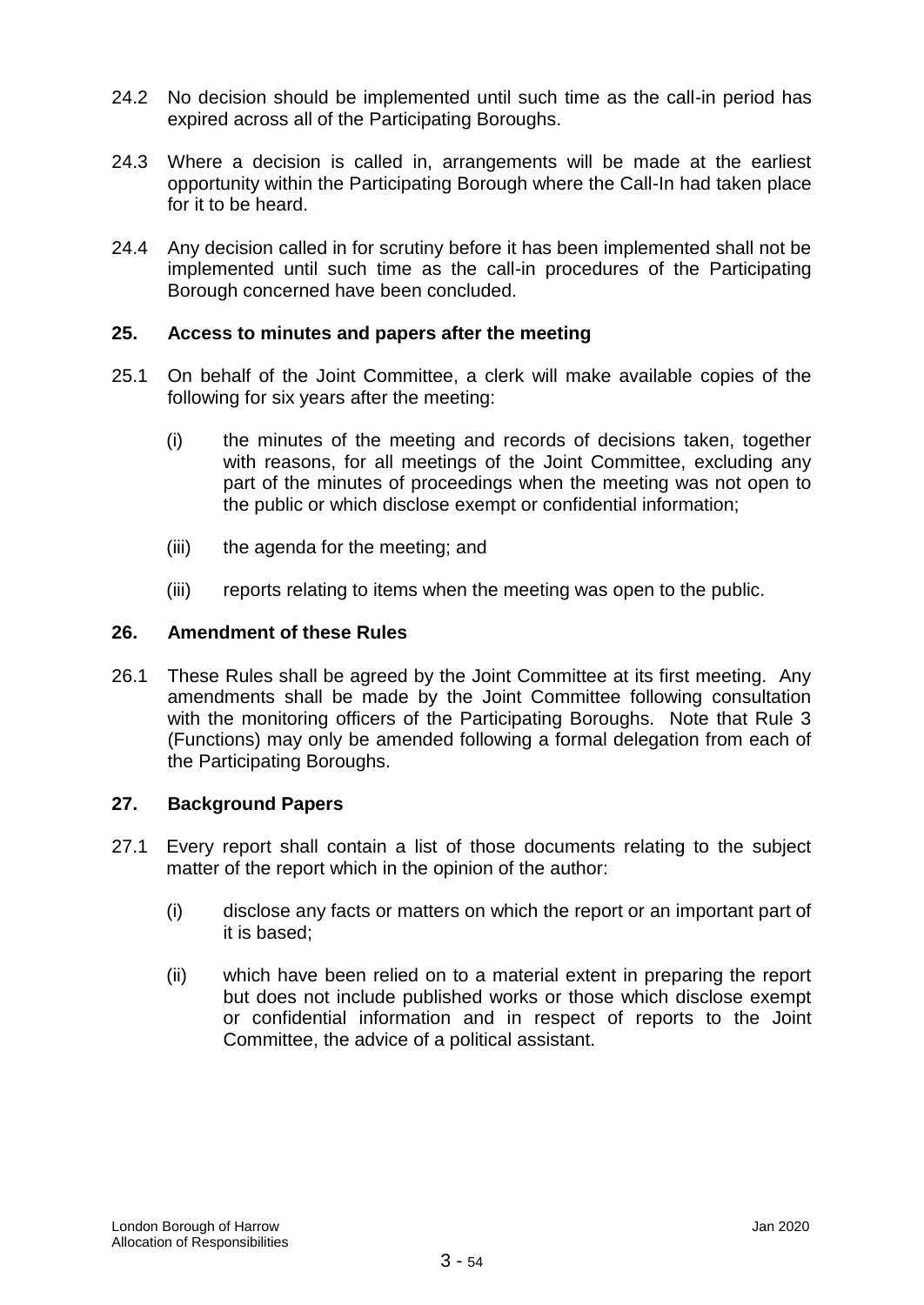- 27.2 Where a copy of a report for a meeting is made available for inspection by the public at the same time the clerk shall make available for inspection
	- (i) a copy of the list of background papers for the report
	- (ii) at least one copy of each of the documents included in that list.
- 27.3 The Clerk will make available for public inspection for four years after the date of the meeting one copy of each of the documents on the list of background papers.

# **NORTH WEST LONDON JOINT HEALTH OVERVIEW AND SCRUTINY COMMITTEE**

# **Membership**

One nominated voting member from each Council participating in the North West London Joint Health Overview and Scrutiny Committee plus one alternate member who can vote in the voting member's absence. In addition, one non-voting co-opted member of the London Borough of Richmond. The committee will require at least six voting members in attendance to be quorate.

# **Chair and Vice Chair**

The North West London Joint Health Overview and Scrutiny Committee will elect its own chair and vice chair. Elections will take place on an annual basis each May, or as soon as practical thereafter, such as to allow for any annual changes to the committee's membership.

# **Terms of Reference**

- 1. To scrutinise the 'Shaping a Healthier Future' reconfiguration of health services in North West London and the Sustainability and Transformation Plan for North West London; in particular the implementation plans and actions by the North West London Collaboration of Clinical Commissioning Groups ('NWL CCGs') and its Joint Committee, focusing on aspects affecting the whole of North West London.
- 2. To review and scrutinise decisions made or actions taken by NWL CCGs and/or other NHS service providers, in relation to the 'Shaping a Healthier Future' reconfiguration and the Sustainability and Transformation Plan for North West London, where appropriate.
- 3. To make recommendations to NWL CCGs, NHS England, or any other appropriate outside body in relation to the 'Shaping a Healthier Future' plans for North West London and the Sustainability and Transformation Plan for North West London; and to monitor the outcomes of these recommendations where appropriate.